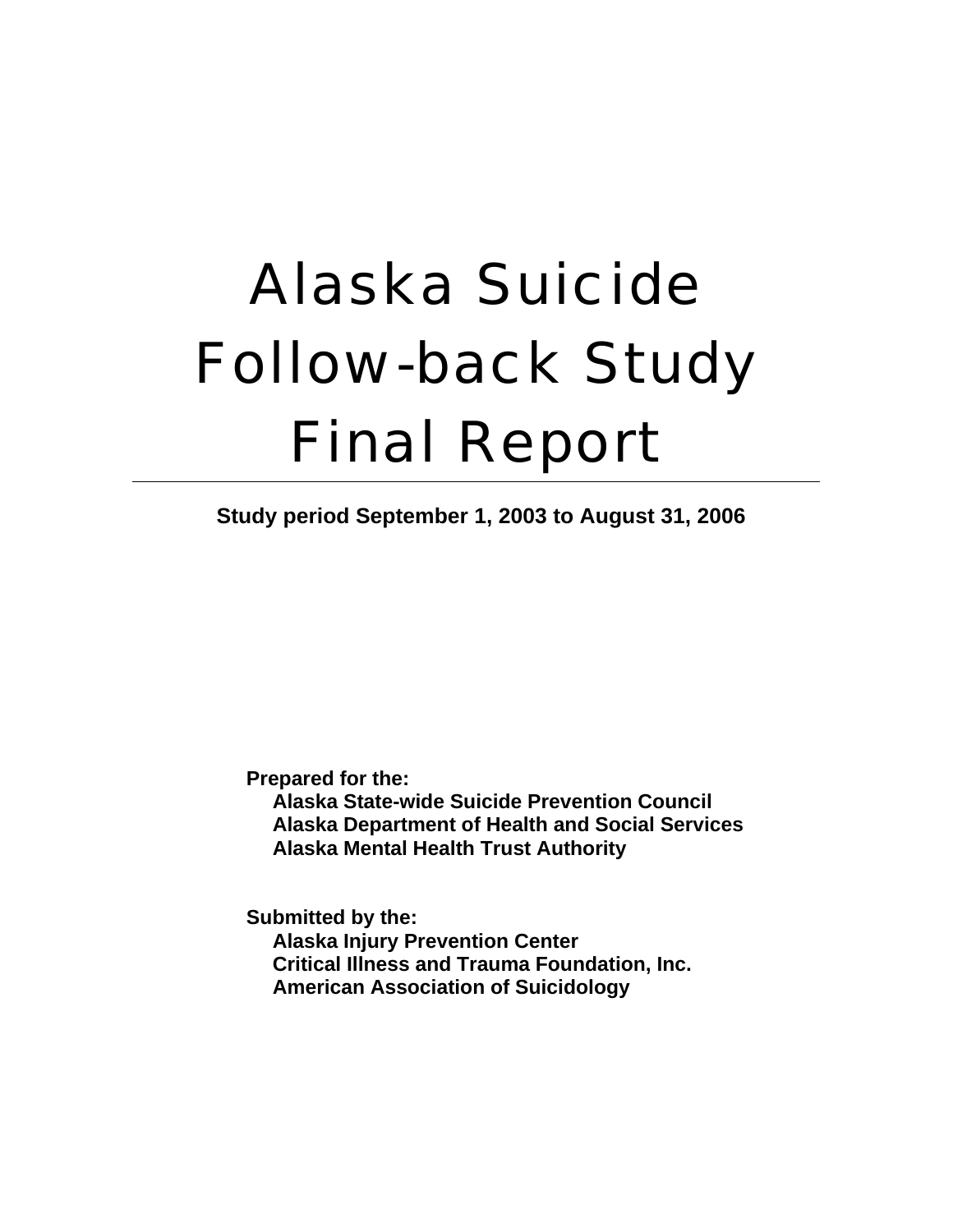## Acknowledgements

The investigators gratefully acknowledge the support and cooperation of the following agencies and organizations in the completion of this study:

**Alaska Statewide Suicide Prevention Council** 

**Office of the Alaska State Medical Examiner** 

**Alaska Department of Health and Social Services** 

**Alaska Mental Health Trust Authority** 

**Alaska Dept. of Public Safety – Alaska State Troopers** 

**Anchorage Police Department** 

**Other local police departments**

#### **Funding support:**

The Alaska Suicide Follow Back Study was prepared for the Statewide Suicide Prevention Council and was substantially funded through the Alaska Mental Health Trust Authority and the Alaska Department of Health and Social Services.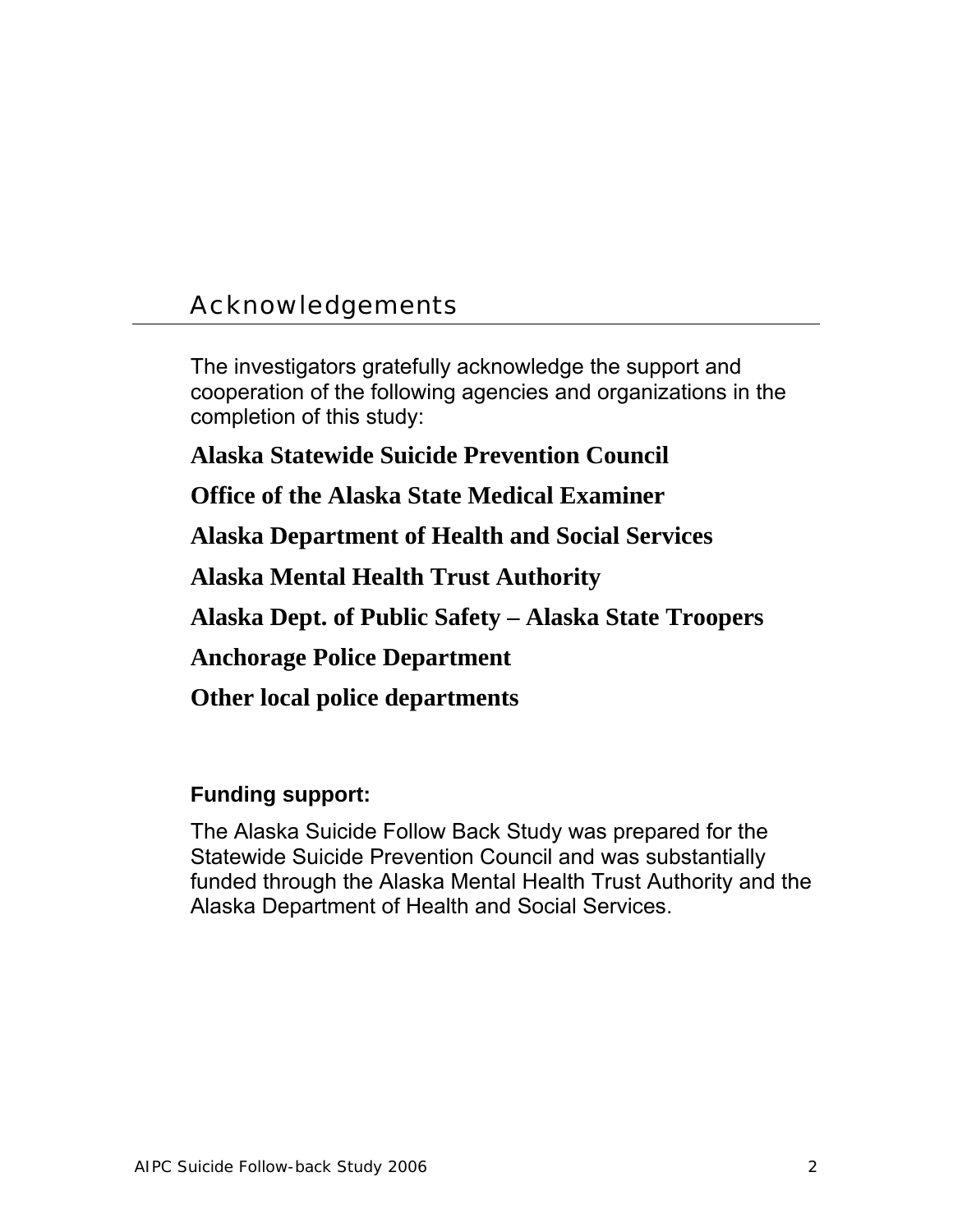## Table of Contents

#### **SECTION 1 – All Cases**

\_\_\_\_\_\_\_\_\_\_\_\_\_\_\_\_\_\_\_\_\_\_\_\_\_\_\_\_\_\_\_\_\_\_\_\_\_\_\_\_\_\_\_\_\_\_\_\_\_\_

#### **SECTION 2 - Interviewed Cases**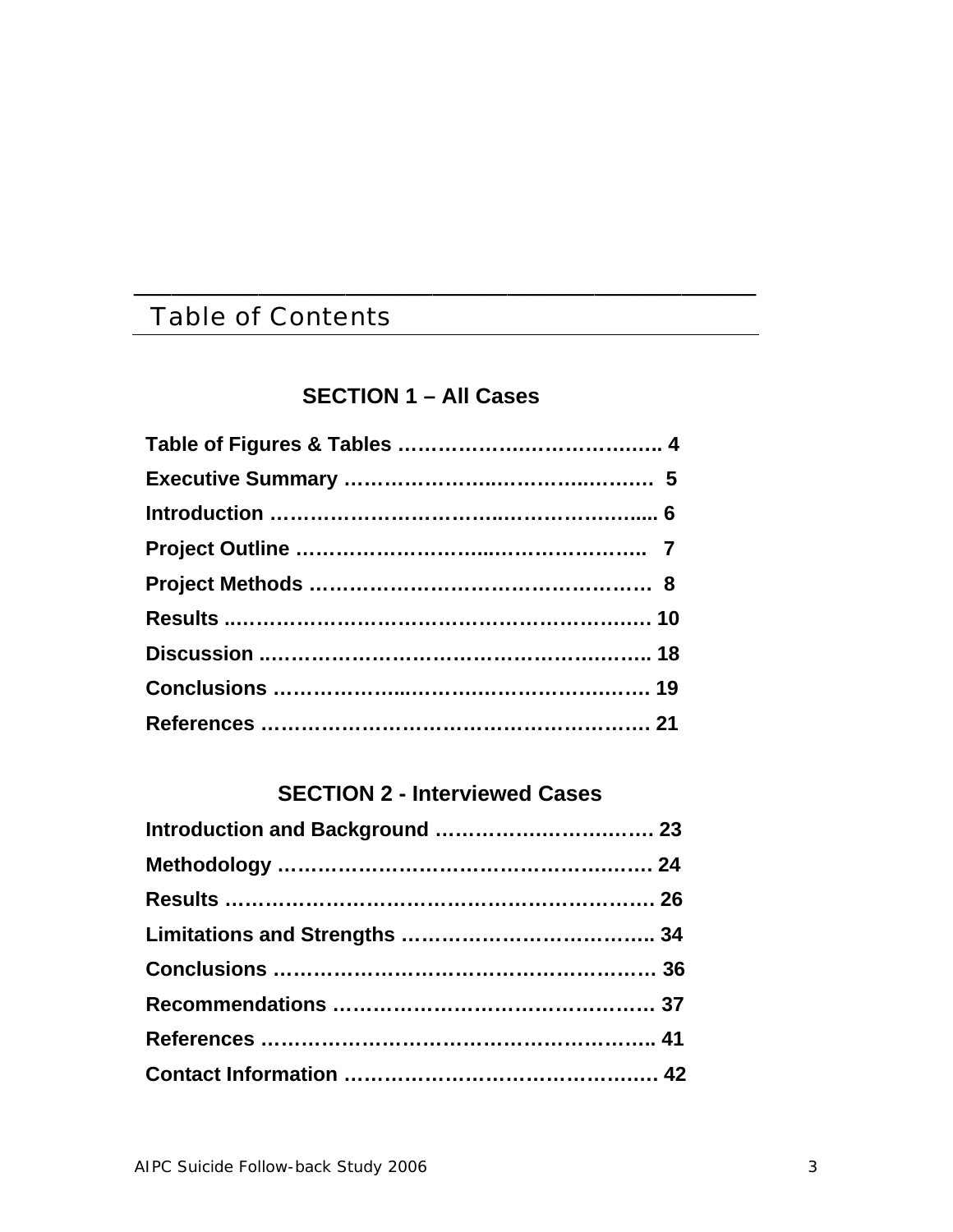## Table of Figures and Tables

| Figure 2: Number of Suicides by Age Group 11               |
|------------------------------------------------------------|
|                                                            |
|                                                            |
| Figure 5: Number of Cases for 10-19 Age Group 13           |
|                                                            |
| Table 1: Mechanism by Ethnicity of Suicide  14             |
|                                                            |
|                                                            |
|                                                            |
| Table 3: Alcohol/drug Use by Ethnicity and Urban/Rural  18 |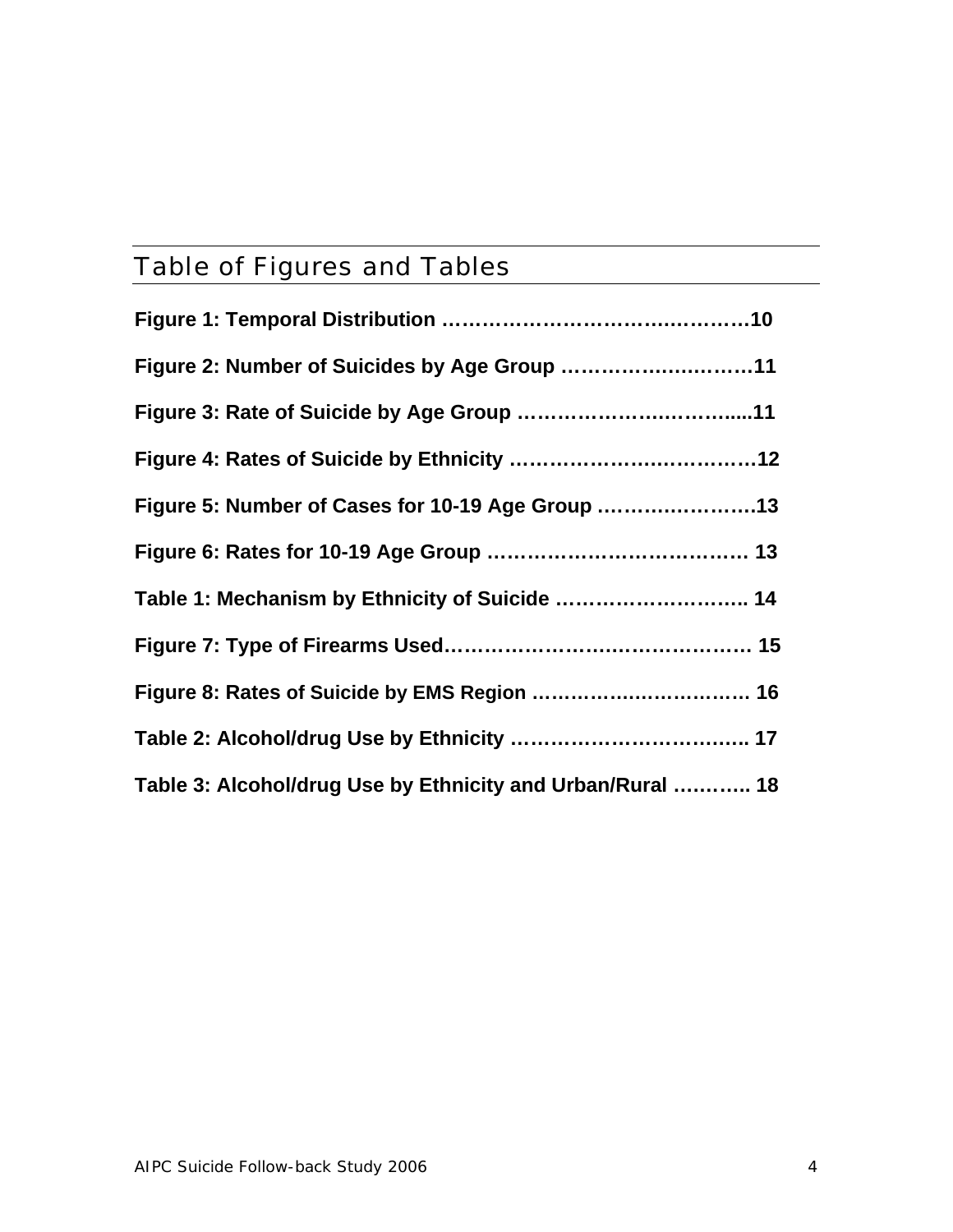## Executive Summary

#### **Goals**

There were two goals for the study: (1) to do an in-depth demographic analysis of the suicides in Alaska for three years from September 1, 2003 through August 31, 2006 and (2) to conduct interviews with key informants for as many suicide cases as possible. This report is divided into two sections, Section 1 addressing the epidemiological data and Section 2 addressing the data derived from the interviews.

#### **Purpose**

The purpose of the data gathering, reporting, and analysis was to better understand the etiology and antecedents of suicide among Alaskans, in order to identify potential points of intervention and strategies to reduce the rate of suicide.

#### **Methods**

Death certificates attributed to suicides occurring in Alaska between September 1, 2003 and August 31, 2006 were reviewed retrospectively. Information from the Alaska State Medical Examiner, State Troopers, and other law enforcement agencies was collated and reviewed for each suicide death. A cadre of Native and non-Native interviewers was trained in how to use the interview protocol and how to conduct follow-back interviews with survivors of the decedents. All information was entered into a secure database. All efforts to protect confidentiality were in accordance with the Institutional Review Board requirements of the Alaska Native Medical Center, the University of Alaska – Anchorage, and the National Institutes of Health (Certificate of Confidentiality).

#### **Results**

There were 426 suicides during the 36 month study period. The average annual suicide rate for the three year study period was 21.4/100,000 (U.S. Census, 2005 estimated population). Males out-numbered females 4 to 1. The age-group of 20 to 29 had both the greatest number of suicides and the highest rate per 100,000 population. Alaska Natives had a significantly higher average rate of suicide than the non-Native population (51.4/100,000 compared to 16.9/100,000). The leading mechanism of death was firearms, accounting for 63% of the suicides. The use of handguns was more prevalent in the non-Native population whereas long guns were used more often by Alaska Natives. The EMS region with the greatest number of Native suicides was Region 4, which includes Bethel and the Yukon-Kuskokwim Delta. Region 2, which includes the Northwest Arctic census area had the highest overall rate of suicide deaths. Follow-back interviews were conducted with 71 informants for 56 of the suicide decedents. Reported alcohol/drug use was the same for Urban as for Rural Native decedents. The same alcohol/drug use pattern was seen for Urban and for Rural non-Native decedents. Toxicology results were received for 33% of all the suicide cases. Alcohol was found in 44% of the toxicology tests and THC (marijuana) was found in 15%.

#### **Conclusion**

This study adds volumes of information to our existing knowledge of suicide in Alaska. More in-depth studies are already in progress, which will continue to add to our knowledge base while bringing in additional resources for prevention and treatment. The report also highlights the need for better death data collection, to quantify alcohol and drug involvement and other contributing factors.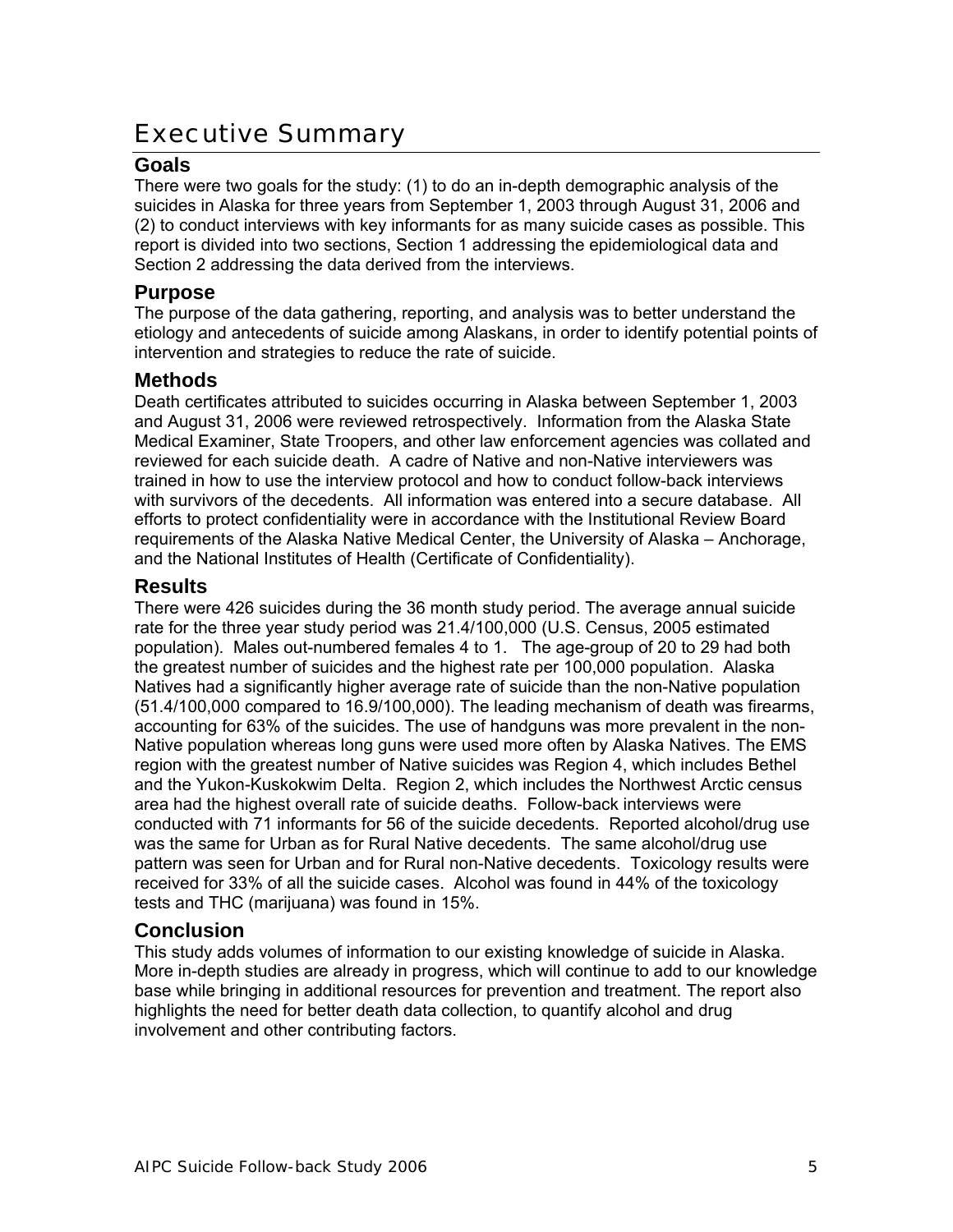## Introduction

In 2004, the latest year for which official data are available nationally, suicide was the 11<sup>th</sup> leading cause of death in the United States for all ages and 3<sup>rd</sup> among the young. As a comparison, during that same period in Alaska, suicide was the  $5<sup>th</sup>$  leading cause of death for all ages and  $2<sup>nd</sup>$  for those under 50. In 2004, there were 155 suicides in Alaska, giving us the highest rate in the U.S. The suicide rate for Alaska was 23.4/100,000 population, more than double the U.S. rate of 11 per 100,000. The estimated years of potential life lost due to suicide in Alaska in 2004 was a staggering 4,686 years. (CDC Wisqars, 2006)

Follow-back studies are used to characterize those who complete suicide by identifying risk and protective factors associated with the death. Suicide risk and protective factors and their interactions form the empirical base for suicide prevention. Risk factors are associated with a greater potential for suicide and suicidal behavior while protective factors are associated with reduced potential for suicide. (Jenkins, 1994; Silverman, 1995) Existing suicide research is strongest in the identification of risk factors, particularly mental and substance abuse disorders, but less developed in non-mental health-related factors, in categorizing protective factors, and only beginning to analyze the unique contributions of individual risk and protective factors as they pertain to specific populations. (U.S. Public Health Service, 1999)

Clear progress has been made in the scientific understanding of suicide, mental and substance abuse disorders, and in developing interventions to treat these disorders. (Stoff, 1997) Much remains to be learned, however, about the common risk factors for self-directed violence and other forms of violence including homicide, intimate partner violence, and child abuse. Expanding the base of scientific evidence will help in the development of more effective interventions for these harmful behaviors.

Understanding risk factors can help those who are unfamiliar with suicide research to understand that suicide is not a random act nor results from a single factor. Protective factors can include a group's attitudinal and behavioral attributes, and the characteristics of the environment. (Blumenthal, 1998) Measures that enhance resilience or protective factors are as essential as risk reduction in preventing suicide.

The Healthy People (HP) Year 2010 Objective 18-1 states "Reduce the suicide rate" to the target of 6.0 suicide deaths per 100,000 population from the current rate of 10.4. (U.S. Department of Health and Human Services, 2000) Accurate information on risk and protective factors for specific populations (e.g., age, sex, ethnicity, etc.) at the national and local level is critical to achieving this objective. Effective intervention strategies must address potentially modifiable social, behavioral, economic, and educational conditions associated with violence. (Gunnell and Frankel, 1994; Rosenman, 1998) However, interventions are often planned and implemented without a systematic understanding of the forces that underlie high risk behaviors in their target populations. One of the recommendations from The Surgeon General's Call to Action to Prevent Suicide is "Enhance research to understand risk and protective factors related to suicide, their interaction, and their effects on suicide and suicidal behaviors". (U.S. Public Health Service, 1999)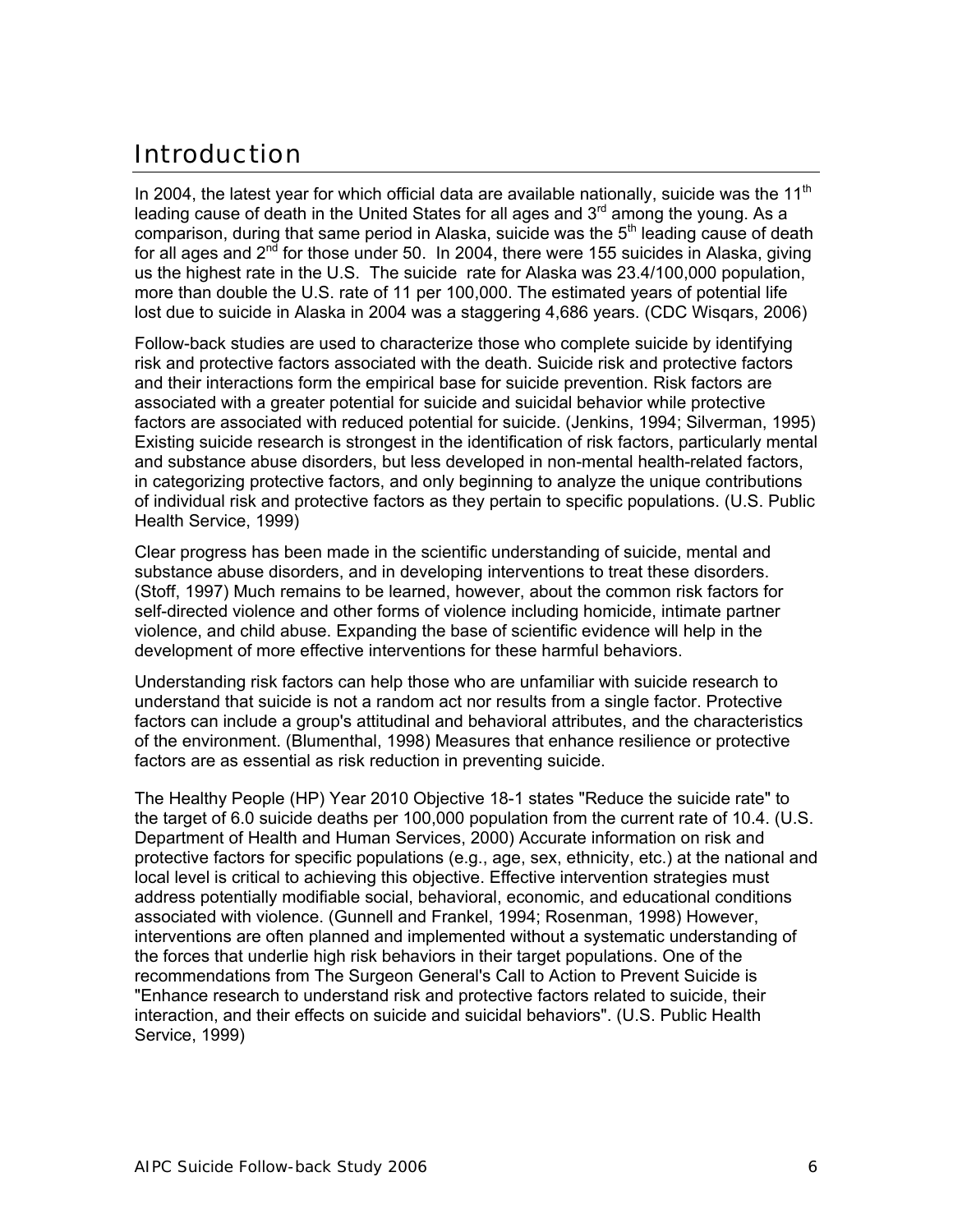## Project Outline

#### **Goals**

There were two goals for the study: (1) do an in-depth demographic analysis of the suicides in Alaska from September 1, 2003 through August 31, 2006 and (2) to conduct interviews with key informants for as many suicide decedents as possible.

#### **Objectives**

- 1. Identify all decedents whose manner of death was listed as suicide occurring during the study period, as determined by the Alaska State Medical Examiner's Office.
- 2. Obtain and collate death certificates, medical examiner reports, and law enforcement records for each suicide decedent to form the basis for a demographic description of suicide in Alaska.
- 3. Further expand the data record for each decedent, where possible, with information from medical, mental health, military and school records.
- 4. Train a cadre of Alaska Native and non-Native interviewers in the formal follow-back survey instrument.
- 5. Conduct formal follow-back interviews with key informant survivors of suicide decedents where permissions can be obtained to conduct such interviews.
- 6. Report all findings in an aggregate fashion.
- 7. Protect the confidentiality, physical and emotional health of participants in the study in accordance with the Institutional Review Board requirements of the Alaska Native Medical Center, the University of Alaska, and regional Native Health corporations. Obtain a Certificate of Confidentiality from the National Institutes of Health.

#### **Work Plan**

- Task 1: Identify a detailed methodology for research process; identify problems anticipated in data collection, review and analysis.
- Task 2: Develop a detailed follow-back instrument building on previous methods and tools used in similar studies around the world.
- Task 3: Obtain formal Institutional Review Board approval of all methods and processes obtained in the study.
- Task 4: Develop a computer database for data entry, and analysis of study cases.
- Task 5: Implement data collection process. Prepare records on each decedent to be included in the study by gathering such records from all available sources;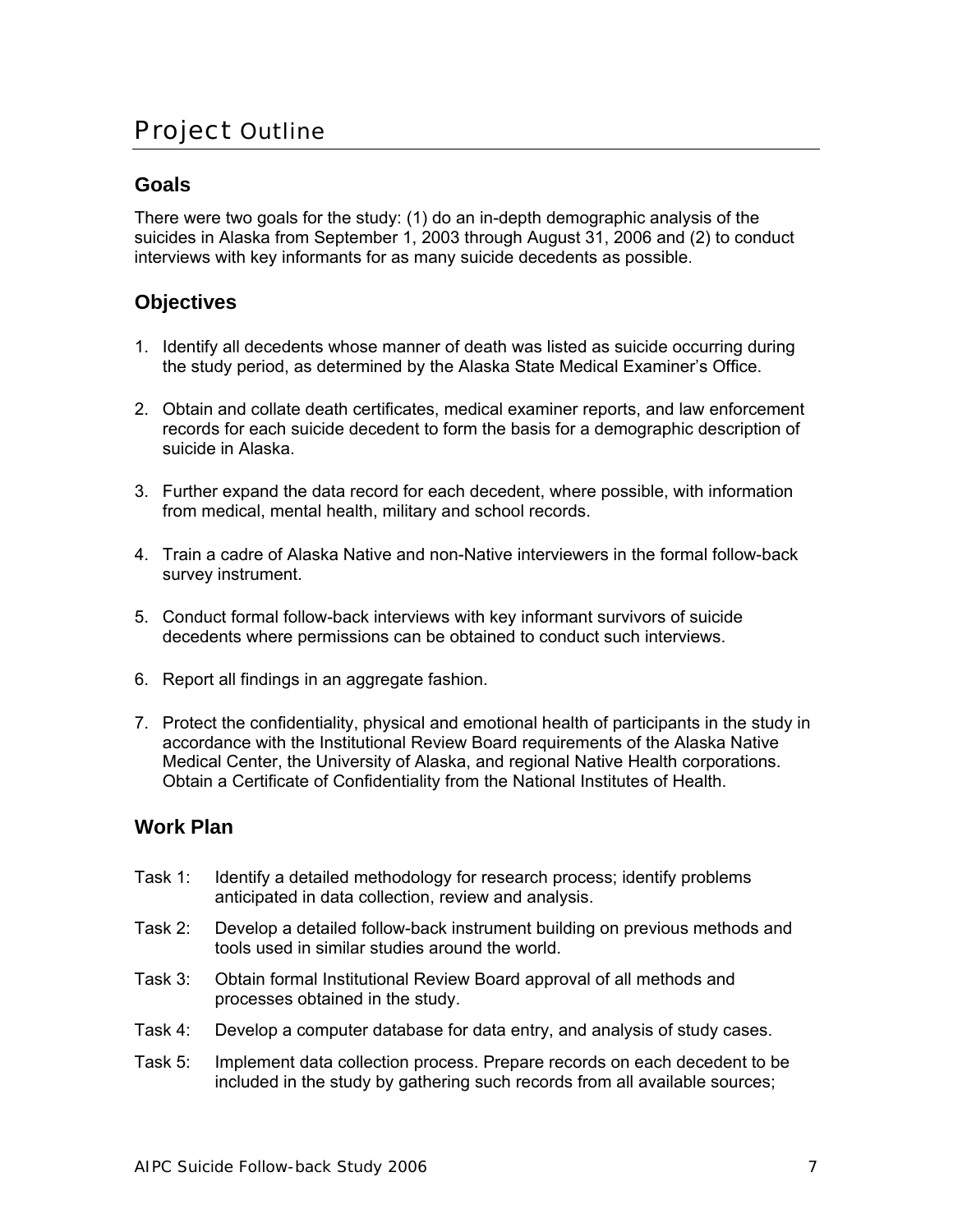removing all identifying information concerning the patient, caregivers, agencies and institutions.

- Task 6: Complete data analysis and statistical testing.
- Task 7: Provide quarterly, interim, and final reports to the Alaska Department of Health and Social Services, the Alaska Mental Health Trust Authority and the Alaska State-wide Suicide Prevention Council.

## Project Methodology

#### **Institutional Review Board Approval**

The project methods and procedures were outlined in formal applications to the Institutional Review Board (IRB) of the Alaska Native Medical Center (ANMC) and the University of Alaska Anchorage (UAA). The follow-back study received approval by both of these IRBs. Additional permissions were requested and received from all of the regional Alaska Native Health Corporations, with the exception of the Bristol Bay Area Health Corporation. Approval was also received from the National Institutes of Health for a Certificate of Confidentiality.

Approval for the ANMC IRB took nearly six months and the UAA IRB took almost two months. All of the researchers were required to complete the CITI *Course in the Protection of Human Research Subjects* at www.miami.edu/citireq. One of the stipulations for the ANMC IRB approval, was to that each Native Health Corporation had to provide written approval before any Alaska Native residing in their region could be interviewed. The Bristol Bay Area Health Corporation decided not to participate because they felt the survivors would be too upset by the interview process. The Yukon Kuskokwim Health Corporation and the Tanana Chiefs Conference both required that each community's Tribal Council give their approval before interviews could begin in their communities. Over one year was spent getting approvals to approach next of kin or key informants for the Native decedents. Ultimately, approval had to be given by the person identified to be interviewed.

A natural part of the IRB process required AIPC to develop an Interviewer Consent Form which would explain the interviewee's rights, allow them to terminate the interview at anytime, and assure their confidentiality. The Interviewer Consent Forms were approved by both of the IRB committees.

#### **Case Identification and Survivor Contact**

Initial case identification was provided by the Alaska State Medical Examiner's office. Death certificates which were generated for deaths that occurred within the borders of Alaska and whose manner of death was determined to be suicide, were copied and forwarded to the Alaska Injury Prevention Center (AIPC) for inclusion in the study.

Each case was entered into the database at AIPC and given a unique case identifier. Information provided on the death certificate, the medical examiner's report, and the police reports was used to contact survivors for permissions regarding potential interviews.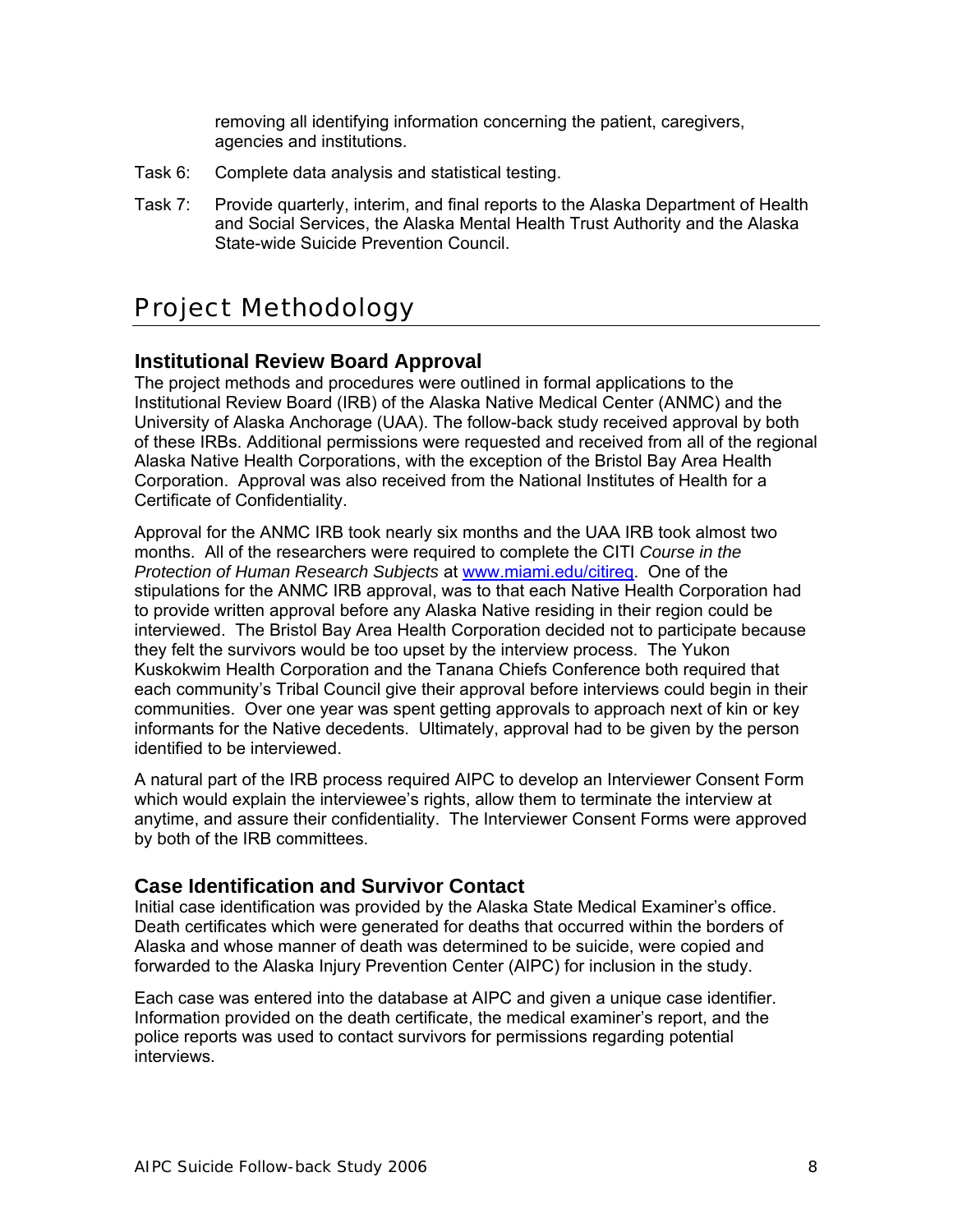All of the case identifier information was kept in a locked safe and all of the case files were stored in locking cabinets. Computer files were password protected to maintain a high level of confidentiality.

The study protocol required us to wait for six weeks before contacting the survivors with any requests. Many times the contact information for next-of-kin took more than six weeks to obtain anyway. An initial letter was sent to each next of kin with condolences and an offer to sit down with our trained interviewers to talk about the decedent's entire life. Each request for an interview had a stamped return envelope, so the survivor only had to check a box for "yes" or "no", provide contact information and send it back to AIPC.

#### **Study Population**

The final study population included all deaths from suicide occurring from September 1, 2003 through August 31, 2006. Exclusions were made if, after receiving a death certificate, the death was ruled to be other than from suicide or was "undetermined" by the state medical examiner's office.

#### **Major Data Sources and Elements**

**Death Certificate:** Including patient identifier (later stripped), demographics, times and location of death, autopsy involvement, primary/contributory causes of death and manner of death.

**Medical Examiner's Report:** Including patient identifier (later stripped), mechanism of injury, address of death, next of kin identification, delays encountered and decedent destination, toxicology and blood alcohol levels.

**Autopsy Transcript:** Including co-morbid factors, quantification of injuries, detailed description of injuries, factors identified which contributed to death.

**Law Enforcement Report:** Including a description of events leading up to the incident, description of the event, type of weapon or other mechanism of injury and where patient was pronounced dead. This information was documented from Alaska State Trooper and law enforcement agency investigative summaries.

**Other Data Sources:** Such sources included medical, mental health, court records, employment and educational records when available. Exploration of these additional data sources is ongoing.

**Follow-Back Interview Data:** The results from the follow-back interviews can be found in Section 2 of this report. The data for the 71 follow-back interviews were entered into a separate database and were analyzed using qualitative and quantitative methods. These data were used to validate the quantitative sources and to make recommendations for further refinement of investigative tools used by law enforcement and medical examiners.

#### **Data Entry and Analysis Process**

All data were entered into Microsoft XP Excel for administrative record tracking. A more detailed database, inclusive of all data elements of interest was constructed using SPSS (Statistical Program for Social Science) software, and analyses were performed in SPSS 15. Data were abstracted from each case record using a standardized checklist before computer entry. All data entry into the SPSS database was completed by a single researcher (TLS). Descriptive and non-parametric analyses were conducted. Where appropriate to the statistical test, level of significance was established at .05.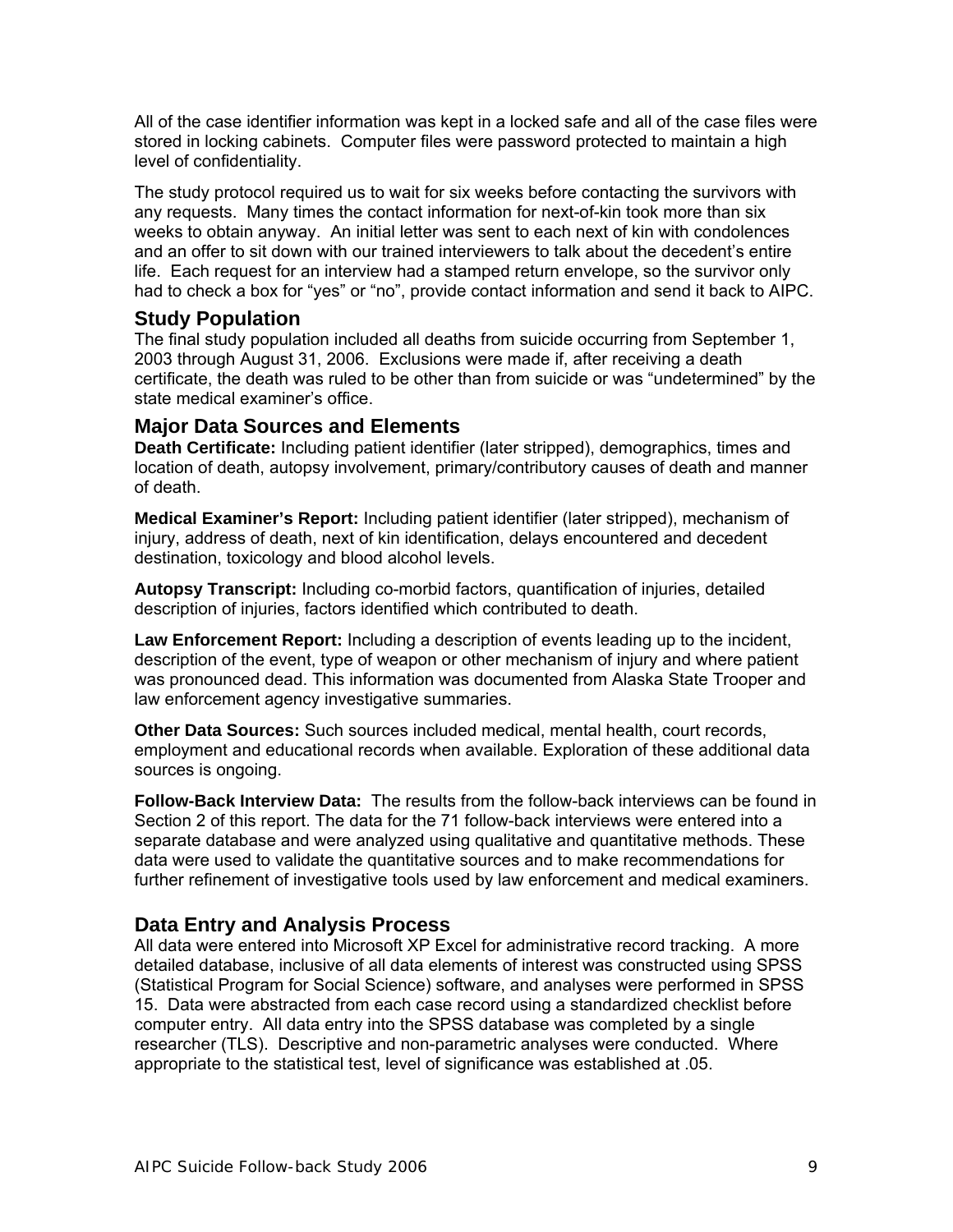## Results

During the three year study period from September 1, 2003 to August 31, 2006, there were 426 suicides identified in Alaska. The 156 suicide deaths in 2004 represent the greatest number of deaths from suicide for more than a decade with the previously high number of 135 occurring in 2000. The suicide rates per 100,000 population for Alaska was 23.4 in 2004, 19.9 in 2005, and 20.3 in 2006.



**Figure 1: Temporal Distribution**

The monthly distribution of suicides was compiled by combining Alaska Bureau of Vital Statistics data for 1990-2003 with data from the Alaska Follow-back study for 2004-2006. The combination of these two data sets provided a 17 year compilation of suicides by month. The resulting distribution ranged from a low of 161 deaths for the month of December to a high of 192 for months of January and June. Figure 1 provides a graphic illustration of this distribution. Tests of significance showed that all of the months fell within the 95% confidence intervals. In other words, there were no months where the number of suicides were consistently higher or lower than the normal distribution.

#### **Age Groups**

During the three year reporting period the greatest number of suicides occurred in the younger age groups. Suicides in the 20-29 year old age group (n=118) represented 28% of the total suicides for the study period. Figure 2 represents the age distribution of the suicide cases.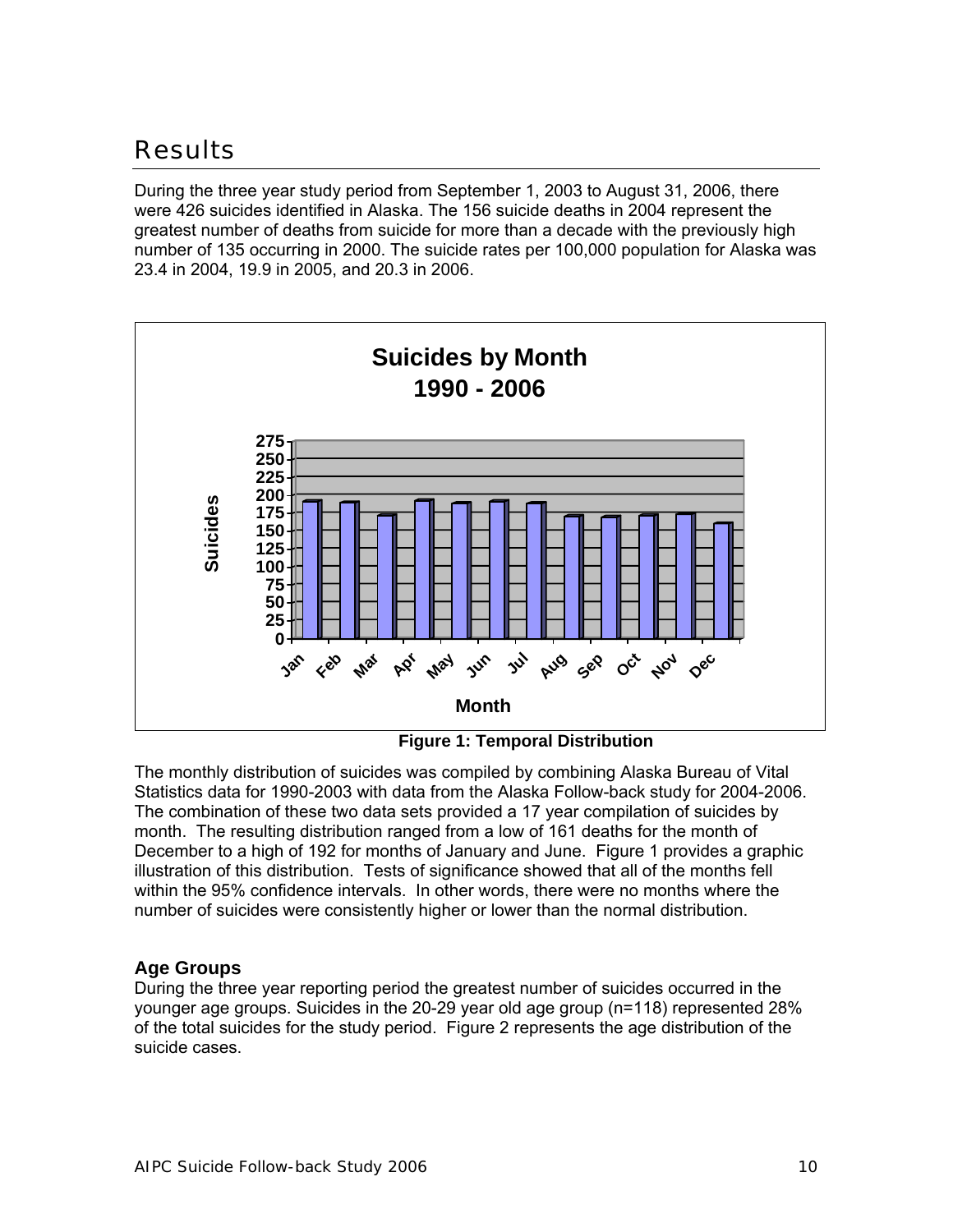



Since Alaska has a relatively young population (median age 33.2 years), age adjusted rates are necessary for comparisons. A similar distribution is noted when comparing the number of suicides by age group and the rates by age group, with the exception of those over 80.



**Figure 3: Rates of Suicide by Age Group (2004 est. pop.)** 

Figure 3 captures the age-adjusted rate distribution for the study period and compares it to the national. The 2004 population estimate was used for both groups.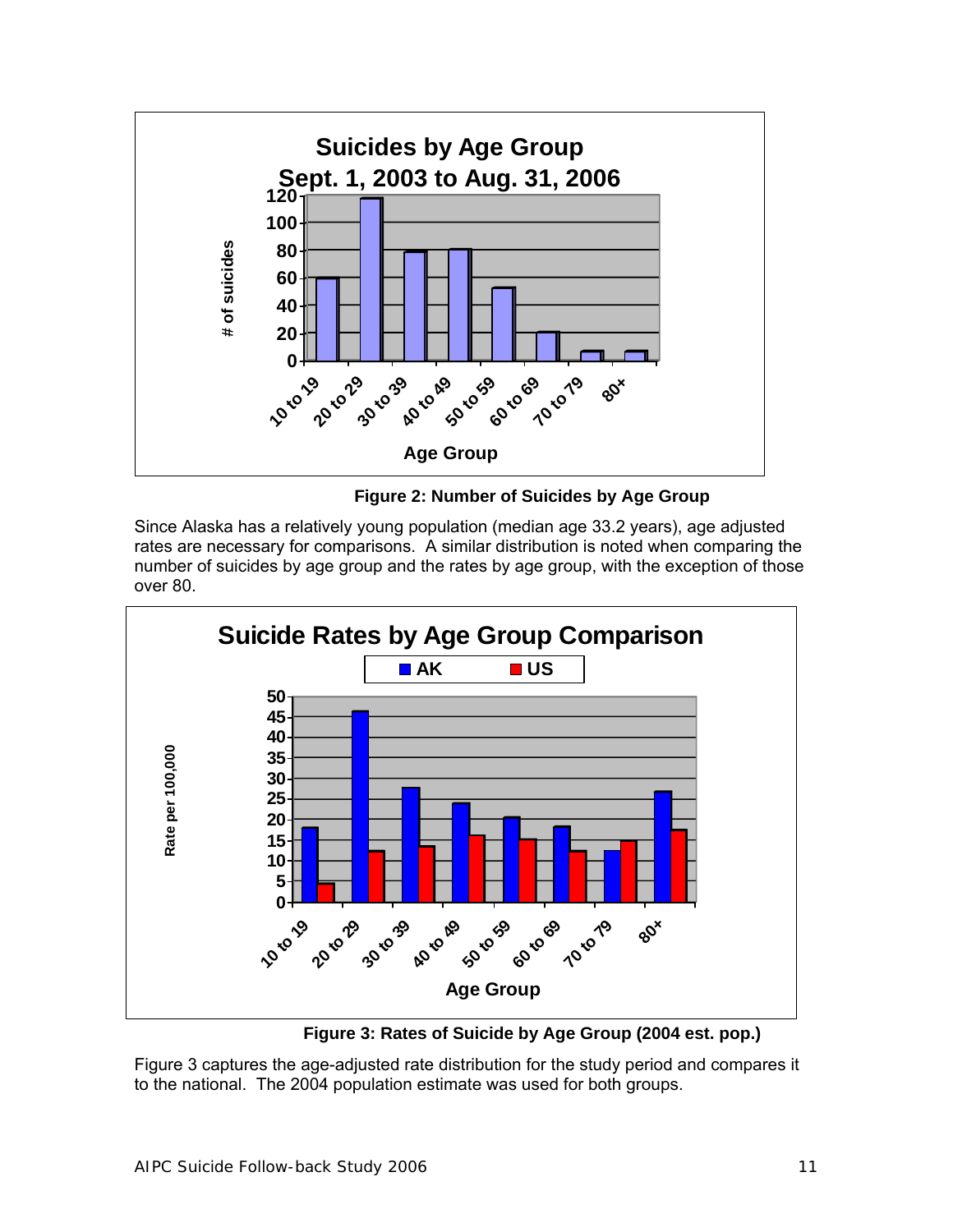The age group of 20-29 year olds in Alaska had the highest rate at 46.4/100,000, followed by 30-39 at 27.8/100,000. Nationally, suicide rates are highest in the 80+ age group, followed by the 40-49 group. (CDC Wisqars: 2002-2004) The 20-29 age group is ranked in seventh place nationally.

#### **Ethnicity**

The distribution of suicide by ethnicity shows a greater proportion of Alaska Natives taking their own life than the Caucasian or "other" racial categories. Although Alaska Natives comprise 16% of the population, they accounted for 39% of the suicides. Using a combination of statistics from the Alaska Bureau of Vital Statistics and this study, we can show the long term trend for racial disparities in suicides. Figure 4 documents this ethnic disparity.



**Figure 4: National, Alaska, and Alaska ethnic suicide rates** 

The Alaska Native rate increased during the three years from 2001 to 2004, and then declined for the past two years. The ethnic disparity is even greater for Alaskan youth 19 and younger, where, over the past 15 years, Alaska Natives accounted for 19% of the youth population and 60% of the suicide deaths in that age group. See Figure 5 for the trend comparisons.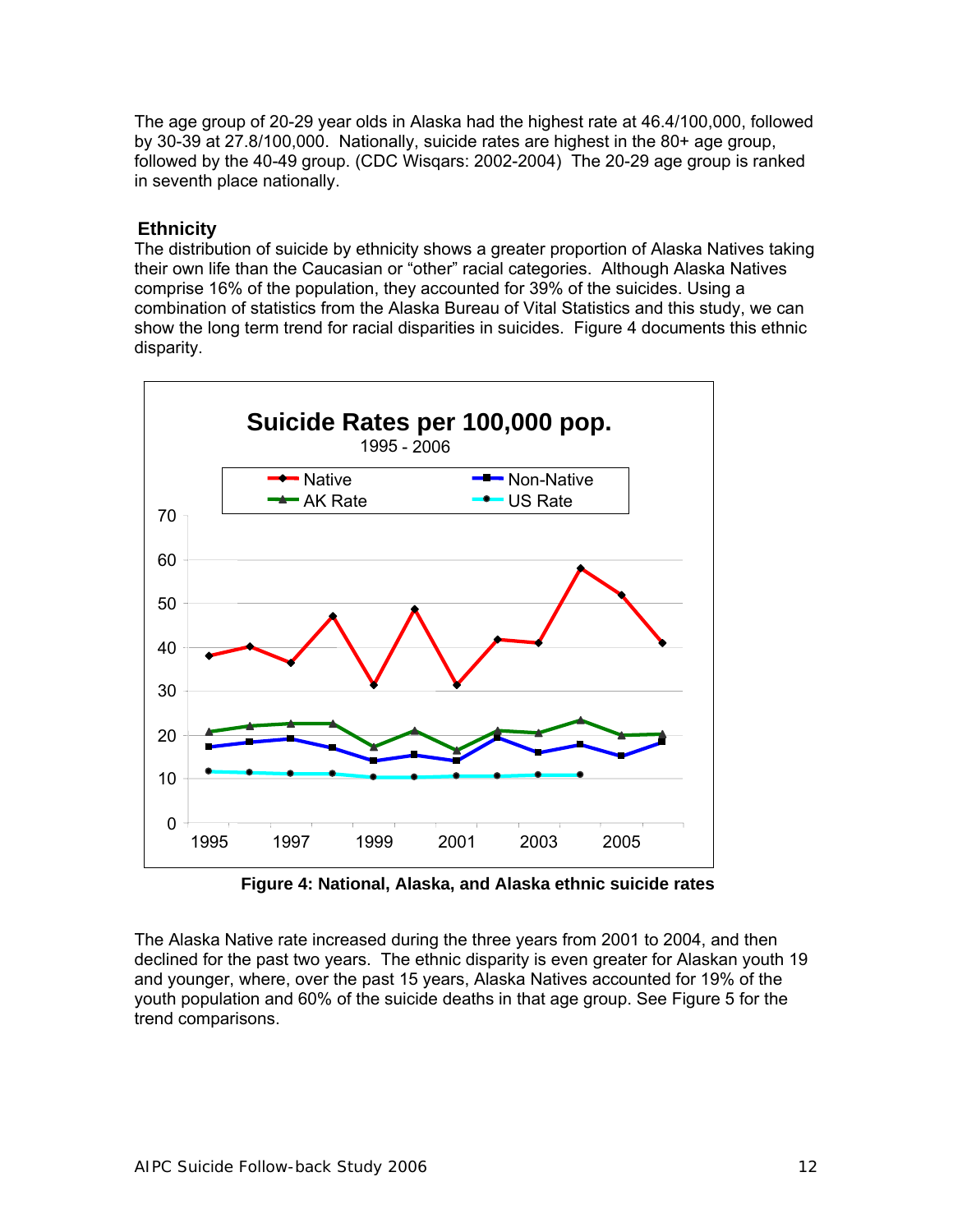

 **Figure 5. Suicide deaths for Alaskans 19 and younger.** 

Figure 5 shows the actual number of suicide deaths for youth under the age of 20. The disparity becomes obvious when one sees that the actual number of deaths is higher for Alaska Natives in this age group although the Native population is less. Figure 6 shows a comparison of the death rates per 100,000 population for the 10 – 19 age group. The rates are based on the number of suicides for the actual population in that age group (2005 population estimates).



**Figure 6. Suicide rates for Alaskans 19 and younger**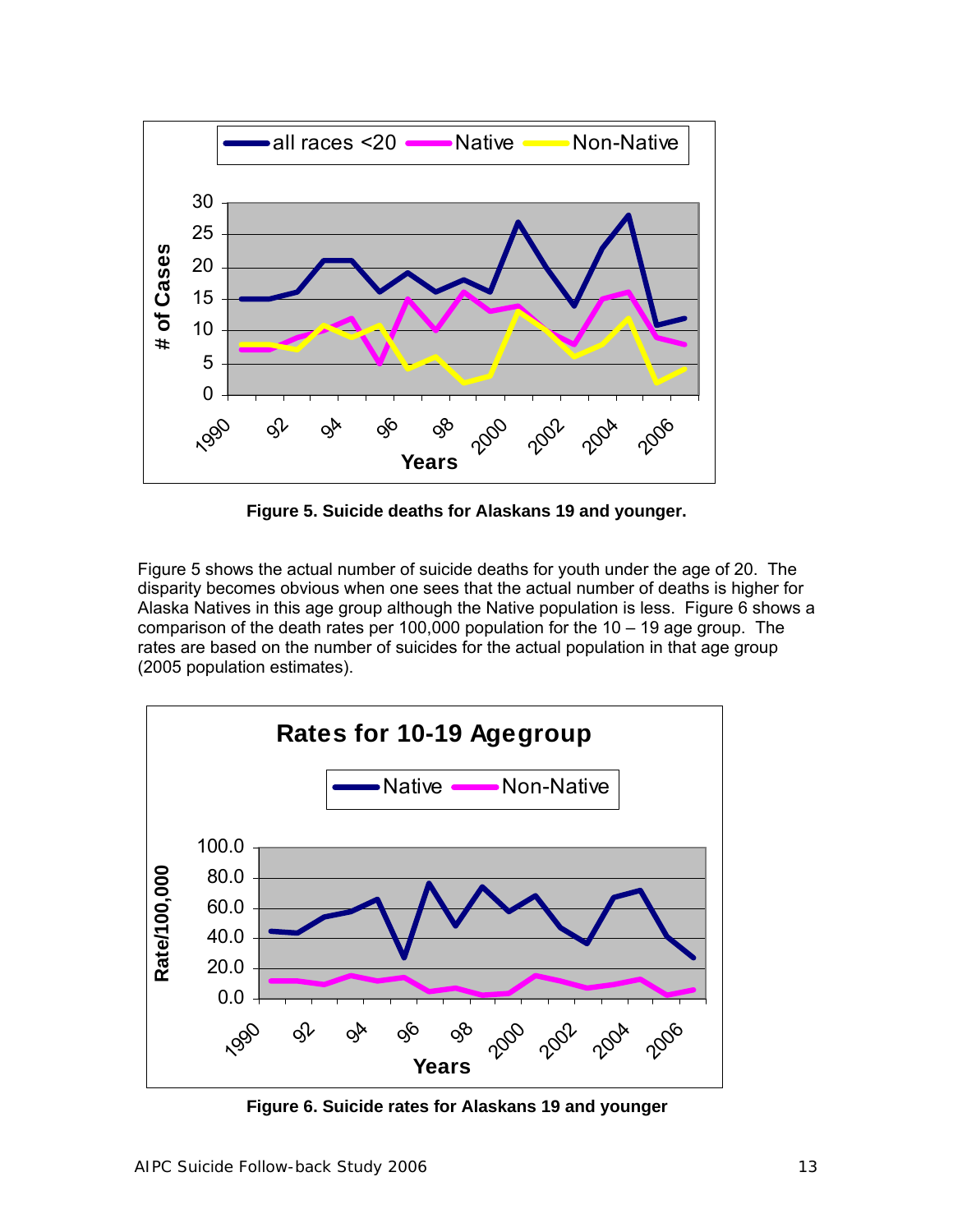#### **Mechanism of Suicide**

The mechanisms used in the suicides were divided into groups that were consistent with national data. Therefore, hanging, plastic bags, and other forms of suffocation were grouped into "Suffocation". Drug over-doses and carbon monoxide deaths were grouped as "Poisons". Other types of suicide where very small numbers were involved, such as jumping, cutting, drowning, etc. were grouped as "Other".

Choice of mechanism for the suicide act varied significantly between Natives and non-Native Alaskans.The results of a chi square test of association indicated that there is a significant difference between Natives and non-Natives with regards to the mechanism utilized,  $\chi^2$ = 24.095 (3, N= 421) p = .000. Mechanism was reported for 426 cases while ethnicity was reported for 421 of the cases. Of those 421 cases, 262 were non-Native and 159 were Alaska Native.

Table 1 shows the various mechanisms of suicide. The three leading mechanisms of suicide were firearms, suffocation, and poisoning, with firearms accounting for 63% of all suicides.

| <b>Mechanism</b> | <b>Native</b> | <b>Non-Native</b> | $AK - all$ | <b>USA</b><br>(2003) |
|------------------|---------------|-------------------|------------|----------------------|
| ∥ Firearms       | 60%(93)       | 65%(172)          | 63% (270)  | 54%                  |
| Suffocation      | $32\%(55)$    | $17\%(44)$        | 23% (99)   | 21%                  |
| Poisoning        | $6\%(7)$      | 15%(39)           | 11% (46)   | 17%                  |
| ll Other         | $2\%$ (4)     | $3\%(7)$          | $3\%$ (11) | 8%                   |
| ∥ Total cases    | 100% (159)    | 100% (262)        | 100% (426) | 31,484               |

#### **Table 1: Mechanism used in Suicide**

The proportion of suicides by firearms was fairly consistent between the ethnic groups in Alaska, but the deaths using suffocation (hanging) was nearly twice as high (1.8:1) for the Native as the non-Native decedents. Poisoning (primarily drug overdoses), showed the opposite results, with non-Natives accounting for more than twice (2.5:1) the percentage as the Alaska Natives.

The type of firearm used was grouped by handgun or long-gun (rifles and shotguns). Figure 6 shows the comparisons between Alaska Natives and Non-Natives by type of firearm used. Handguns accounted for 34% of all the suicides and long-guns for 27%.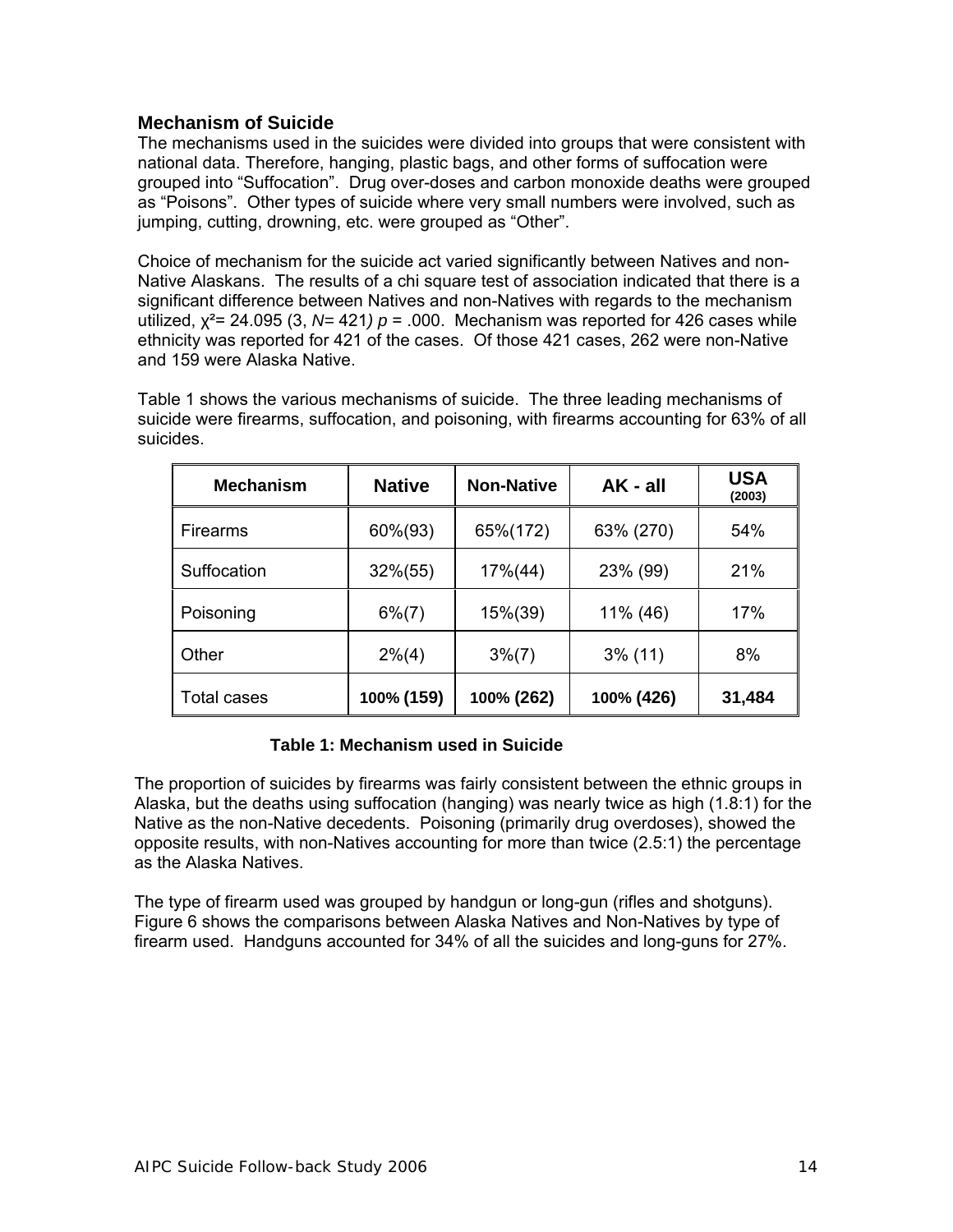

**Figure 7: Distribution of Firearms by Type** 

For the firearm suicides alone, 53% used handguns and 42% used long guns. According to the 1996 Alaska Behavioral Risk Factor Survey, 60% of Alaskan adults reported having a firearm in their home. Forty percent (40%) of these adults reported owning handguns and 54% reported owning long guns. The primary reason for owning a firearm was reported to be hunting or sport (72%).

In 2005, the Alaska Native Tribal Health Consortium's Injury Prevention Program initiated a random sample of 318 homes from 10 villages in southwestern Alaska. Of the 318 homes, 258 completed a survey and 197 of those homes had at least one firearm present (76%). Of the 197 homes with at least one gun, the surveys found a mean of 5.5 firearms per home, with 91% being long guns and 9% handguns.

#### **Regional Differences**

During this three year study period there were great variations in suicide rates by region on the state. Rates were calculated by using the number of suicides per 100,000 population for that region. The state EMS regions were used, several of which include more than one borough. Figure 7 shows the suicide rate differences. The regions listed here coincide with the 11 EMS Regions defined by the Alaska Department of Health and Social Services. The regions are made up of the following boroughs and census areas: 1. North Slope, 2. Northwest Arctic, 3. Nome, 4. Wade Hampton and Bethel, 5. Dillingham, Bristol Bay and Lake and Peninsula, 6. Kodiak Island, 7. Aleutians East and West, 8. Anchorage, Kenai and Mat-Su, 9. Valdez-Cordova, 10. Yukon-Koyukuk, Denali, SE Fairbanks, and Fairbanks North Star, 11. Yakutat, Skagway-Hoonah-Angoon, Haines, Juneau Prince of Wales, Outer Ketchikan, Ketchikan Gateway, Wrangell-Petersburg, and Sitka.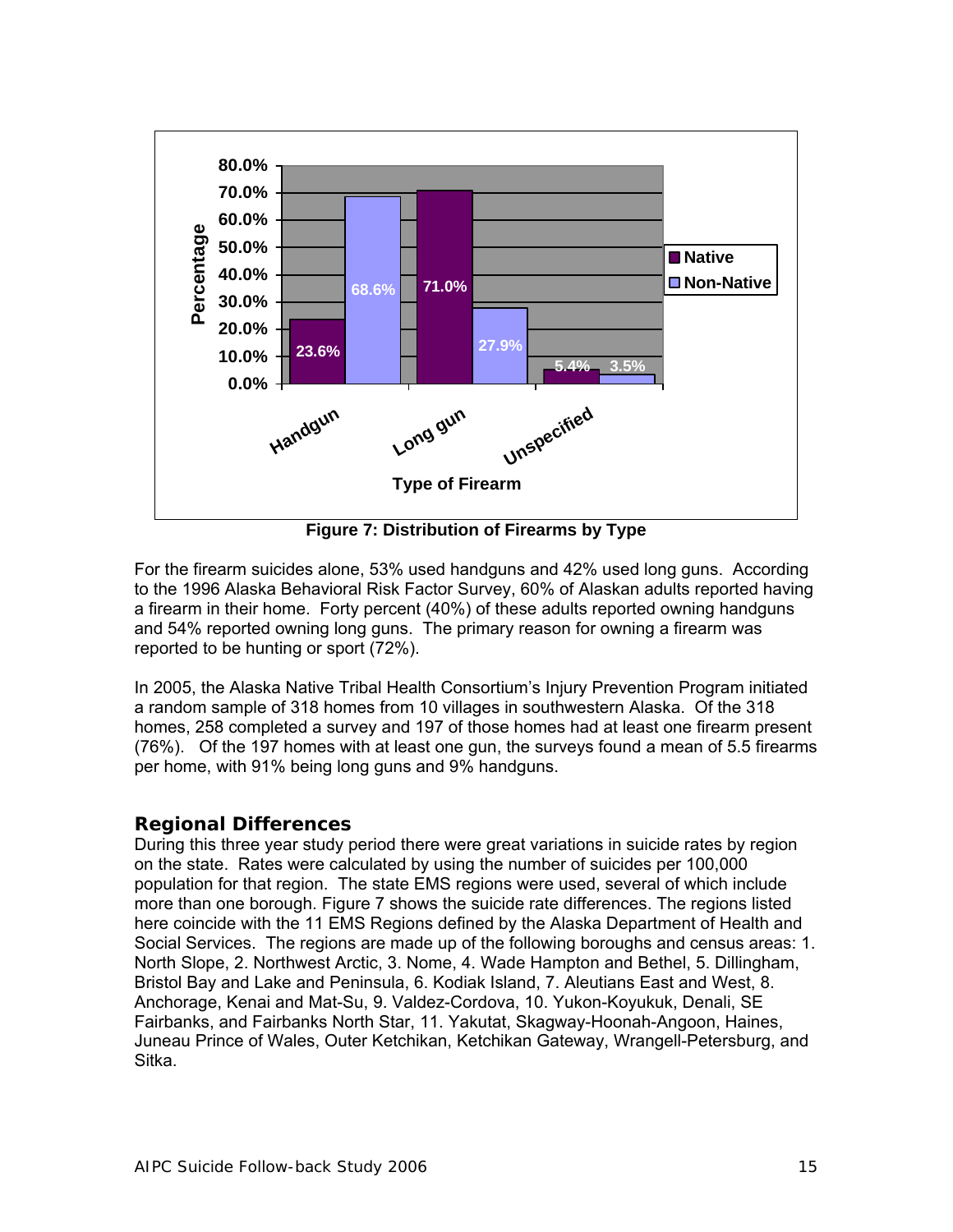

#### **Figure 8: Rates of Suicides by EMS Region**

When comparing the current regional suicide rates (from the Follow-back study) with rates from 1990 – 2003, the rank order for the top four regions has not changed: Northwest Arctic, Nome, YK Delta, and the North Slope regions. In more general terms, the northwestern regions of the state had the highest rates and the Aleutians and southeastern regions have the lowest rates. When comparing these rates by the Alaska Native ethnic groups that constitute the majority population in each region, the Inupiats and Eskimos have the highest rates, and the Aleuts have the lowest rates of suicide.

#### **Alcohol/Drug Use**

Alcohol and/or drug use at the time of death was combined because the researchers felt that it was a substance abuse issue, rather than the type of substance being abused. A good deal of subjectivity had to be used with this part of the study. For example, alcohol/drug use at the time of death was recorded "yes" (present) or "no" (absent) if it was specifically noted on a reporting form or mentioned by the law enforcement officer investigating the death. Alcohol/drug use was recorded as unknown if it was not mentioned in the investigative reports.

Toxicology tests were requested and samples were taken for 195 deaths, with 139 (33%) of the 426 decedents having toxicology results in their files. Of the 139 toxicology tests performed, 61 had a measurable alcohol level in their blood at the time of death, and 67 decedents tested positive for one or more drugs. We excluded drugs from this category which were non-addictive prescription or over the counter drugs (anti-depressants, Tylenol, etc.) or addictive prescription drugs within therapeutic levels (Oxycodone, Ambien, etc.). THC (marijuana) was found in 31% of the toxicology samples that were positive for drugs.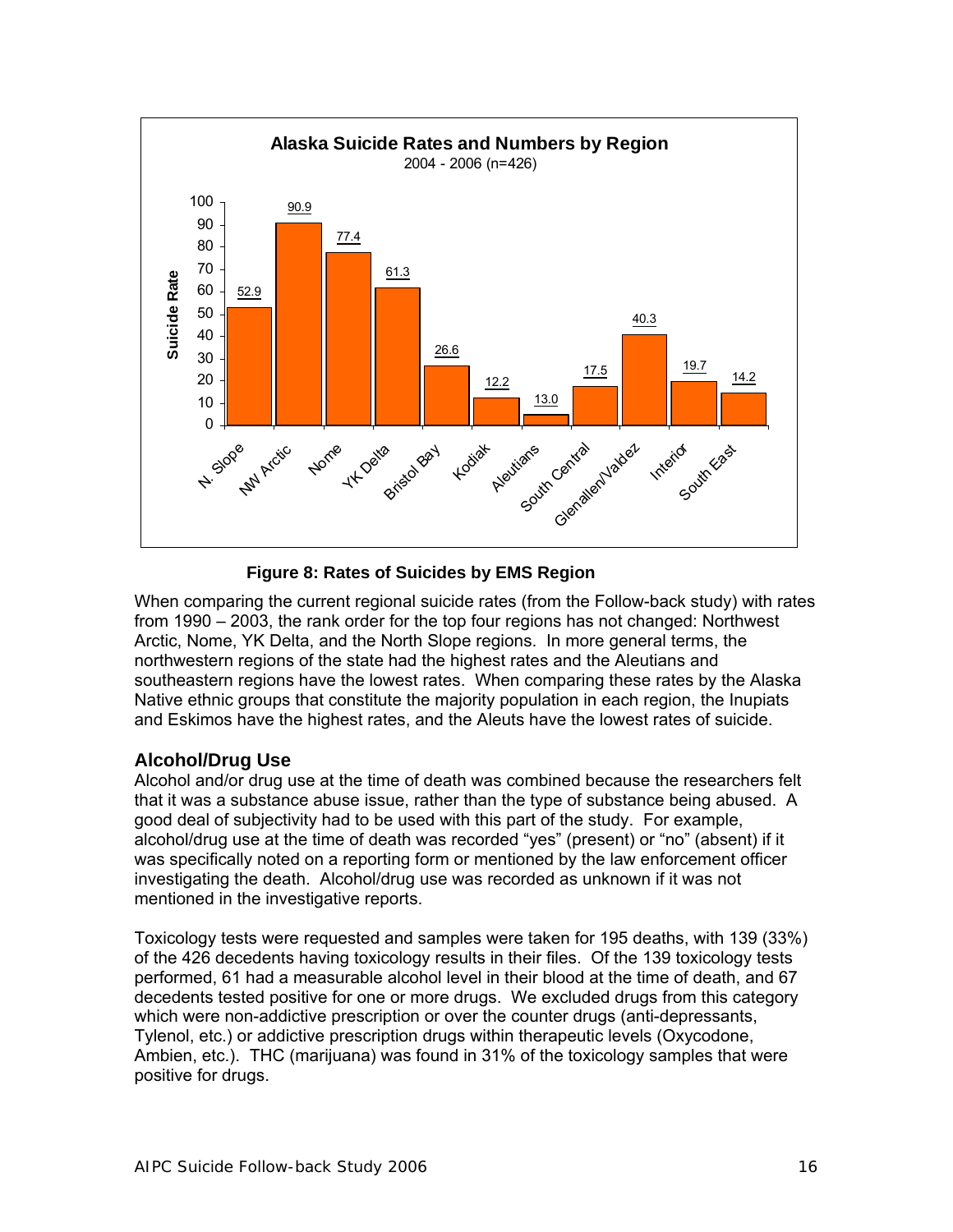According to the National Violent Death Reporting System (NVDRS), of the 13 states collecting data on suicides, only one state (Oregon) had a lower toxicology testing frequency than Alaska. (CDC, MMWR 2006) The states with the highest testing frequency were Virginia (97.7%) and Rhode Island (96.5%). In the NVDRS report, Alaska reported toxicology samples tested for 41.1% of the decedents. In our 3-year follow-back study we found that toxicology screens were requested for a total of 46% of the deaths, but results were received for 31% of the decedents. According to this national study, marijuana tested positive in 7.7% of the cases, whereas in our Alaskan study, marijuana was positive in 16% of all the toxicology screens, and 31% of the positive drug screens. THC was the number one drug found, after alcohol, in our study.

When comparing alcohol/drug use for the 426 cases, we found 325 cases where the investigating officers or the Medical Examiner's office reported the use of alcohol and/or drugs by the decedent at the time of death. This "reported" use was positive for 200 cases, negative for 125 cases, and undetermined for 101 cases. Toxicology samples were analyzed and we received reports for 139 cases. The toxicology tests were performed by a commercial laboratory under a contract with the State of Alaska. Table 2 shows the toxicology results that were positive for either alcohol and/or drug use by ethnicity. We found that 72% of the Native decedents were positive, as were 72% of the non-Natives tested.

| <b>Native</b>                     | <b>Non-Native</b>                  |
|-----------------------------------|------------------------------------|
| Toxicology tests completed (n=36) | Toxicology tests completed (n=103) |
| Positive = $26(72%)$              | Positive = $74$ (72%)              |

| Table 2. Alcohol/drug use by ethnicity. |  |
|-----------------------------------------|--|
|-----------------------------------------|--|

#### **Urban-Rural Differences**

The U.S. Census Bureau, in their 2000 Census report, made Urban and Rural designations for Alaska based on population density, but this methodology shows Nome, Kotzebue, Barrow and other small rural communities as being Urban. The federal subsistence guideline identifies Alaskan communities having over 7,000 population as being Urban. This definition comes the closest to reality in the culture and lifestyle differences for the Urban and Rural designation. The communities that we considered Urban include: Anchorage, Fairbanks, Juneau, Palmer/Wasilla, Sitka, Kodiak, and Ketchikan. These communities include populations that make up 57% of the statewide total population. Using these Urban designations, we found that 58% of the suicides in our study were from the Urban communities.

Another Urban/Rural comparison was made for alcohol and/or drug use. Alcohol/drug use was indicated or "reported" for 77% of all the cases. Of these 325 cases where alcohol/drug use was reported by the investigating officer, 61% were positive. This highly subjective data must be compared to the quantified lab results shown in Table 3. Table 3 shows the ethnic distribution by Urban and Rural communities and the number of toxicology tests (75%) that were positive for alcohol/drug use for each group.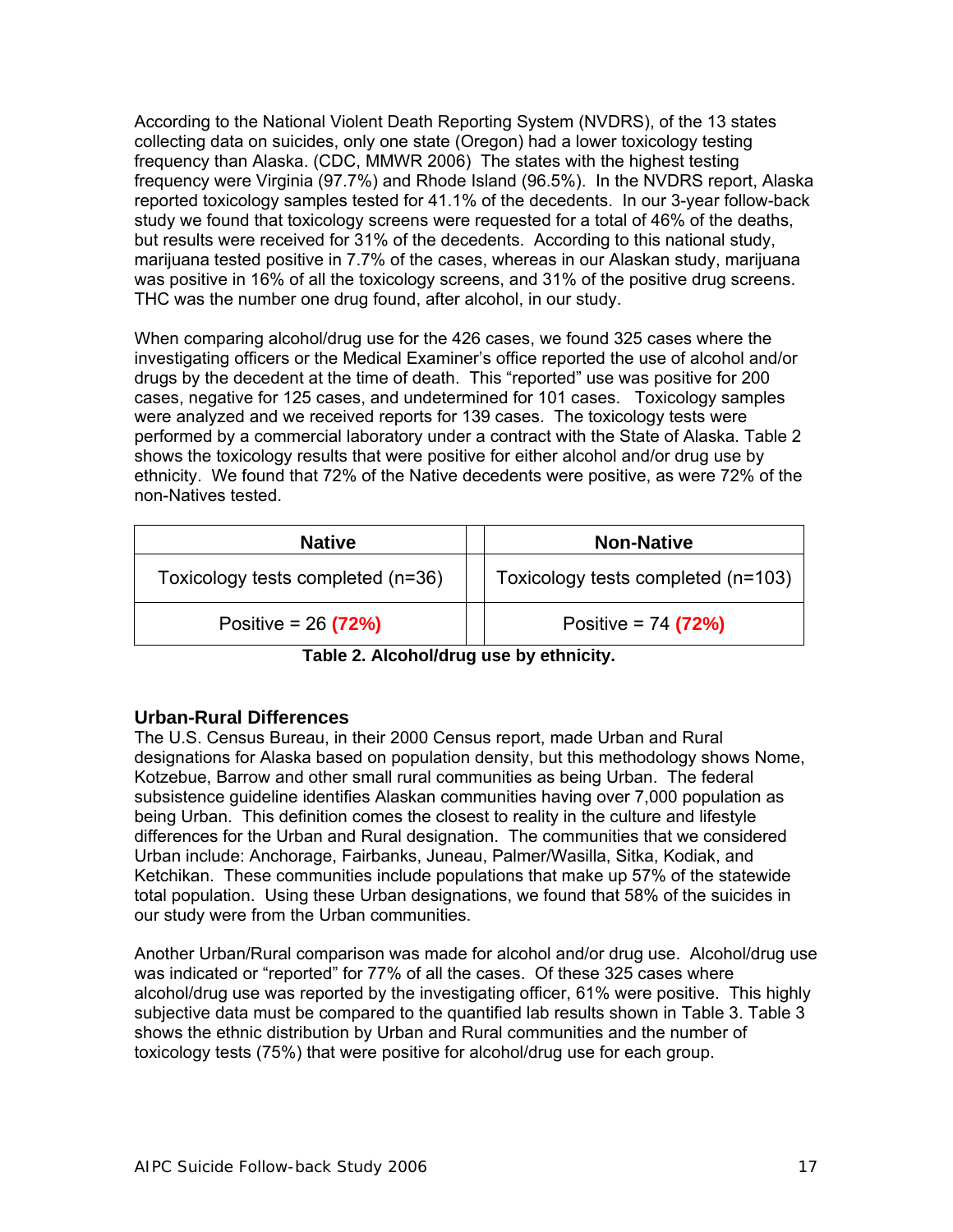| <b>Urban Native</b>               | <b>Urban Non-Native</b>           |  |
|-----------------------------------|-----------------------------------|--|
| Toxicology tests completed (n=15) | Toxicology tests completed (n=84) |  |
| Positive = $12 (80%)$             | Positive = $60(71%)$              |  |
|                                   |                                   |  |
| <b>Rural Native</b>               | <b>Rural Non-Native</b>           |  |
| Toxicology tests completed (n=21) | Toxicology tests completed (n=19) |  |
| Positive = $14 (67%)$             | Positive = $14 (74%)$             |  |

**Table 3. Alcohol/drug use by Ethnicity and by Urban/Rural location.** 

It is interesting to note that the percentage of suicide cases that took place in Urban communities matched the percentage of the statewide population for those same Urban communities. The toxicology results for alcohol/drug use in Urban areas (all races) was 73% and for the Rural areas it was 70%. For non-Natives the toxicology results were essentially the same for Urban as for Rural. The positive toxicology results were considerably higher for the Urban Native group when compared to the Rural Native group. The number of toxicology tests performed was a small sample (31%) of the whole group of suicides.

#### **Missing data**

There was a high degree of variability in the information available to the researchers. Many death certificates and a few ME reports could not be supplied to the Alaska Injury Prevention Center. Others had missing data at the time they were transmitted to AIPC. Some of the data fields that were frequently missing included Race, Military, Occupation, Education, and Marital Status. Alcohol use and drug use at the time of death are fields on the Anchorage Police Department's Death Investigation Report and on the Department of Public Safety reports. The Lead Sheet for the ME's office does not have a field for suspected alcohol or drug use. Details about a person's mental state or altered mental state are very important from a public health standpoint and should be routinely gathered by death investigators.

There were 195 toxicology tests requested and 139 received. The 61missing reports could have been due to samples not being collected in the field, the sample not being sent to the lab, or the final test results not being included in the ME report.

The time of injury was documented for 202 of the 426 cases and it showed 51 cases from midnight to 6am, 56 cases from 6-noon, 55 cases from noon-6pm, and 40 cases from 6pm-midnight. Time of injury leading to death was not collected routinely and was based on "last seen" information, making it likely to be unreliable.

## **Discussion**

Three years of data gave the researchers a very good snapshot of the current suicide problem in Alaska. There were however, some limitations involved with this research. It was difficult to obtain all of the information necessary, due to frequently incomplete forms and reports. Numerous death certificates were not available during the study period, which resulted in missing data. Also, the primary concern while investigating suicide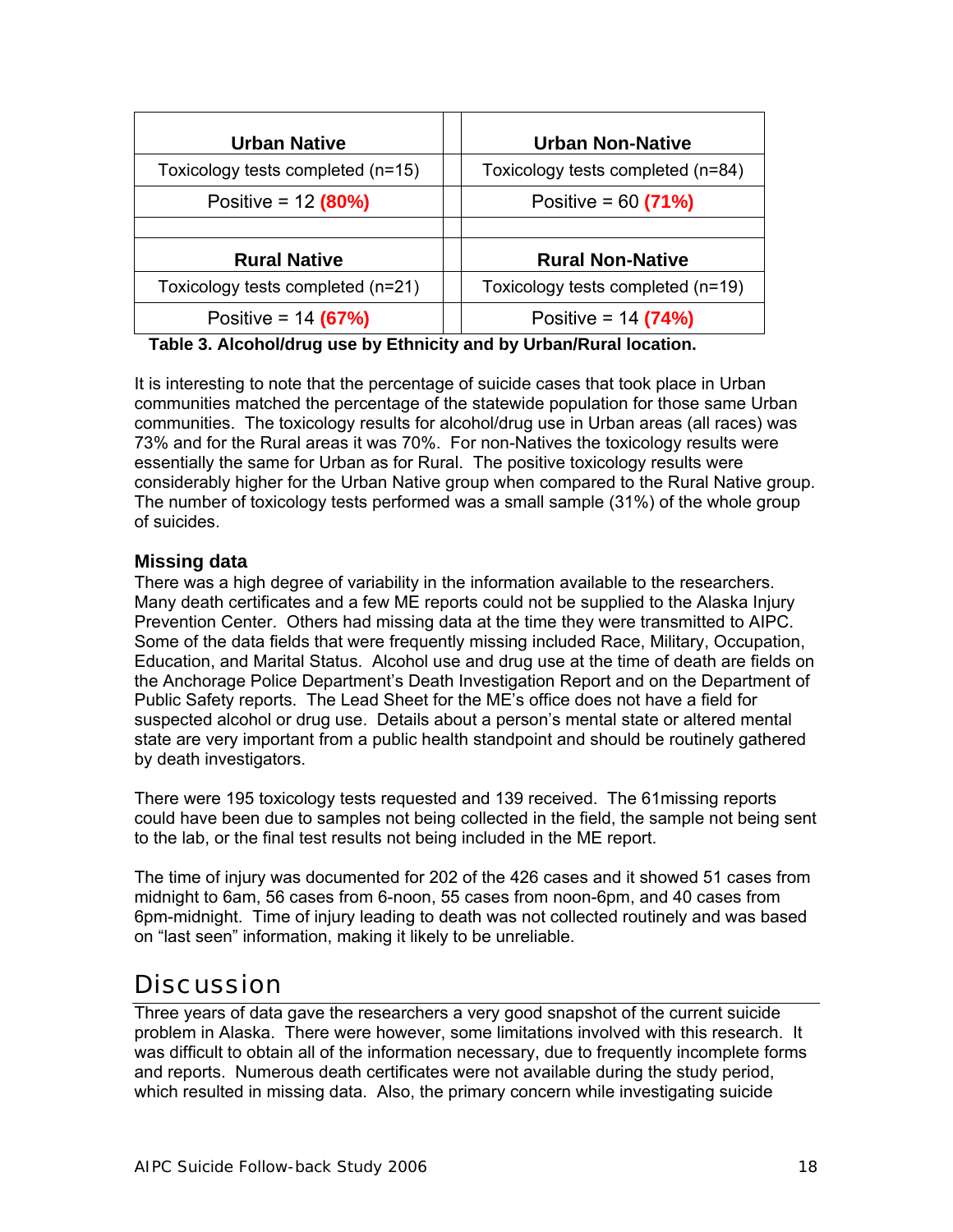deaths by law enforcement agencies seemed to be the determination of intent and culpability rather than public health concerns.

A research project of this magnitude required Institutional Review Board approval from ANMC, UAA, and a certificate of Confidentiality from NIH. In addition we had to obtain approvals to share information or Memorandums of Agreement with the State Office of the Medical Examiner, the Department of Public Safety (Alaska State Troopers), the Anchorage Police Department, numerous local police departments, hospitals, and other sources of information. With so many different people responsible for each piece of data, it sometimes took months (or not at all) to find the race of a decedent, next of kin, alcohol use, drug use, occupation, education, military experience, etc. Apparently the mortuaries fill out much of the information on the death certificate, so we never saw the updated or amended copy before it was sent to the Alaska Bureau of Vital Statistics.

When comparing rates per 100,000 population with state and national databases, we tried to use the latest common year for which data were gathered and the Census population estimates for that year. Actual numbers were not shown in this report when calculating rates for the EMS regions, due to very small number in some cases.

Alcohol use and drug use at the time of death were combined into a single category. Information for the "reported" use cases was extracted from death investigation reports, while the data for the "tox. tests" was taken from the final lab results.

The Urban and Rural designations were an attempt to look at lifestyle differences for people living in different environments.

#### **Conclusions**

Seasonal or monthly suicide numbers fluctuate a great deal from year to year, but when looking at the composite from the last 17 years, we see that there is not a seasonal pattern. Neither is there a statistically significant difference by month. We also looked at suicide numbers during full moon phases to see if there were increased numbers during lunar phases and could find no correlation.

One of the greatest differences between the Alaska and the U.S. national data pertained to age groups with the highest suicide rates. Nationally the highest age group involved senior citizens over the age of 80, followed by the 40-59 year olds. In Alaska, the highest age group was the 20-29 year olds followed by the 30-39 group. The age group of 10-19 year olds was very disparate for ethnicity, with Alaska Natives accounting for 19% of the population in that age group and 60% of the suicides.

When examining the mechanism of suicide within each age group, the 20-29 group had the lowest percentage using a firearm (58%) and the highest using suffocation (35%). The 60+ age groups had an average of 84% using firearms.

The percentage of Natives and non-Natives using firearms was very close but the disparity was greatest for those using suffocation and poisonings. Natives were almost twice as likely to use suffocation (hanging) than non-Natives. Non-Natives were more than twice as likely to use poisons (drug OD) than Natives. When comparing Alaska with national statistics, we are higher in the use of firearms and lower in the use of poisons.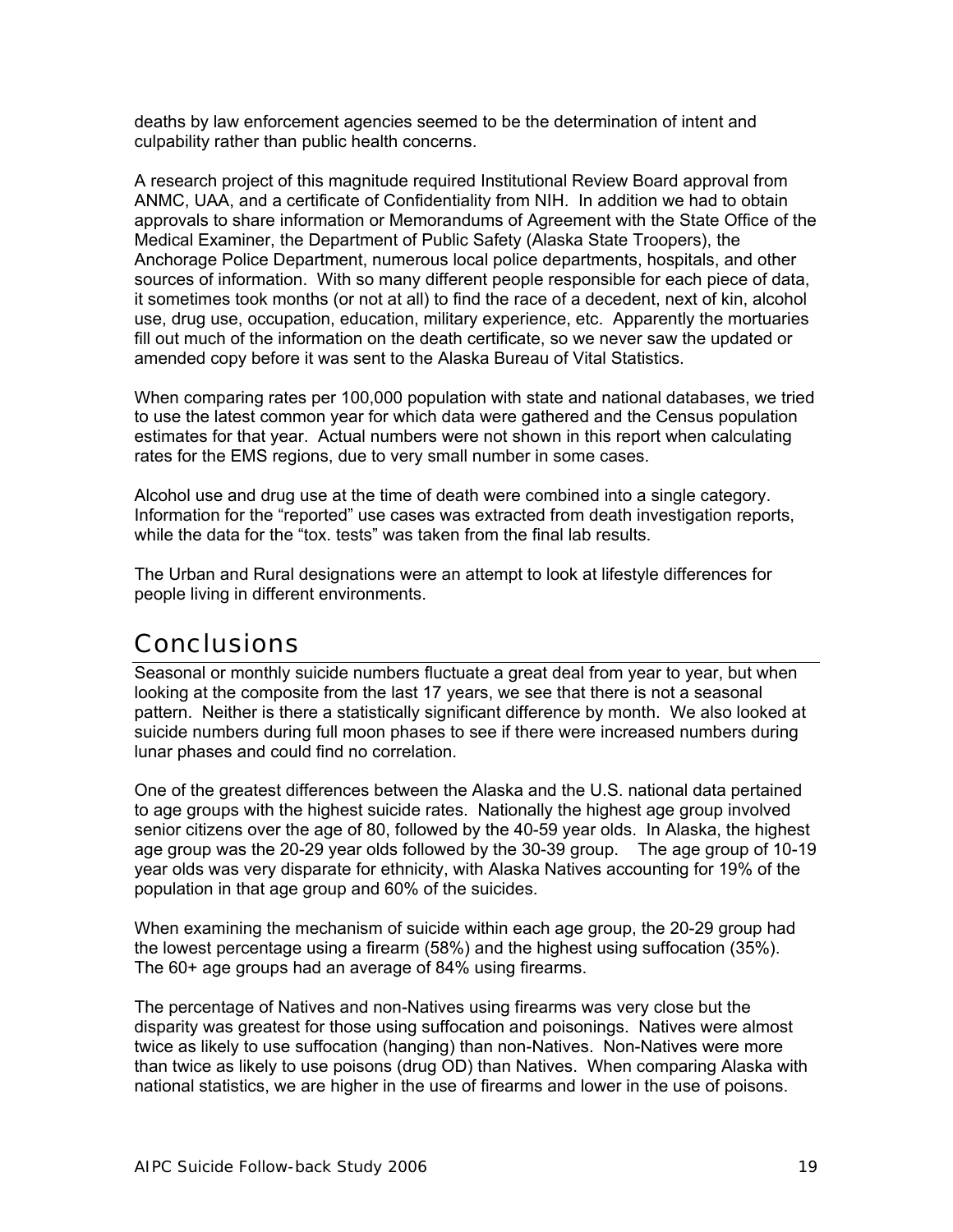When looking at the type of firearm used by ethnicity, we saw an inverse relationship. Non-Natives primarily used hand guns (69%), while Alaska Natives used long guns (71%) such as rifles and shotguns. This was primarily thought to be due to availability.

The regional suicide rates have remained relatively constant for the last decade with the NW Arctic Borough having the highest rate, followed by the Nome census area, and the Bethel/Wade Hampton census area. The ethnic groups that predominately populate these areas are Inupiat and Eskimo. The Aleut regions have had the lowest rate of suicide during this same time period.

Toxicology lab results were received for 33% of all the suicide cases. Alcohol was found in 44% of the toxicology tests and THC (marijuana derivative) was found in 15% of lab results. Alcohol/drug use resulted in some of the most interesting findings, with Natives and non-Natives having identical usage percentages as shown by the toxicology lab results. The reported use of alcohol/drugs by urban/rural living environments was consistent within the non-Native group, but very different for the Urban and Rural Native groups. Caution must be used when using small numbers, as the variability can increase.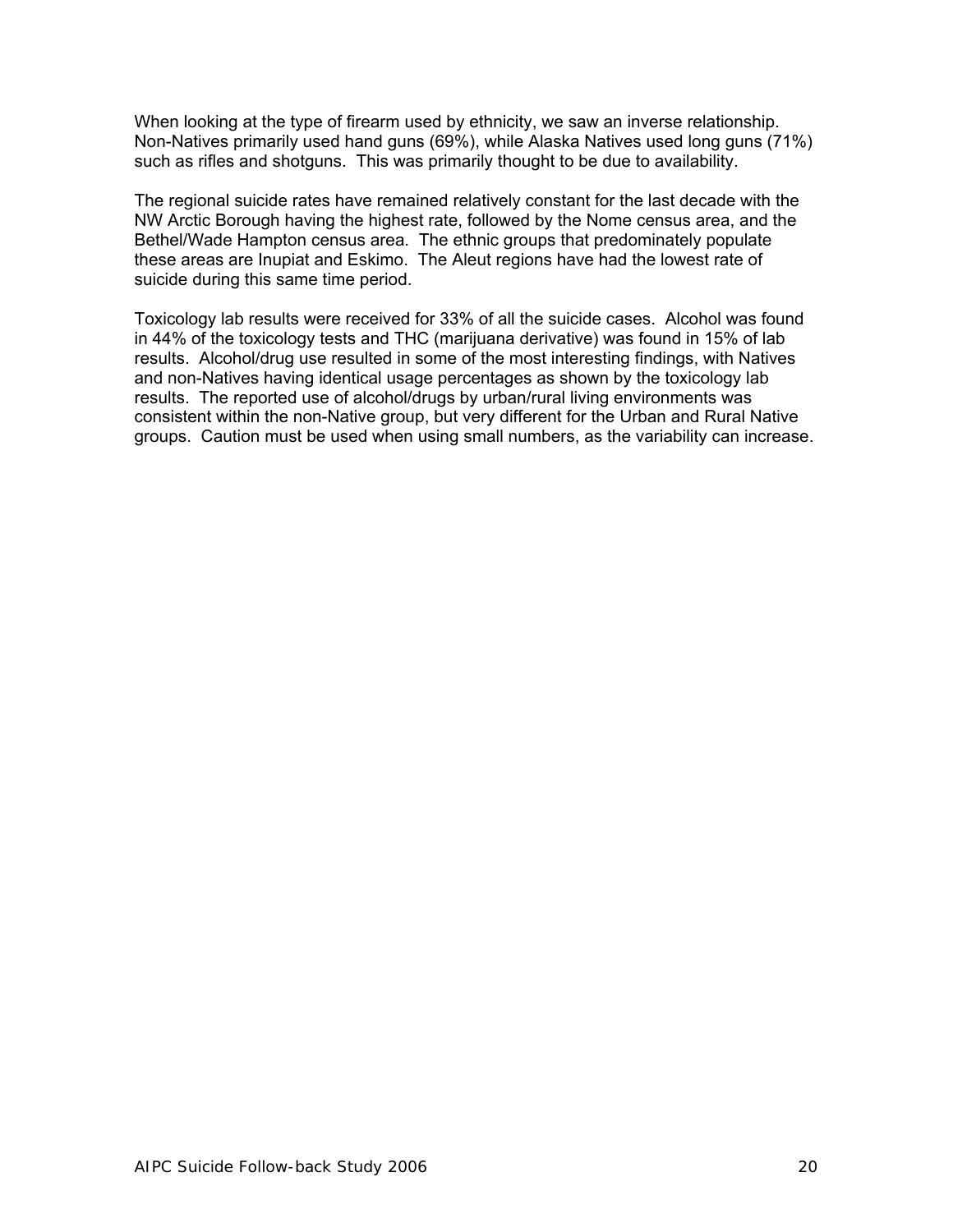#### References

- 1. Blumenthal, S.J. (1998). Suicide: A guide to risk factors, assessment, and treatment of suicidal patients. Medical Clinics of North America, 72(937), 71.
- 2. Centers for Disease Control and Prevention (CDC), National Center for Injury Prevention and Control. (2001). *Wisqars, Injury Mortality Reports*. http://www.cdc.gov/data/statistics
- 3. Gunnell, D., & Frankel, S. (1994). Prevention of Suicide: Aspirations and Evidence. British Medical Journal, 308(1227), 33.
- 4. Jenkins, R. Principles of Prevention. (1994). In: Paykel, E.S., & Jenkins, R., (Eds.), Prevention in Psychiatry (pp. 11-24). London: Gaskell.
- 5. Rosenman, S.J. (1998). Preventing Suicide: What Will Work and What Will Not. Medical Journal of Australia, 169, 100-102.
- 6. Rudd, M.D. (2000). Integrating Science into the Practice of Clinical Suicidology: A review of the psychotherapy literature and a research agenda for the future. In Maris, R.W., Canetto, S.S., McIntosh, J.L., & Silverman, M.M. (Eds.), Review of Suicidology (pp. 47-83). New York: Guilford Press.
- 7. Silverman, M.M., & Felner, R.D. (1995). Suicide prevention programs: issues of design, implementation, feasibility, and developmental appropriateness. Suicide and Life Threatening Behavior, 25, 92-103.
- 8. Stoff, D.M., Mann J.J. (Eds.) (1997). The Neurobiology of Suicide. Annals of New York Academic Science, 836(1), 363.
- 9. U.S. Department of Health and Human Services (2000). U.S. Department of Health and Human Services. Healthy People 2010. Washington, D.C.: U.S. Government Printing Office.
- 10. U.S. Public Health Service (1999). The Surgeon General's Call to Action to Prevent Suicide. Washington, D.C.: United States Department of Health and Human Services.
- 11. World Health Organization (1996). Prevention of Suicide: guidelines for the formulation and implementation of national strategies. Geneva: World Health Organization.
- 12. American Association for Suicidology (2006). U.S.A. Suicide: 2004 Official Final Data. December 15, 2006.
- 13. CDC MMWR, Toxicology Testing and Results for Suicide Victims 13 states, 2004. Nov. 24, 2006/ 55(46);1245-1248.
- 14. CDC, Behavioral Risk Factor Surveillance System, 2005, http://apps.nccd.cdc.gov/brfss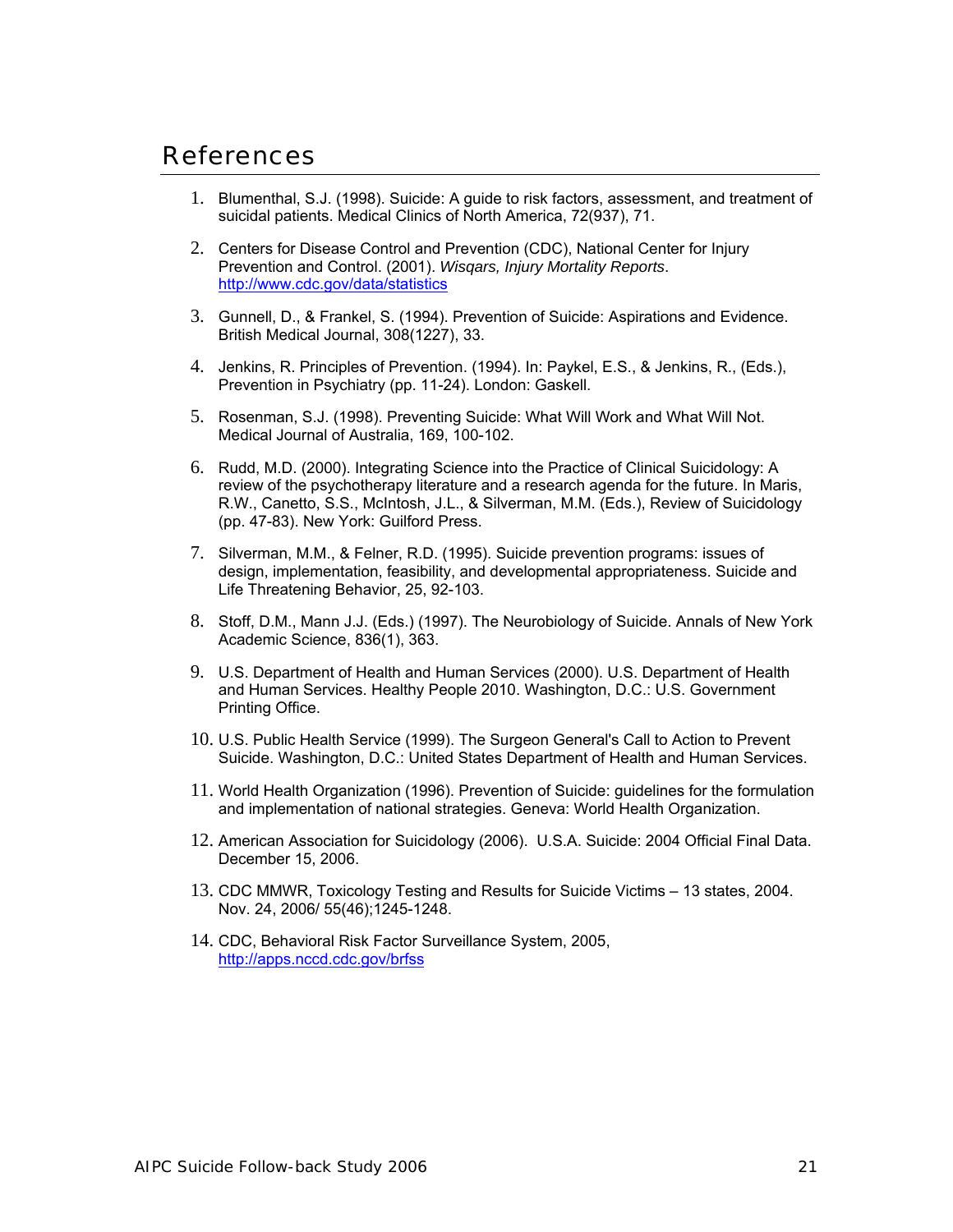# Alaska Suicide Follow-back Study Final Report

## Section 2

## **Interviewed Cases**

**Study period September 1, 2003 to August 31, 2006**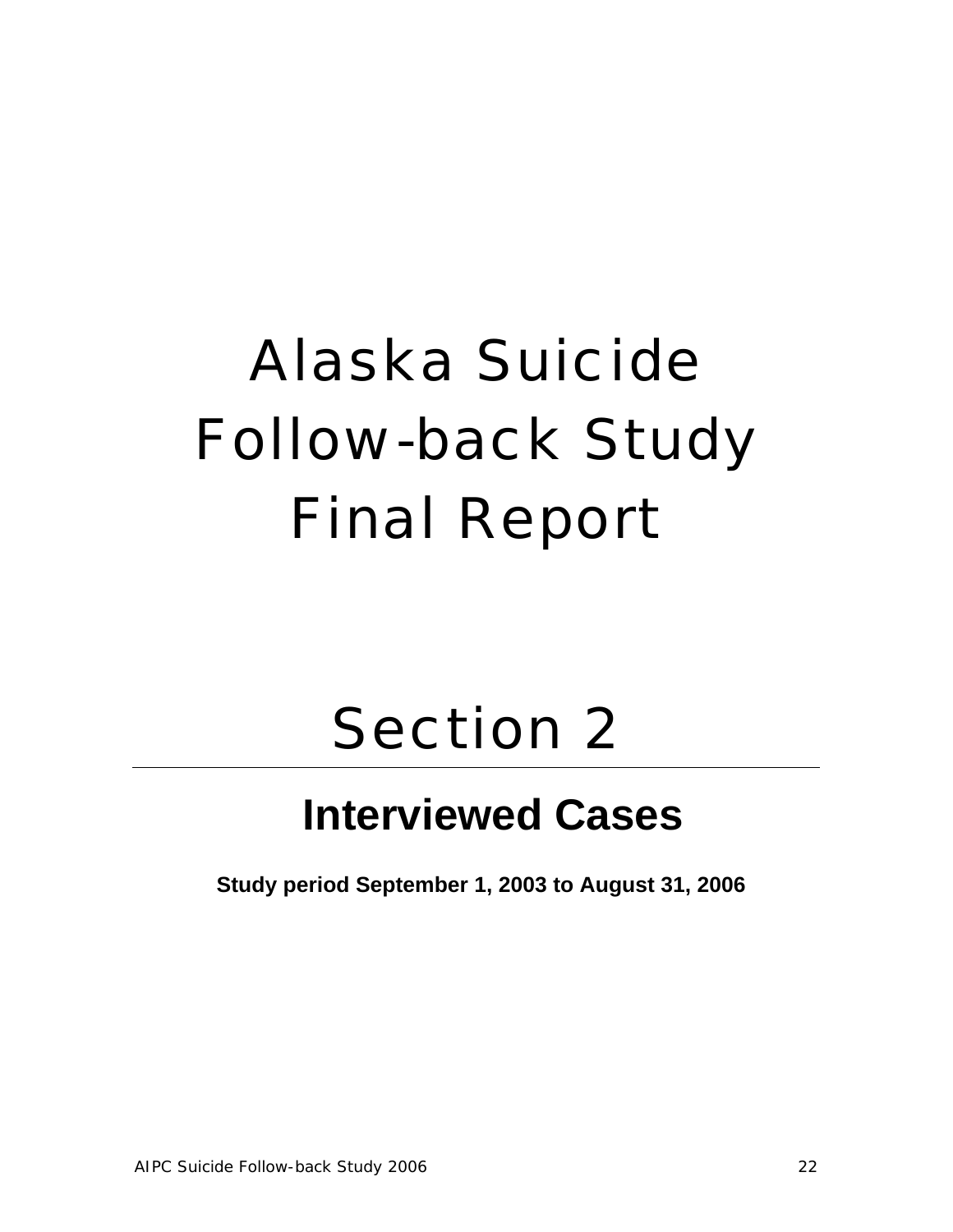### Introduction and Background

The data contained in this section must be viewed as a small sample of the 426 suicides that took place during the reporting period. We have 71 interviews for 56 cases. Key demographic, social and behavioral factors were analyzed to determine whether the cases in which an interview was conducted varied significantly from non-interviewed cases. It was determined through chi-square analysis that the differences between the two populations were not significant except for the racial/ethnic data.

Follow-back examinations of suicide are a relatively new permutation of the psychological autopsy method of investigation. Follow-back studies are generally distinguished from psychological autopsies in the number of key informant interviews that are conducted on each decedent. Whereas, detailed psychological autopsies often involve 6 or more interviews, follow-back examinations usually involve 1 or 2 such interviews. (Maris, Berman, & Silverman, 2000) It is, therefore, necessary to discuss the psychological method from which the follow-back method has evolved. The psychological autopsy method of examining antecedents related to a suicide is recognized as a valuable research tool. Isometsa (2001) notes, "Psychological autopsy is one of the most valuable tools of research on completed suicide". (p. 379) Cavanagh and colleagues (2003) reaffirm that posit "The psychological autopsy method offers the most direct technique currently available for examining the relationship between particular antecedents and suicide". (p. 395) Cooper (1999) further confirms the importance of the psychological autopsy methods "The psychological autopsy method is thought to be the cornerstone of suicide research, providing more detailed knowledge than other research methods". (p. 468) Gustafsson and Jacobsson, (2000) note that, "Psychological autopsy diagnoses have been proven reliable and valid". (p. 383)

The use of psychological autopsy methods could increase the level and detail of important epidemiological data that have traditionally been noted as missing in law enforcement summaries. Runyan, et al (2003) documents the absence of these key data.

Some information, such as whether the decedent had a history of mental health problems or a left a suicide note was recorded frequently… by the officers we interviewed. In contrast, other information that might help to understand the context of the suicides is not recorded often, including information about a history of drug or alcohol problems, history of child or adult traumas, or information about other precipitating factors. (p. 69)

The psychological autopsy involves conducting structured interviews with family members, relatives, friends and professional personnel who were close to, worked with, or treated the decedent. (Brent, 1989) These interview findings are typically augmented by abstraction of key data elements from medical and psychiatric records. The purpose of the methodology is to "retrieve comprehensive information about a suicide". (Cooper, 1999) (Cavanagh, Carson, Sharpe & Lawrie, 2003) describe the utility of the process.

From this information an assessment is made of the suicide victim's mental and physical health, personality, experience of social adversity and social integration. The aim is to produce a full and accurate a picture of the deceased as possible with a view to understanding why people kill themselves. (p.88)

The psychological autopsy method has been used to describe the role of acculturation and assimilation pressures in displaced natives. (Lee, Chang, & Cheng, 2002 note that previous studies concerning the relationship between acculturation and suicide have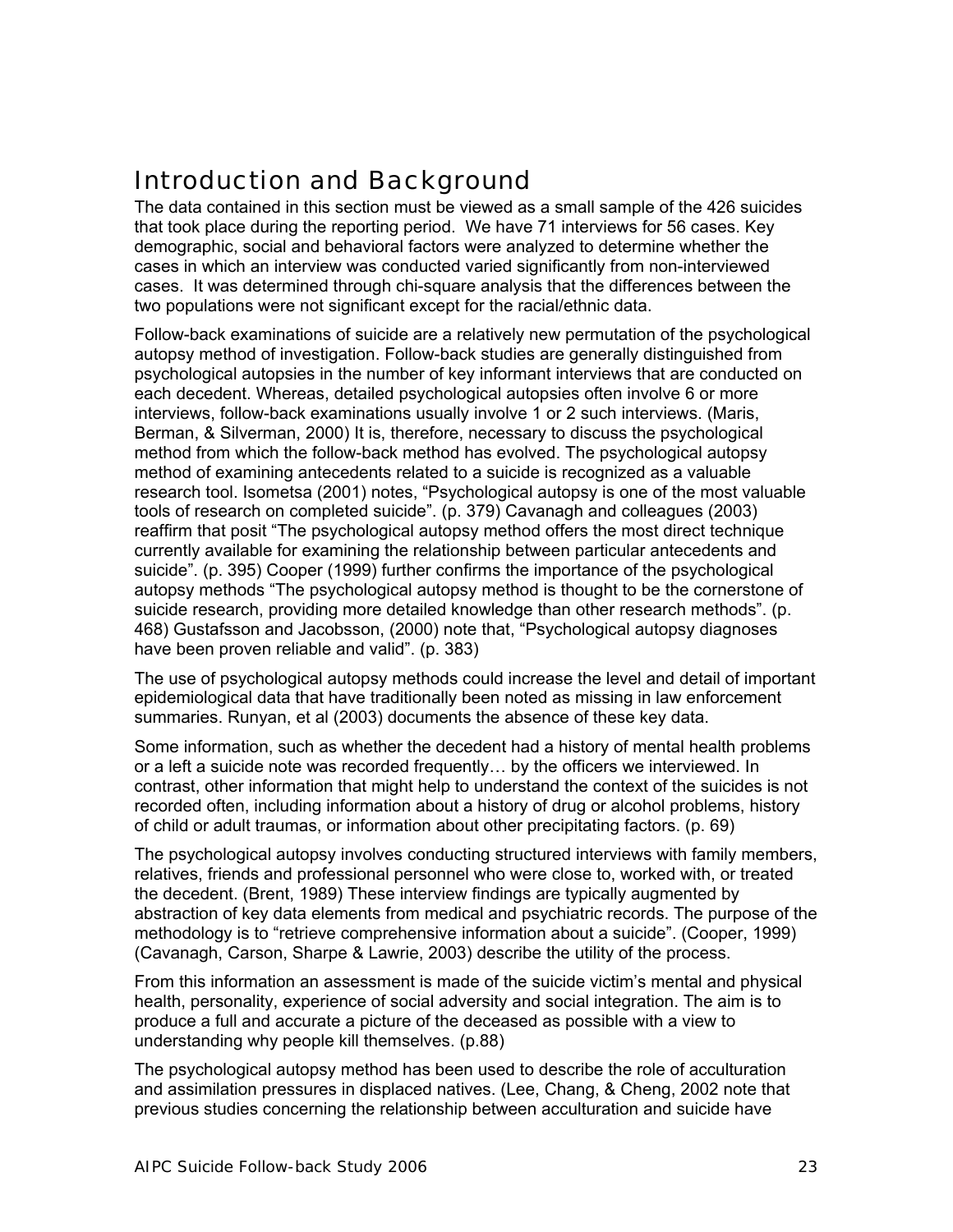yielded varied results, they suggest that methodological differences likely contribute to these varied findings.

… the association of acculturation and mental disorders would be better understood when the scope of acculturation, the types of mental disorders, the targeted population, and other possible confounding factors are carefully defined and systematically investigated. (p. 134)

The psychological autopsy method of investigation provides opportunities to define those "other possible confounding factors". Lee and his colleagues (2002) note that

The concept of 'anomie' proposed by Durkheim in 1897 to describe the phenomena of social disorganization and weakened social and cultural affiliation has been speculated to be one of the important contributors to the high suicide rates among natives in Australia, Alaska and Manitoba. (p. 134)

The assumption of this study, based on supporting documentation, is that the formal key informant interviews of a follow-back or psychological autopsy process, if not the "gold standard", are at least a lesser precious metal and more accurate by their nature than unstructured police investigations. Gelles (1995) concludes, that, in spite of its imperfections the psychological autopsy is the best tool available.

The psychological autopsy is a postdictive analysis. It is speculative and probabilistic. However, it is the best conclusion giving a logical given a logical understanding of the relationship between the deceased and the events and behaviors that preceded the death… Its specific purpose is to form a logical understanding of death from tangible physical evidence, documented life events, and intangible and often elusive emotional features. (p. 337)

This section of the research focuses on the contributing factors that led to the suicide, an area of critical weakness in law enforcement investigatory summaries. This is often due to the orientation of the law enforcement investigation, even when using psychological autopsy methods. "The psychological autopsy serves as an adjunctive aid… in determining the manner of death". (Gelles, 1995) This statement confirms that the primary orientation is to determine that the suicide is neither a homicide nor an unintentional injury death, rather than collecting data on the antecedents and etiology of the decedent's suicide. These latter factors are the greatest interest to suicidologists who continually strive to find effective prevention opportunities and treatment measures.

The follow-back interviews conducted as part of this research project were based on the best science from previous psychological autopsy and follow-back processes. The tool went through several iterations to make it as pertinent to Alaskan cultures as possible. Specific training was conducted in the use of the tool. The following pages capture the essence of the quantifiable data from the interviews that have been conducted to date. Again, caution must be exercised in the use of these data. As additional interviews are conducted and added to this pool of information, the confidence and reliability in these data will increase.

#### Methodology

Seventy-one (71) interviews were conducted for 56 cases. Where multiple interviews were involved, the researchers chose the most reliable source for the interview answers.

The project methods and procedures were outlined in formal applications to the Human Subjects Review Committee of the Alaska Native Medical Center (ANMC) and the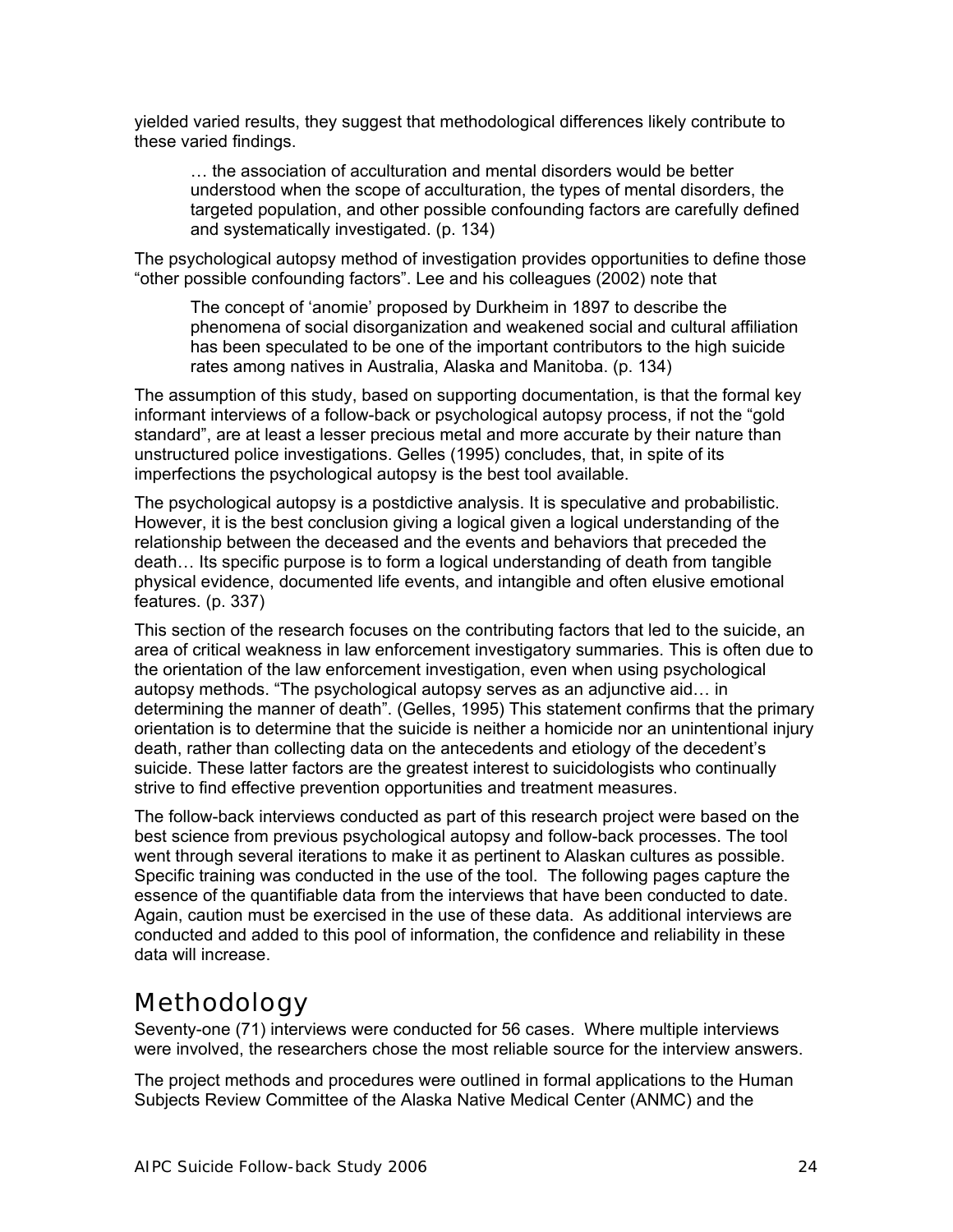University of Alaska Anchorage (UAA). The follow-back study received approval by both of these IRBs. Additional permissions were requested and received from all of the regional Alaska Native Health Corporations, with the exception of the Bristol Bay Area Health Corporation. Approval was also received from the National Institutes of Health for a Certificate of Confidentiality.

Approval for the ANMC IRB took nearly six months and the UAA IRB took almost two months. All of the researchers were required to complete the CITI *Course in the Protection of Human Research Subjects* at www.miami.edu/citireq. One of the stipulations for the ANMC IRB approval, was to that each Native Health Corporation had to provided written approval before any Alaska Native residing in their region could be interviewed. The Bristol Bay Area Health Corporation decided not to participate because they felt the survivors would be too upset by the interview process. The Yukon Kuskokwim Health Corporation and the Tanana Chiefs Conference both required that each community's Tribal Council give their approval before interviews could begin in their communities. Over one year was spent getting approvals to approach next of kin for Native decedents, and then the ultimate approval had to be given by the person we wanted to interview.

A natural part of the IRB process required AIPC to develop an Interviewer Consent Form which would explain the interviewee's rights, allow them to terminate the interview at anytime, and assure their confidentiality. The Interviewer Consent Forms were approved by both of the IRB committees.

Initial case identification was provided by the Alaska State Medical Examiner's office. Death certificates, generated for deaths that occurred within the borders of Alaska and whose manner of death was determined to be suicide, were copied and forwarded to the Alaska Injury Prevention Center (AIPC) for inclusion in the study.

Once received by AIPC, each case was entered into the database and given a unique case identifier. Information provided on the death certificate, the medical examiner's report, and the police reports was used to contact survivors for permissions regarding potential interviews.

All of the case identifier information was kept in a locked safe and all of the case files were stored in locking cabinets. Computer files were password protected to maintain a high level of confidentiality.

Most of the potential interviewers were recommended by the various regional Native Health Corporation's mental health units. The initial training session was held in Anchorage in October 2003. The Alaska Injury Prevention Center paid for one participant from each corporation, but three of the corporations paid for additional staff to attend. A total of 35 interviewers were trained over the course of the project with 13 actually being asked to conduct interviews. All interviewers were trained counselors and were asked, as part of the training process, to conduct mock interviews. The instructors would then provide with feedback for improvement. This process also gave the study team an opportunity to select the best interviewers.

The study protocol required us to wait for six weeks before contacting the survivors with any requests. Many times the contact information for next-of-kin took more than six weeks to obtain anyway. An initial letter was sent to each next of kin with condolences and an offer to sit down with our trained interviewers to talk about the decedent's entire life. Each request for an interview had a stamped return envelope, so the survivor only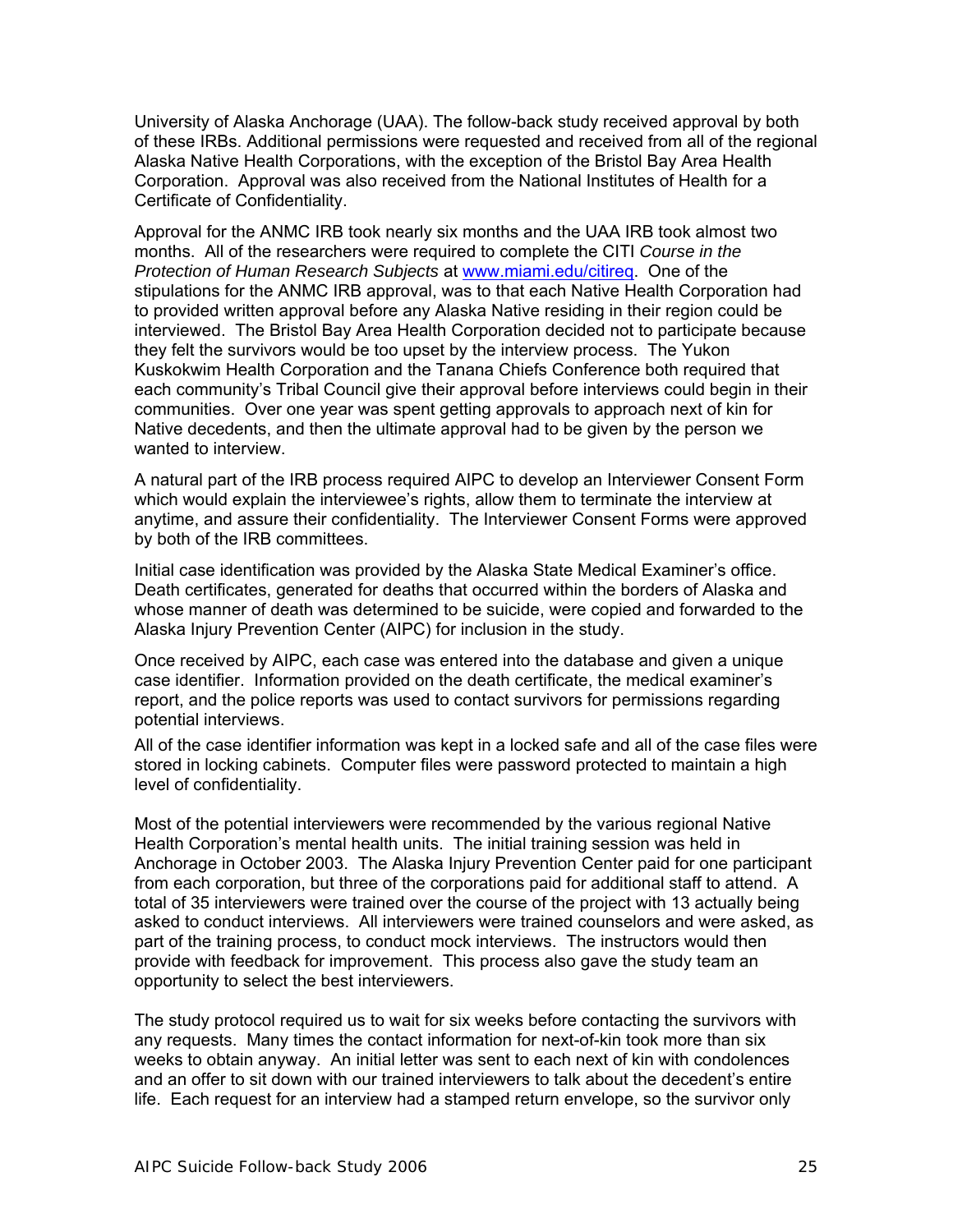had to check a box for "yes" or "no", provide contact information and send it back to AIPC. If a potential interviewee said they would like to be interviewed, an interviewer was assigned to the cases. The interviewer arranged a meeting for the interview.

## RESULTS

#### Demographic Information

The questions concerning demographic information give a basic background of the decedent. According to the follow-back interviews, 36% were married or living together as married, and 39% were never married. Of those who had a recent change in their marital status (widowed, divorced, separated), 86% were devastated by the change.

 Questions regarding the decedents' origination and residency produced the following results:

- ♦ 96% were born in the United States
- $\triangle$  39% were born in Alaska
- ♦ 41% lived in Alaska their whole life
- ◆ 4% lived in Alaska seasonally

Interviewers reported the race or ethnicity to be 70% white, 23% Alaska Native and American Indian, and 7% as other. Of the decedents from Native ancestry, 46% were Yupik Eskimo, 23% Inupiaq Eskimo, 8% Aleut, and 8% Tlingit/Haida. Of this Native group, 15% attended Boarding school. Fifteen percent had parents who attended Boarding school, and 15% had grandparents who attended Boarding school.

Other results from the 13 Alaska Native interviews indicated that:

- $\bullet$  15% were reported as always speaking their Native language and 54% sometimes spoke it.
- ♦ 77% participated in traditional Native ceremonies
- ♦ 16% used traditional Native medicine to treat illness
- ♦ 77% had a special Native name, with the Native name being reported as very important for 60% of the decedents

#### Education

When interviewers questioned respondents about the decedent's level of education, the following responses were received:

- ♦ 44% had at least some college or higher education
- ♦ 25% had less than a high school education
- ♦ 9% were in school at the time of their death
- $\triangleleft$  29% were bullied as youth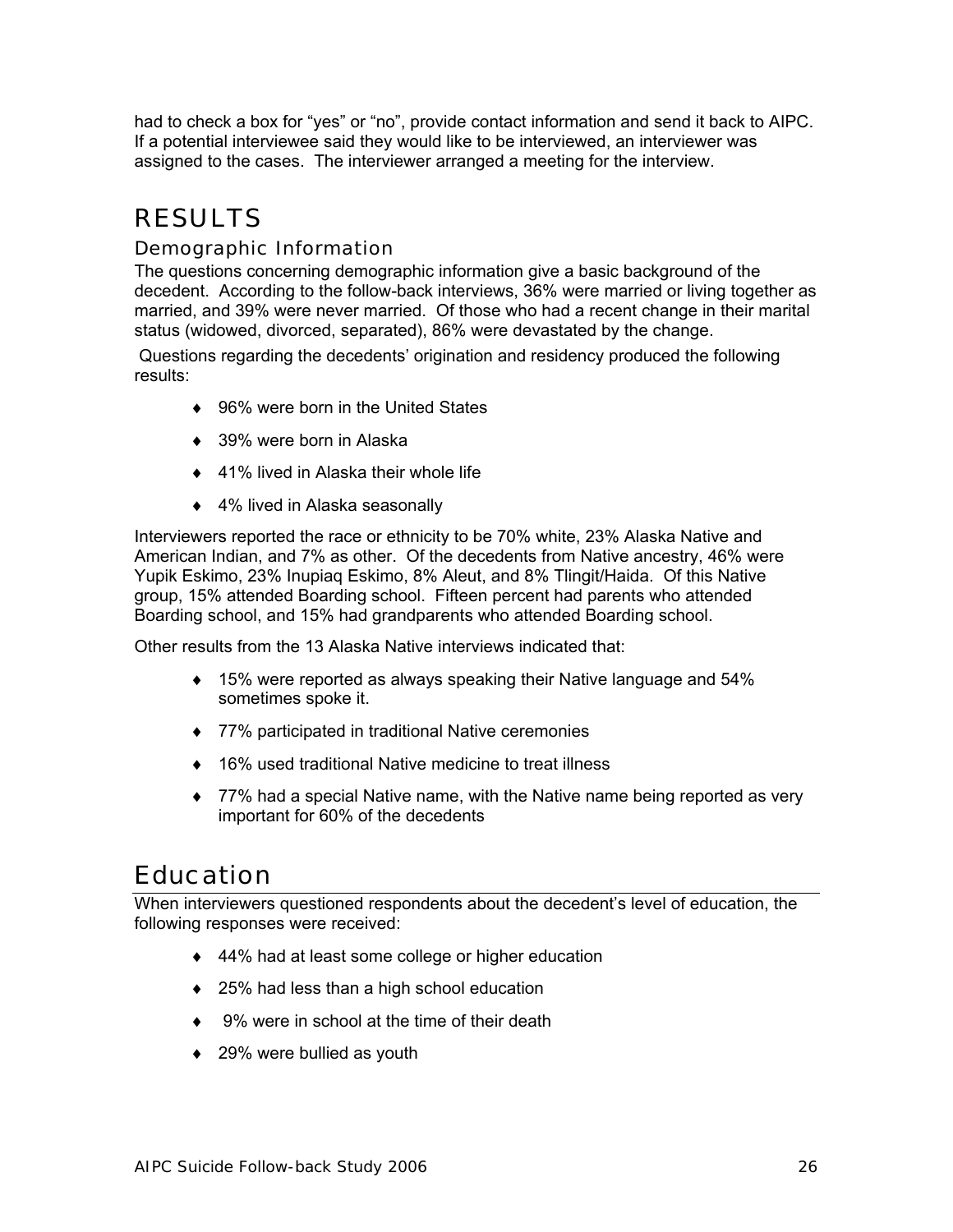## Religion

Questions about the decedents' religious activities reported that 29% were not affiliated with a religion. Of the 71% who had a religion 58% were not active, and only 12% were reported to be very active. During the last month of life 60% did not attend any religious services.

## **Occupation**

When asked about the decedents' work life and jobs, the response was that 75% had a paying job during the last year of their life.

Of the last jobs held:

- ♦ 13% were professionals
- $\triangleleft$  38% were in the service industry

The length of time at the last job was reported as:

- ♦ less than 1 year for 38%
- $\bullet$  1 to 5 years for 29%
- ♦ 10 or more years for 18%

When rating job satisfaction at the last job, the responses were:

- ◆ 43% loved the job
- ♦ 38% thought the job was "just ok"
- ◆ 16% hated their job
- ♦ complaints about their job were as follows: difficult co-workers, poor pay, work too hard, and stressful job

Queries involving the decedents' recent job history produced the following results:

- ♦ 52% were employed by a private company or business; 11% worked for family business
- ♦ 32% started a new job during the last year of their life
- ♦ 36% experienced a major change in employment, with 50% taking a demotion
- ♦ 54% stopped working during the last year, with 20% getting fired or laid off and 23% quit. Another 17% stopped working for mental health reasons.

The main source of income for 50% was their current job. Fourteen percent stated the decedent was living with, and relying on relatives or friends at the time of their death.

#### **Military**

Sixteen percent of the decedents served in the military, with the vast majority serving in the Army. Of those who served in the military, 44% had combat experience, either in Vietnam (75%) or the Gulf War (25%).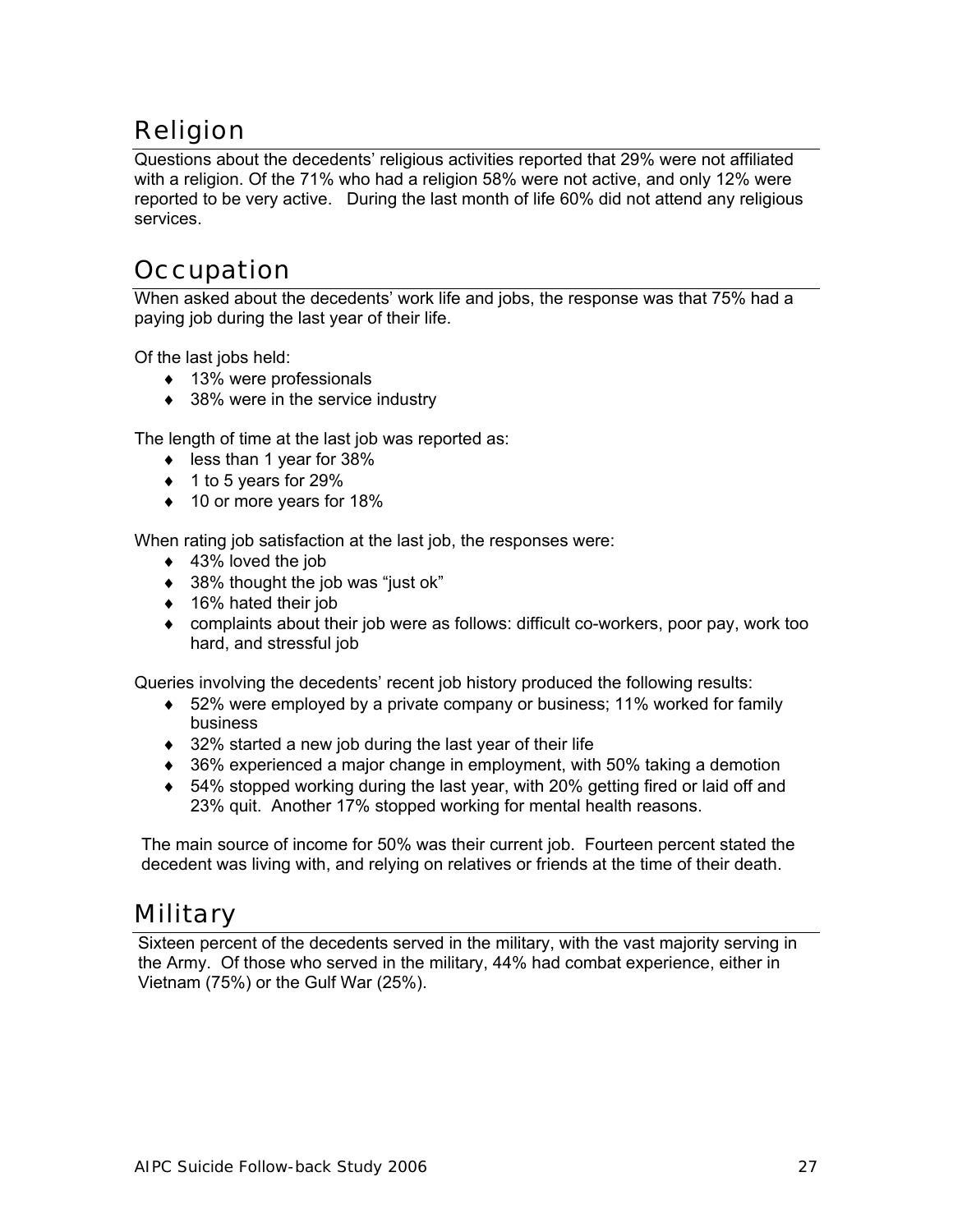## Access to Care

When questioned about health care availability during the last year of life:

- ♦ 39% were seeing a counselor or therapist. Of those, 18% were seeing a religious leader and 78% were seeing other therapists; of those seeing a therapist, a psychiatrist was reported 41% of the time
- ♦ 50% were still seeing a therapist at the time of death
- ◆ 78% of all the respondents did not feel the decedents were getting the mental health care they needed.

Multiple reasons were given for their response about inadequate mental health care. The main reasons were that the decedent didn't believe in counseling or asking for help (29%), had difficulty finding mental health services (18%), or problems paying for treatment (11%).

On questions regarding insurance, the following responses were given:

- $\bullet$  57% had some health insurance, of those 40% had private insurance and 34% had Alaska Native Medical.
- ♦ 78% said the insurance plan covered mental health care.
- ♦ 36% had difficulty paying for health care

#### Medications

The interviewers asked about the medications the decedent had been taking:

- ♦ 62% were taking prescription medication for mental/behavioral health problems
- ♦ 54% were reported to have taken the medications as prescribed
- $\bullet$  54% had insurance that paid for the medications, while 29% reported problems paying for the medications
- ♦ 80% reported it was easy to get the medications needed

#### Cognitive Functioning

The interviewers questioned the respondents about the decedents' ability to think clearly or function during the last year of life:

- $\bullet$  54% had an illness or disability that made it difficult to take care of normal daily activities
- ♦ 36% had problems with memory or thinking clearly

## Biological Family

This section of interview questions related to the biological family of the decedent:

- ♦ 96% were raised by at least one of their biological parents
- $\bullet$  27% were the first born, 22% were the 2nd born, 22% were 3<sup>rd</sup> born
- ◆ 20% had one or more siblings die, and of those siblings, 17% were from suicide
- ♦ 30% lost a mother or father but only 6% by suicide
- ◆ 35% stated that one or both parents had a drinking problem
- ♦ 13% reported that parents had abused prescription or illegal drugs
- $\bullet$  35% had a parent with a diagnosed mental illness, with most (68%) listing depression as the identified problem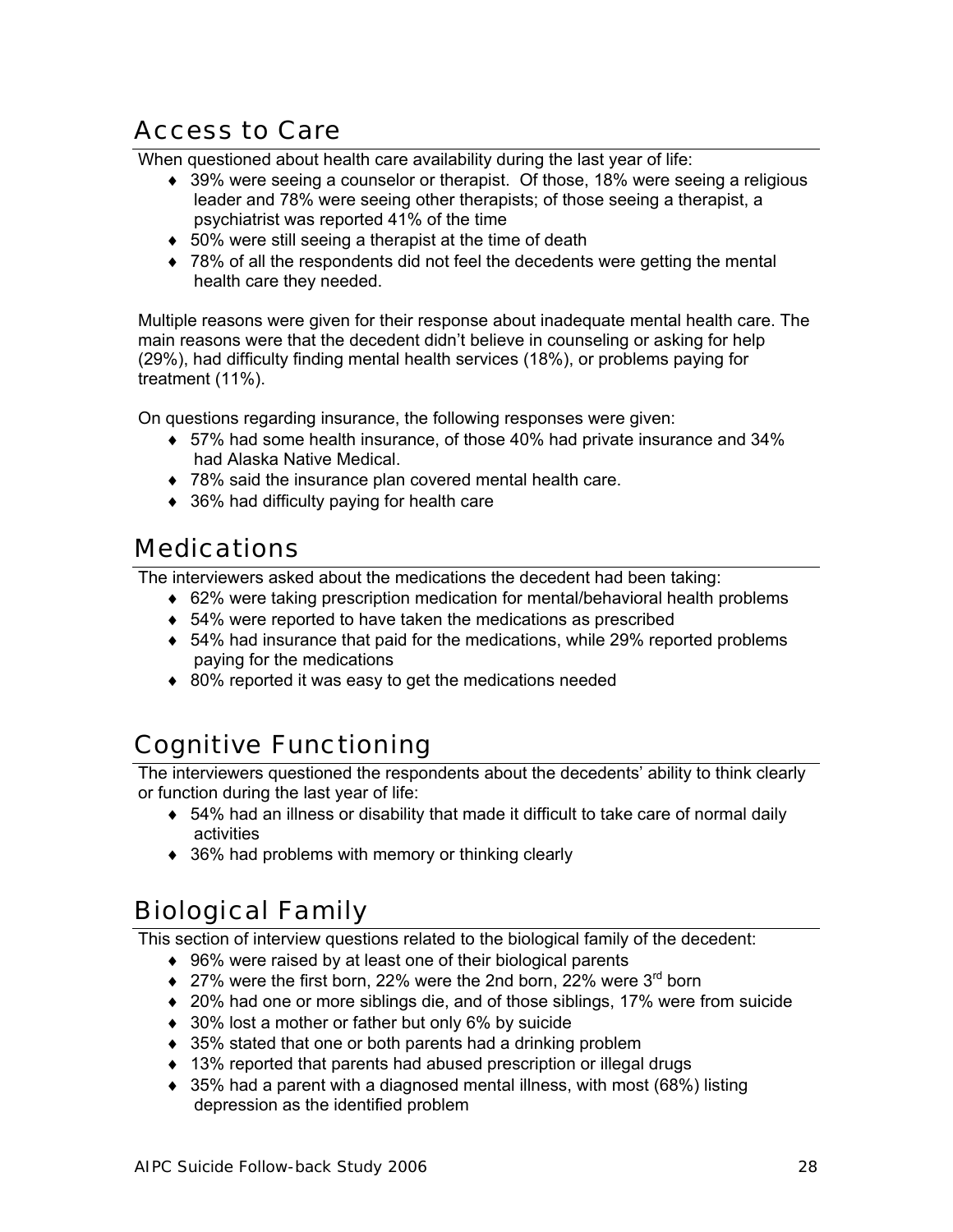- $\triangleleft$  37% had siblings with a drinking problem
- $\bullet$  30% had siblings with a drug problem
- ♦ 28% had siblings with a mental health problem

## **Activities**

The questions in this section were intended to describe the recent activities of the decedent:

- ◆ 18% were an invalid or homebound at the time of death; 70% due to overwhelming depression or anxiety
- ♦ 43% had activity levels decrease and 46% stayed the same prior to death
- $\bullet$  89% had a hobby or favorite activity, for which 44% had a decrease in participation and 44% stayed the same
- ♦ Participation in social activities with family or friends decreased for 44% of the decedents and stayed the same for 50%
- ♦ The mean hours the decedents spent watching TV per week was 19, and 10 hours for computer or video games
- ◆ 39% moved to a new residence in the last year
- ♦ 4% were involved in a homosexual relationship
- $\bullet$  59% had experienced an event that caused a great deal of shame, such as financial (27%), drug or alcohol (21%), sexual relationship (18%), other crime (9%)
- ◆ 43% reported that a close family member or friend had died recently
- $\bullet$  55% reported experiencing significant losses, which included death of a loved one, suicide, health, loss of relationship, job, financial
- ♦ 18% reported having someone they were romantically involved with having had a pregnancy, miscarriage, abortion, still birth, or gave birth to a child
- ♦ 41% had problems with law enforcement, which included theft, assault, DUI, and domestic violence
- $\bullet$  57% were involved in a significant romantic relationship, 67% of which were having significant problems with their relationship.

#### The First 10 Years of Life

In the first 10 years of the decedents' life:

- ♦ 25% experienced the death of a close family member
- ♦ 27% experienced a major change in family structure, 73% due to divorce or separation
- ♦ 25% experienced a significant illness or injury
- ◆ 16% were hospitalized
- ◆ 43% had a major change in residence
- ♦ 32% experienced a major change in the health of a parent or close family member
- ◆ 30% were abused before the age of 10, most often by their father
- ◆ 36% were abused as a teen
- ◆ 29% witnessed violence or abuse, mostly between parents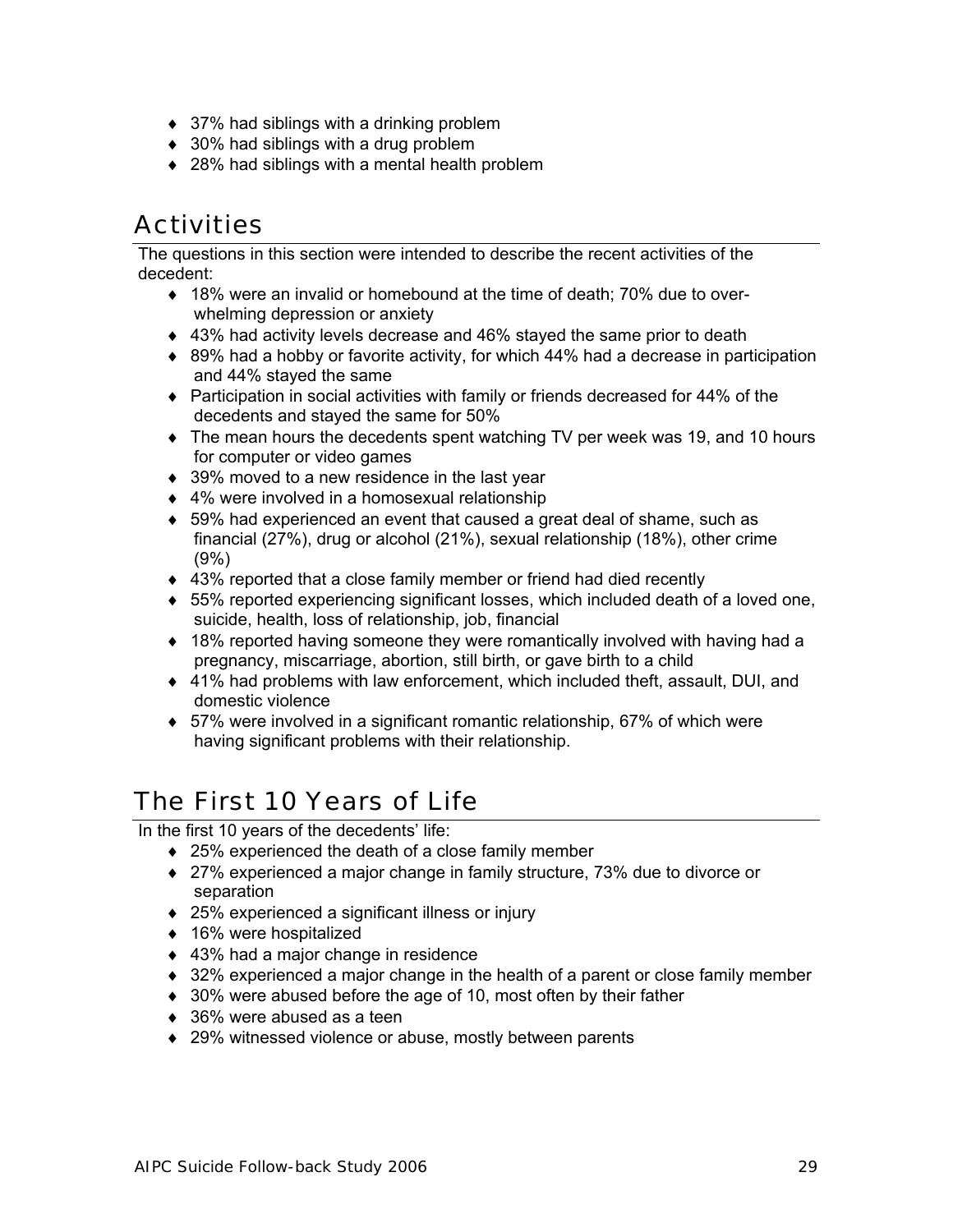## Health Issues

Regarding the physical health of the decedents, 59% had significant health problems during their life. During the last six months, 64% of the decedents had seen a doctor for a health problem, and 69% of those said the health problem changed their lifestyle.

## Social Support

This section of the interview was to ascertain the people in the decedents' lives who provided them with help or support:

- ♦ Only 5% had no close friends or relatives with whom they could feel at ease.
- ◆ 89% had one or more people who they could depend on for support or help.
- ♦ 57% were thought to be satisfied or very satisfied with the support they received from others; 39% were dissatisfied or very dissatisfied by the support they received.

## Alcohol

These questions pertained to the decedents' reported alcohol use, of which 43% drank daily, 20% drank weekly, and 5% drank monthly. During the last month of life, 43% drank a lot or binge drank, 48% did not.

When asked about the decedents' drinking habits and events around drinking, the following answers were given:

- ♦ 50% reportedly had a drinking problem in the past
- ♦ 35% had attended Alcoholics Anonymous
- 33% were hospitalized or entered in a counseling program because of their drinking problem
- ♦ 37% had woke up in the morning not remembering what had happened
- $\bullet$  50% felt guilty about their drinking
- ♦ 76% usually had more than 2 drinks at a time
- ♦ 26% often drank before noon
- ♦ 33% had a drinking problem as a child or adolescent
- $\bullet$  37% got into physical fights when drinking
- ♦ Drinking created problems with family members in 59% of the decedents
- ♦ 26% lost friends or relationships due to drinking
- ♦ 37% sought help for their drinking
- $\bullet$  31% were jailed as a result of their drinking
- ♦ 19% had delirium tremens or heard voices/saw things that weren't really there
- ◆ 26% had been seen by a doctor, social worker, or clergyman for a drinking related problem
- ♦ 19% had been arrested for a DUI

## Drugs

The respondents were questioned about prescription medicines and drugs used by the decedents during the last year of life:

♦ 45% used painkillers, of which 78% had been prescribed by a physician, 63% used as prescribed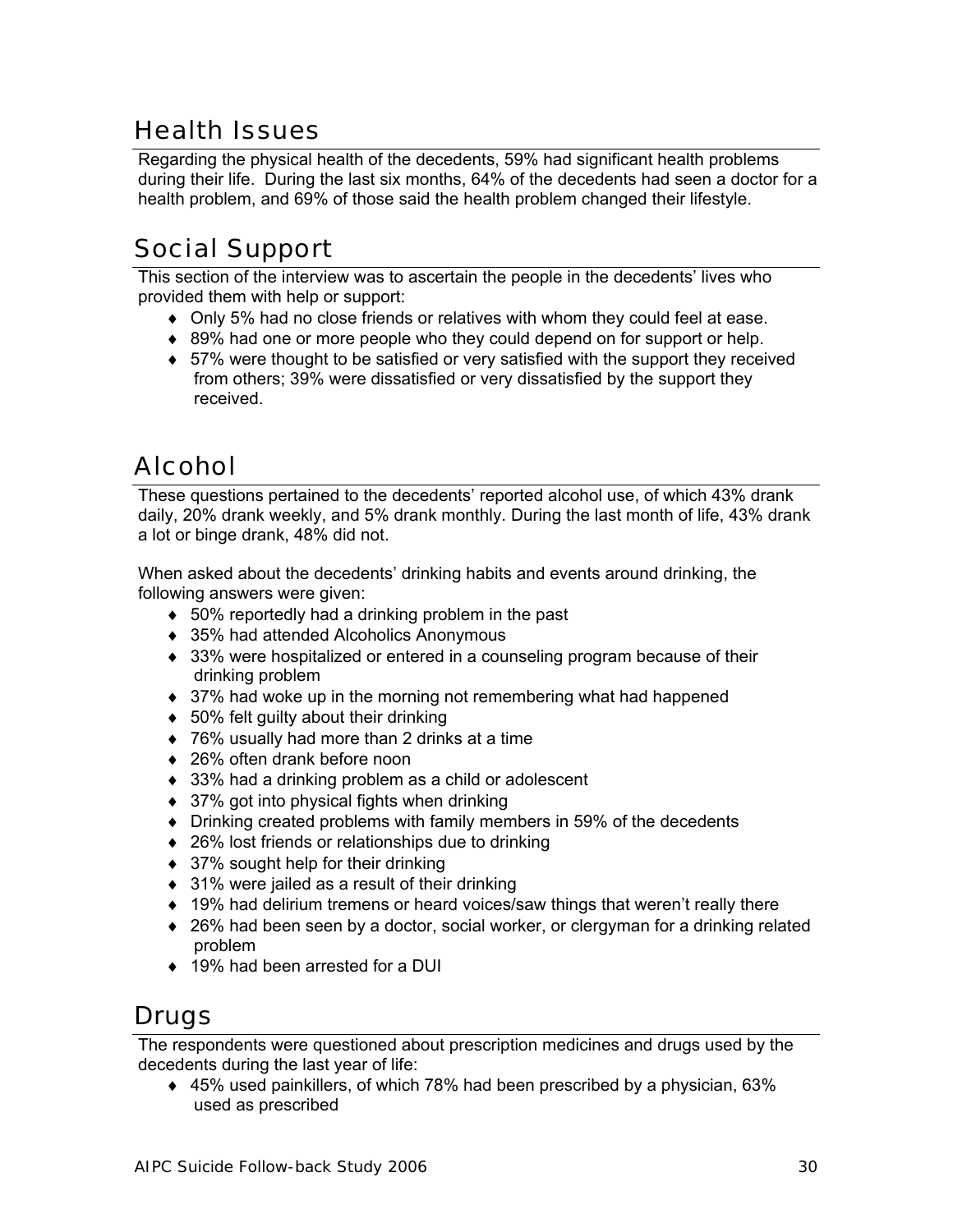- ♦ 30% were on sedatives, 75% prescribed, 67% using as prescribed
- ♦ 27% were taking tranquilizers, 75% prescribed, 38% using as prescribed
- ♦ 48% were on anti-depressants, 92% prescribed, 29% using as prescribed
- ♦ 14% were taking mood stabilizers, 88% prescribed, 33% using as prescribed
- ♦ 11% were on anti-psychotics, 100% prescribed, 60% using as prescribed

Reported illegal **non-prescription** drugs used during last year:

- ♦ 16% took stimulants
- ♦ 50% used marijuana
- ♦ 10% used cocaine
- $\triangleleft$  9% took hallucinogens

## Psychiatric Symptoms

During the last month of life, 45% of the decedents were reportedly often worried, 32% were often withdrawn, 39% were often impatient or annoyed, and 32% seemed suspicious of others.

Other behaviors, during the last month of life, were reported as follows:

- ♦ 61% seemed less able to enjoy things they used to
- ♦ 39% exhibited a change in appetite or significant weight gain/loss
- ◆ 36% felt fidgety or restless
- ♦ 63% were reported to be tired and without energy
- ◆ 54% felt worthless or guilty
- ◆ 46% had trouble thinking or concentrating
- ◆ 37% cried more often or had trouble controlling emotions
- ♦ 54% were depressed most of the time for the last two weeks of life

Twenty-seven percent reported a personality change for the better in the last few days of life.

## Aggression

Below is the behavior exhibited by the decedents over the course of their lives:

- ♦ 70% reported having had tantrums, such as screaming, slamming doors, or throwing things
- $\bullet$  55% got into physical fights with others
- ♦ 87% had verbal fights or arguments with others
- ◆ 40% had discipline problems in school resulting in suspension
- ♦ 45% reported problems with law enforcement
- ♦ 43% had instigated problems causing others to call the police

## Anxiety

When questioned about fear and/or anxiety attacks, 30% of the respondents said YES and 54% said NO, and 16% did not know. Over 87% did not respond to questions describing the symptoms of anxiety or panic attacks regarding the decedent.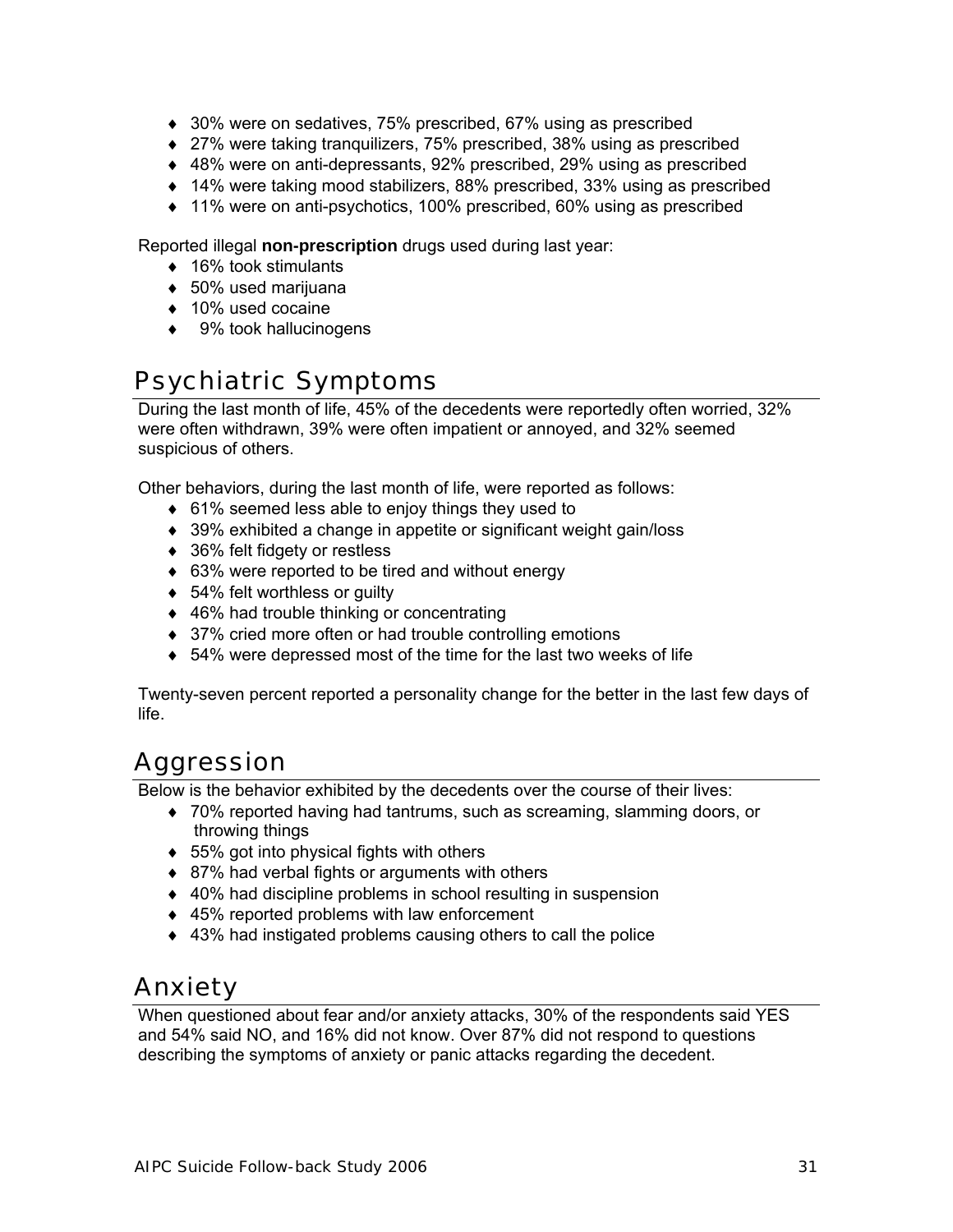## Personality Traits

These questions explored the decedents' personality and habits:

- ♦ 56% described as a perfectionists
- ♦ 25% described as very strict or rigid
- ♦ 69% always wore a seat belt when riding in a motor vehicle
- ◆ 37% drove faster than most other drivers, 63% were the same speed or slower
- ♦ 60% were active smokers, 58% of those smoked <1 pack/day
- ♦ 73% were riders of ATVs, snowmachines, or motorcycles
	- 56% had been in a crash, 28% had been in 7 or more crashes
	- 45% always wore a helmet and 38% never wore a helmet
- $\bullet$  57% described as impulsive

## **PTSD**

This section asked about Post-Traumatic Stress Disorder from events in the decedents' lives. The interviewers discovered that 39% had suffered from a traumatic event such as rape, abuse, war, accident, etc. that may have changed their behavior sometime in their lives. Sketchy information was derived from this line of questioning.

#### Firearms

Following are the responses given for questions regarding firearms and the decedent:

- ◆ 84% owned one or more firearms
	- o 98% of these guns were kept in the same home as the decedent
	- o 79% were not locked up
	- o When known, 42% of the guns were loaded
	- $\circ$  81% felt the decedent was familiar with the operation and use of firearms
- ♦ 66% of the interviewed cases used a firearm in their suicide
	- $\circ$  23% of these guns obtained the same day as the death
	- $\circ$  23% the gun was always available

#### Previous Suicide Attempts

When questioned about previous suicide attempts, 43% of the respondents stated the decedent had made prior attempts, 48% said NO, and 9% didn't know. Excluding the "Don't Know" responses:

- ♦ 51% had previous attempts
	- o Averaged 1.7 attempts per person
	- o When was last attempt:
		- $\sim 1$  month = 14%
		- $\blacksquare$  1-6 months = 19%
		- $\blacksquare$  7-12 months = 24%
		- $-1-5$  years = 24%
		- $\bullet$  > 5 years 19%
	- o Method for most recent of previous attempts:
		- $\blacksquare$  Firearm = 33%
		- $\blacksquare$  Drugs OD = 42%
		- $Hanging = 8\%$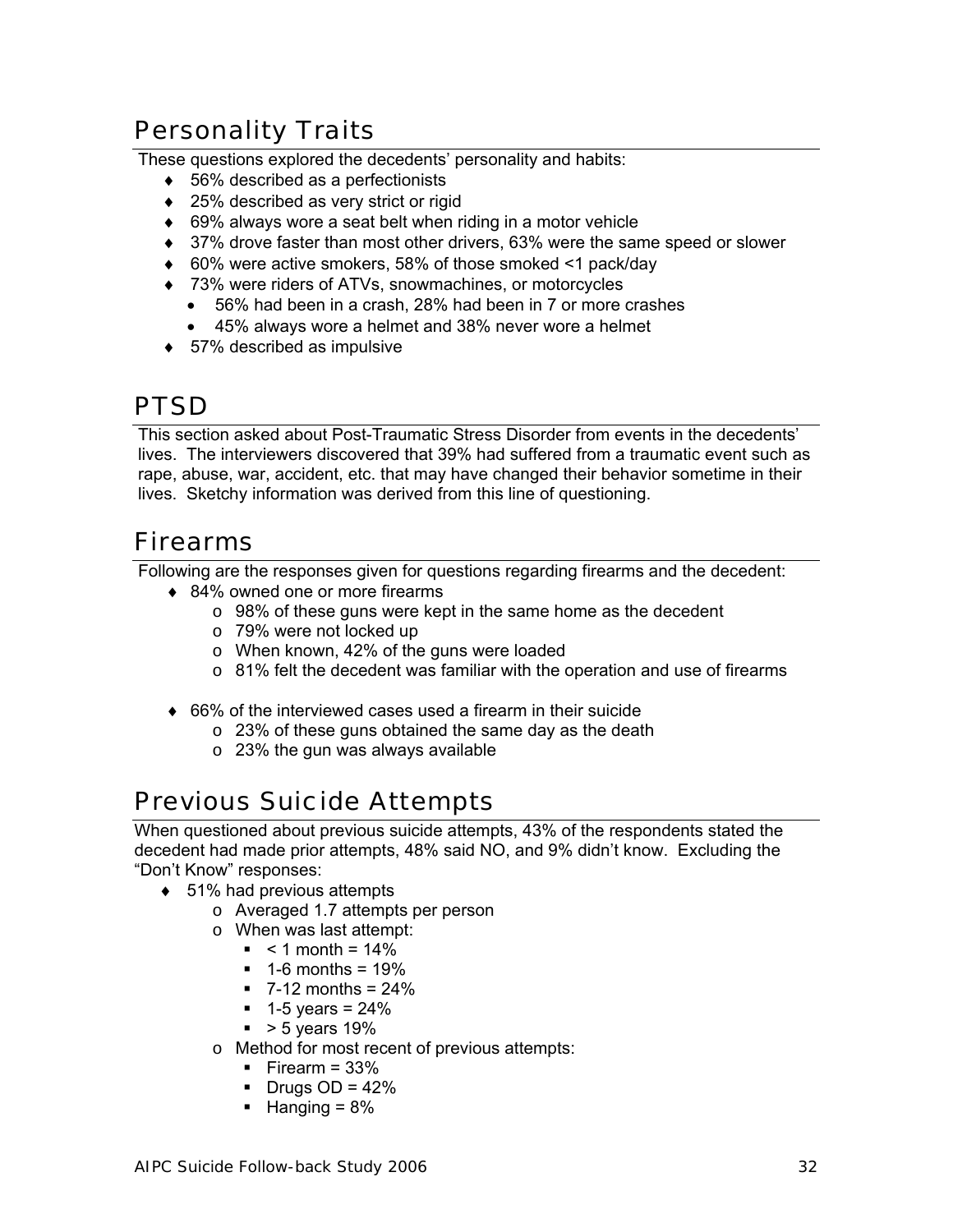- Stabbing/cutting =  $13\%$
- o 46% of the previous attempts did not require hospitalization

## Thoughts of Suicide

These questions asked about the people who the decedent confided in or sought help from concerning their thoughts of suicide.

- 66% verbally expressed thoughts of hopelessness or a wish to die
	- o 84% expressed the thoughts in the last 30 days of life
	- $\circ$  These thoughts were most often expressed to (some multiple answers):
		- 41% to family members parents, siblings, children
		- 32% to a spouse, former spouse, or intimate partner
		- 22% to a professional MD, psychologist, psychiatrist
		- 22% to friends
- ♦ 23% of the 56 cases expressed suicidal thoughts in other ways like drawing, writing, or pictures
- ♦ 50% made specific threats or talked about suicide

## Suicide Event

When asked whether the decedent was intoxicated by drugs or alcohol at the time of death, 18% of the respondents said "Don't Know". Of the ones who knew the decedents' condition, 46% said YES they were intoxicated.

Other situations surrounding the event:

- $\triangleq$  46% of the decedents chose a place to die where someone would have been likely to find them in less than an hour
- ♦ 9% wished to be reunited with a loved one who had died
- ♦ 21% tried to get help immediately before or during the event
- ♦ 57% planned their suicide
- $\bullet$  36% left a note

#### Last Year of Life

During the last year of life:

- ◆ 21% participated in Public Assistance programs, which included food stamps, energy assistance, social security, etc.
- $\bullet$  18% received aid from other social service agencies, i.e. church, food bank, etc.
- ♦ 46% reported the decedent was having serious financial problems

#### Traumatic Brain Injury

This question was introduced about half way through the research project but of the 28 responses, 9 (32%) said the decedent had suffered a traumatic brain injury at some point in their life.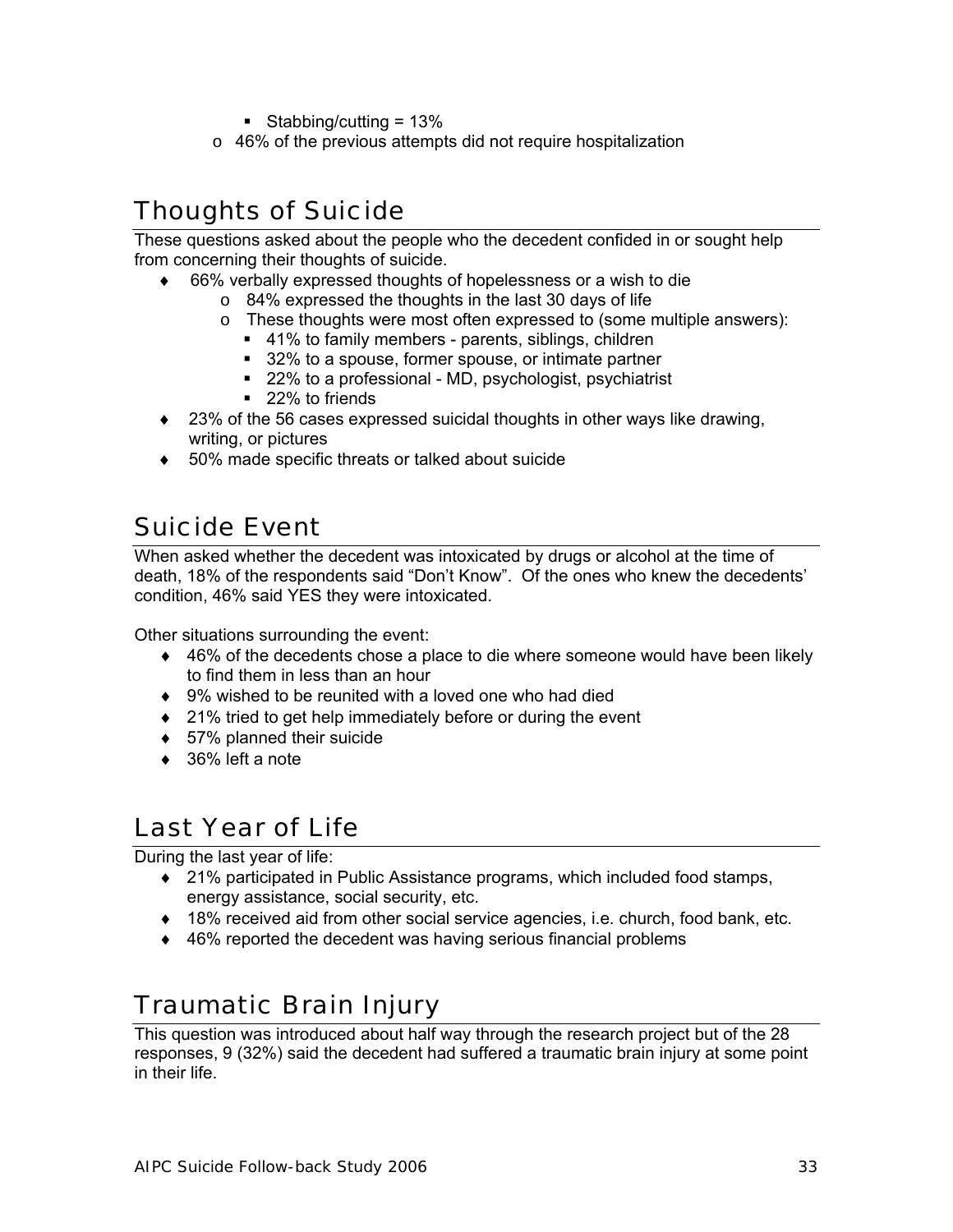## Civil and Criminal Court Cases

AIPC conducted an investigation of the civil and criminal court cases for the 56 interviewed suicide cases. Not all of the suicide cases had a court history and only those cases over the age of 17 had a legal history that could be documented. There were 35 suicide cases that had a court history. We found an average of 8 cases per person and an average of 9.5 charges per person. Six percent of the court cases were felonies, 52% were misdemeanors, and 42% were violations. The number of court cases seems extraordinarily high, further investigations are needed to compare with a random sample of a control population.

## Limitations and Strengths of Data

The data contained in Section B must be viewed as a small sample of the 426 suicides that took place during the reporting period. We have 71 interviews for 56 cases. Originally, we sought to conduct follow-back interviews with at least two key informants of approximately 1/3 of the suicide decedents. This turned out to be impractical for a variety of reasons including our inability to obtain contact information for next-of-kin (NOK), NOK lived in another state, NOK moved after the death, no NOK, NOK chose not to participate. We contacted 217 NOK, of which 92 agreed to be interviewed and 71 actually completed an interview. There were 21 people who agreed to an interview but changed their minds before the interview appointment. Only one person quit during the interview process and that was to go to meet a scheduled flight at the airport.

It was impossible to select a random sample of the suicide deaths for which to conduct interviews, but we have attempted to determine how much the interviewed cases resemble all of the cases. Table 4 shows a variety of demographics and the comparison of interview cases with all cases.

|                                   | <b>Interview cases</b> | <b>All cases</b> |
|-----------------------------------|------------------------|------------------|
| Sex:<br>Male                      | 80%                    | 79%              |
| Female                            | 20%                    | 21%              |
| <b>Native</b><br>Race:            | 20%                    | 38%              |
| Non-Native                        | 80%                    | 62%              |
| Method: Firearm                   | 66%                    | 63%              |
| Asphyxiation                      | 25%                    | 26%              |
| <b>Drugs</b>                      | 7%                     | 8%               |
| Firearm:<br>Hand gun              | 34%                    | 34%              |
| Long gun                          | 32%                    | 27%              |
| <b>Location:</b><br>Urban         | 79%                    | 57%              |
| Rural                             | 21%                    | 43%              |
| <b>Alcohol/Drug Use: Positive</b> | 18%                    | 23%              |
| % positive of those tested        | 100%                   | 75%              |

#### **Table4: Comparison of Interviewed cases with All cases**

The greatest difference in the Interviewed cases and All cases is seen with the overrepresentation of non-Natives and Urban cases in the Interviewed database.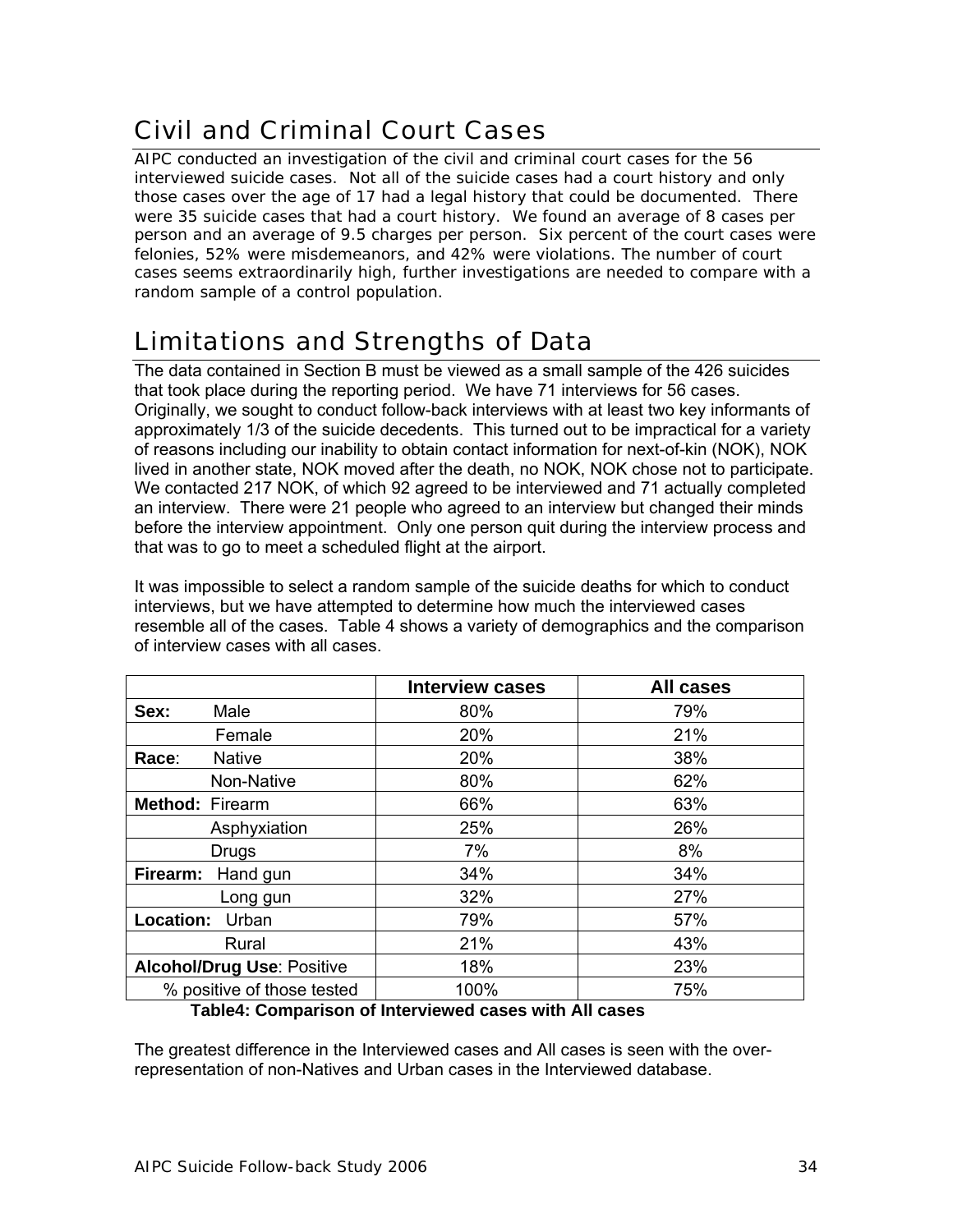Part of the problem in getting more rural Native interviews could be due to the delays experienced getting approvals from the various governing layers that protect the individual next-of-kin living in rural Alaska. We were required to get Institutional Review Board approval from the Alaska Native Medical Center, each regional Native Health Corporation, many times the sub-regional or community government, and then of course the decedent's next of kin. It was not clear why rural Alaska Natives were less willing to participate in the interview process, but when some were asked why, we received responses like, "it is too soon to talk about it", or "I don't want to talk about it – it's too personal". Culturally, many Alaska Natives don't want to talk about their grief and feel that they should be strong enough to deal with it on their own.

AIPC trained thirty-five interviewers throughout the state, so that each region could have local interviewers. This methodology provided local, culturally aware interviewers but it also introduced variability in the interview process. Some interviewers probed more to elicit answers rather than just excepting "I don't know".

Another method we used to determine how representative the Interviewed cases were of the whole, involved using key demographic, social, and behavioral factors found within the "All Cases" database. They were analyzed to determine whether the cases in which an interview was conducted varied significantly from non-interviewed cases. It was determined through chi-square analysis that the differences between the two populations were not significant except for the racial/ethnic data. While this does not mean that the interview cases are a perfect representation of all the suicide cases, it does mean that most of the information gleaned from the interviews is highly likely to be similar for the whole group. The results of the chi square test of association indicated that there is no significant difference between those who were interviewed and those who were not, in terms of gender,  $\chi^2$ = .040 (1,  $N$ = 426)  $p$  = .50. Examination of the cells, showed that women made up 20.8% of the non-interviewed cases, and 19.6% of the interviewed cases. For the variable of marital status, again, there was no significant difference between marital status and whether a case was interviewed, χ²= 4.71 (5 , *N=* 378*) p* = .45. Another important aspect of the study was whether it was reported that alcohol was used close to the time of the suicide. Again, a chi squared analysis was performed and the results determined that there is no significant difference in the reporting of alcohol use between interviewed and non-interviewed cases. χ²= 1.12 (1, *N=* 327*) p* = .19. In noninterviewed cases, 61% (n = 200) alcohol use was reported in the record, compared to 68.1% (n = 32) in interviewed cases. Alternatively, 40% (n = 28) of non-interviewed cases did not have a report of alcohol use, and  $31.9\%$  (n = 47) of non-interviewed cases did not have a report of alcohol use around the time of the suicide. One aspect in which chi-squared analysis showed that there is a significant difference between the interviewed cases and non-interviewed cases is in the proportion of native and non-natives represented. χ²= 9.03 (1, *N=* 421*) p* = .002. In the interviewed group 80.4% (n = 45) were non-native, and 19.6% ( $n = 11$ ) were native. In the group in which an interview was not conducted, 59.5 % ( $n = 217$ ) were non-native and 40.5 % ( $n = 148$ ) were native.

We feel confident that this research project, even with its limitations, is the most comprehensive and important suicide research in Alaska.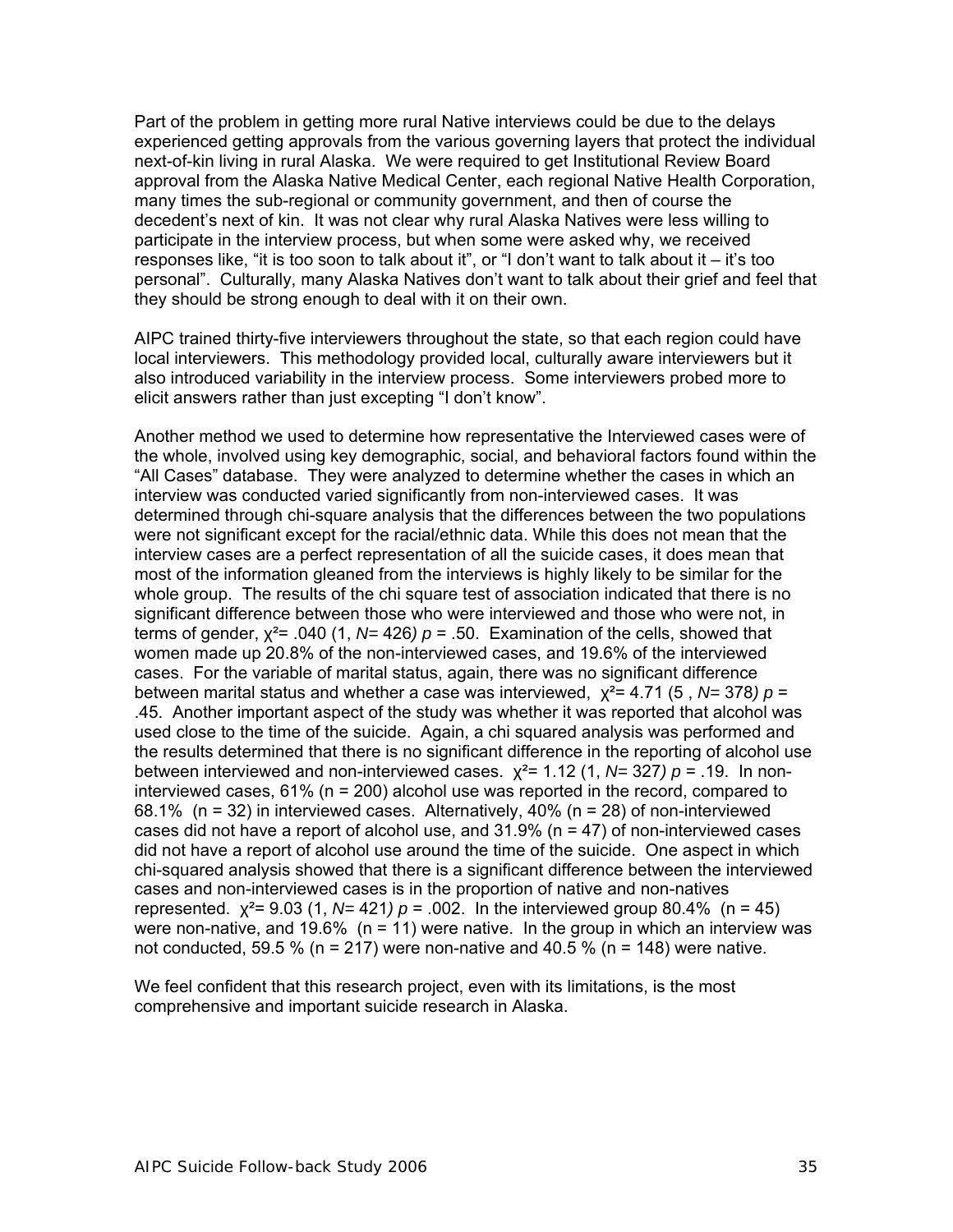## **Conclusions**

Some of the more salient conclusions are:

- For the Native decedents, 77% participated in traditional Native ceremonies and 77% had a traditional Native name.
- The education questions showed that when the 7 "Don't knows" were excluded, 71% of the decedents had a high school education or greater, while the overall Alaska graduation rate was 67%. (Hall, D. Getting Honest About Grad Rates, 2005).
- 71% of the decedents reportedly had a religion but only 12% were active.
- 54% stopped working during the last year, with 20% of those getting fired and 23% quitting.
- 78% did not feel the decedent was getting the mental health care they needed.
- 43% of the decedents didn't have health insurance.
- 62% of the decedents were taking prescription medications for mental health problems at the time of death.
- 54% had an illness or disability that made it difficult to take care of normal daily activities.
- 35% had a parent with a diagnosed mental illness with the majority of them (68%) citing depression as the illness.
- 18% were homebound at the time of death; most of those (70%) were due to depression.
- 59% experienced an event that caused a great deal of shame many of them (27%) were financial problems, 21% for alcohol or drug problems, and 18% involved a sexual-related problem.
- 57% were involved in a romantic relationship and 67% of those were having significant problems.
- 36% of the decedents were abused as children.
- During the last year of life, 64% had seen a doctor for a health problem, of those, 69% said the health problem changed their life.
- Social support was reportedly available for 89% of the decedents but 39% said the decedent was not satisfied with the support from friends/family.
- 50% of the decedents reportedly had a drinking problem in the past.
- 43% drank alcohol daily and 43% were binge drinkers during the last month. The national Behavioral Risk Factor Surveillance Survey for 2005 shows the national rate for binge drinking was 14.4%, the Alaska rate was 17.5%, and for our decedents it was 43%.
- 48% were taking anti-depressants; of those 29% were taking them as prescribed.
- 54% of decedents used marijuana during the last year of life.
- During the last month, 61% seemed less able to enjoy things they used to, 54% were depressed most of the time.
- Aggressive behavior was exhibited by many of decedents, with 87% having verbal fights or arguments and 55% having physical fights.
- 60% of the decedents were active smokers while the state rate is 25%.
- 84% had firearms available in their homes but only 66% used a firearm in their death.
- 23% obtained the firearm the same day as the suicide.
- 51% had previous made attempts, with 57% of those in the last year.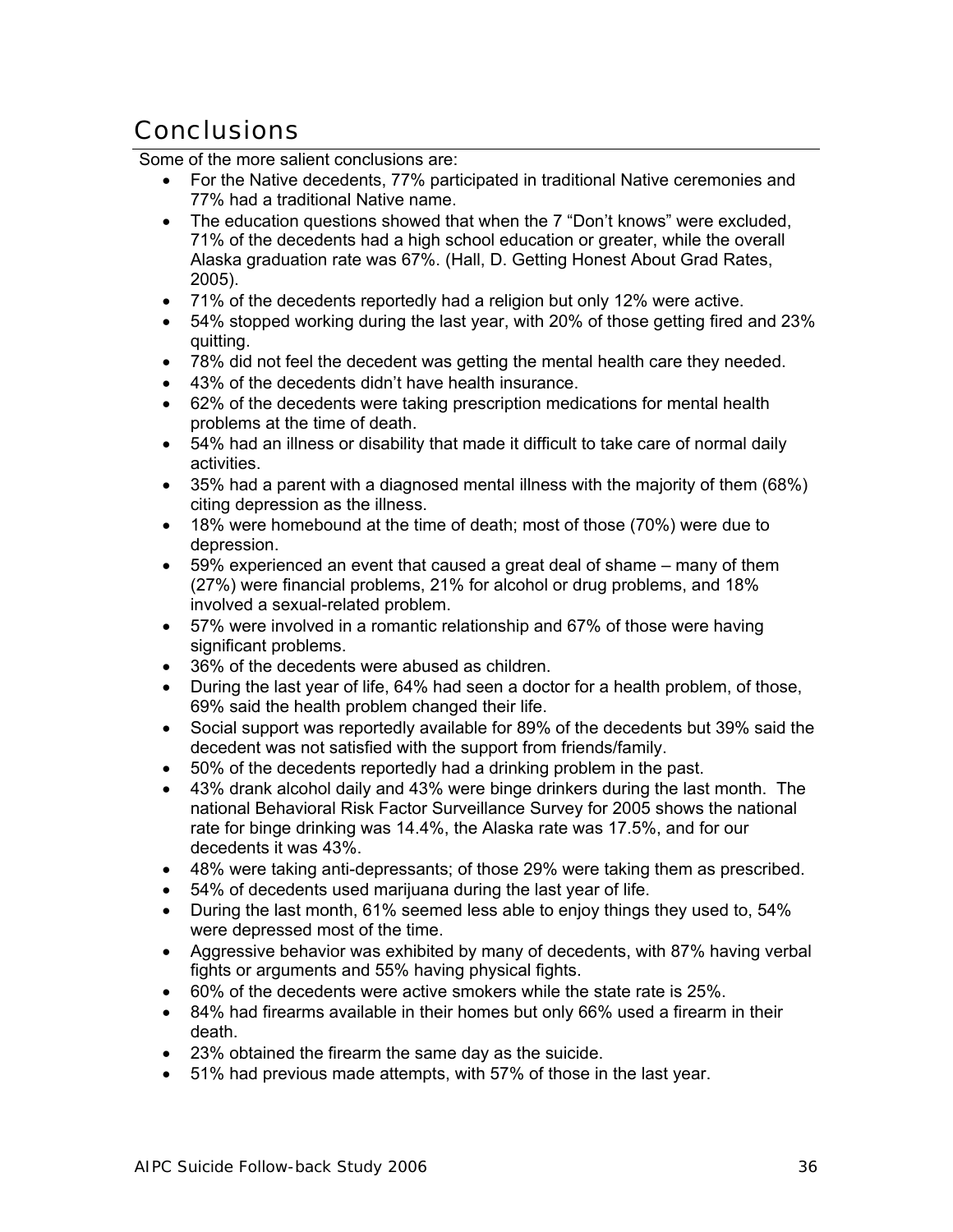- 66% expressed thoughts of hopelessness or a wish to die. Most often these thoughts were conveyed to family members (41%) or spouse/partner (32%).
- 46% said the decedents were intoxicated by drugs/alcohol at the time of their death.
- 57% planned their suicide and 36% left a note.
- 46% reported the decedents were having serious financial problems.

A couple of the questions from the Follow-back interviews were also addressed in the 2005 Behavioral Risk Factor Surveys for Alaska. The 2005 BRFSS survey asked about binge drinking and found that 17.5 % of the Alaskan respondents reported binge drinking, 14.4% of the all U.S. respondents, and 43% for the interview decedents. The 2005 BRFSS surveys also asked about smoking and found that 20.6% of the all U.S. respondents were active smokers, 24.9% of the Alaskans, and 60% of the interview cases.

### Recommendations

The following recommendations are made after analyzing and reviewing the Alaska suicide data collected over the past three years. There is no intention to criticize any individuals or organizations, but rather to highlight needs or areas for improvement:

#### **Substance Use/Abuse**:

- $\triangleright$  Toxicology screens should be completed on all suicides and equivocal deaths.
	- $\circ$  There is a variety of reasons why this would be difficult to accomplish, but the magnitude of alcohol and drug involvement in suicide deaths should make this a public health priority. Roughly half 46% (195/426) had toxicology screens requested and only 2/3 of those were completed.
- $\triangleright$  Public health education programs regarding binge drinking, especially its link to suicide should be instituted and supported.
	- o Binge drinking appeared to be a contributing factor for the interviewed cases. Among the suicide cases that had a follow-back interview, a binge drinking rate of 43% was reported, which is 2.5 times higher than the Alaska rate (18%), and 3 times higher than the national estimated rate (14%) according to the 2005 BRFSS. 43% of the interview cases said the decedents drank alcohol daily.
- $\triangleright$  The role of marijuana as a contributing factor in suicides should be investigated further.
	- o THC was found in 31% of all the Alaskan toxicology tests that were positive for drug use (non-ETOH) and in 16% of all the toxicology tests received. The National Violent Death Reporting System data indicates 7.7% of the national suicide cases involved marijuana. The interviews indicated the 54% of the decedents smoked marijuana within the past year.
- $\triangleright$  Smoking should be viewed as an important risk factor or marker for increased suicide risk.
	- o The 2005 BRFSS found that nationally 21% of the adult population were active smokers. In Alaska, 25% of the population smoked; but 60% of the suicide cases for which we had interviews, smoked.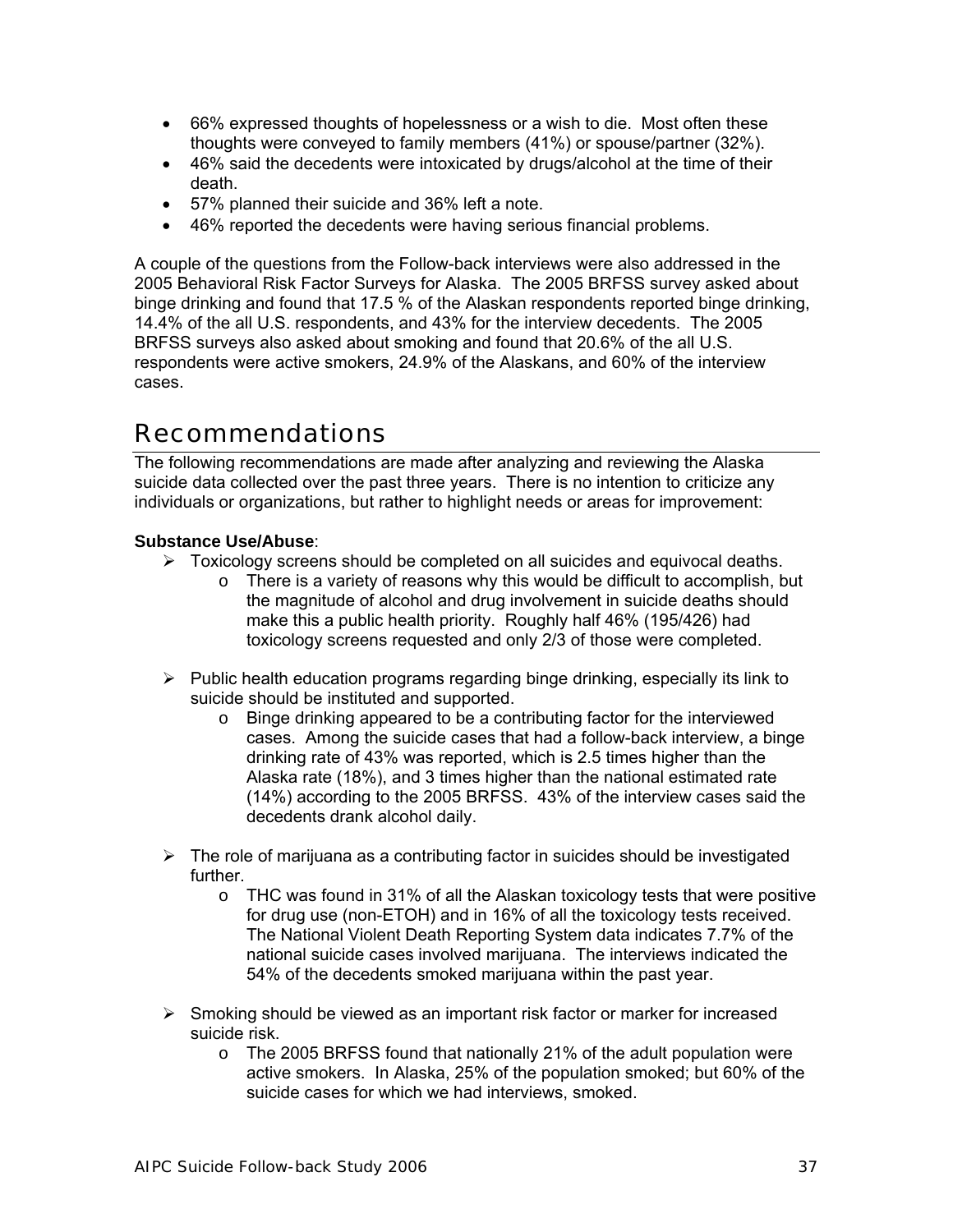#### **Case-Finding**:

- $\triangleright$  Primary care physicians should be trained to screen for suicide ideation, especially in cases that present with alcohol or drug related medical problems and for any life-altering ailments.
	- $\circ$  According to the interviewees, 64% of the decedents were reported to have seen a physician in the last 6 months for a health problem.
- $\triangleright$  Patients with serious physical illness and/or disability should be monitored for suicide risk; many of these patients would need to be screened through home visits.
	- o More than half (54%) of the decedents from the interview cases had a disability or illness that made it difficult for them to take care of normal daily activities. Eighteen percent (10) were homebound at the time of death and 70% (7) of those were due to depression.
- ¾ Physicians should routinely screen for depression and should consider treatment with an anti-depressant only in consultation with a mental health professional.
	- o The vast majority of anti-depressants are prescribed by physicians who have little or no training in mental health issues. Current literature suggests the most effective treatment for depression is a combination of psychotherapy (particularly, cognitive behavioral therapy) and antidepressants.
- $\triangleright$  Special screening and help should be provided for children of parents who are diagnosed with a mental illness.
	- $\circ$  35% of the decedents were reported to have a parent with a diagnosed mental illness; depression was cited in 68% of these cases.
- $\triangleright$  Special mental health referrals and treatment should be provided for suicide attempters.
	- o 51% (24/51) of the decedents were reported to have had previous attempts. Of the previous attempters, 57% had an attempt in the previous year and an average of nearly two attempts per person. Nearly half (46%) of the previous attempts did not require hospitalization, so outpatient services would also need to be involved.
- $\triangleright$  One aspect of the screening protocol should look at aggression.
	- o 70% of the 56 decedents were reported to have problems with throwing tantrums, 55% had physical fights, and 87% had verbal fights with others.

#### **Mental Health: Removing Barriers to Care**

- $\triangleright$  Alaska should develop an incentive program to encourage more mental health professionals to work here.
	- $\circ$  The interviewees said that 78% of the decedents were not getting the mental health care they needed. Interviewees also spoke of long waiting periods for treatment and/or prohibitive costs. However, 29% reported that the decedents did not believe in counseling or didn't want help.
- $\triangleright$  Programs encouraging and teaching the importance of medication compliance should be instituted.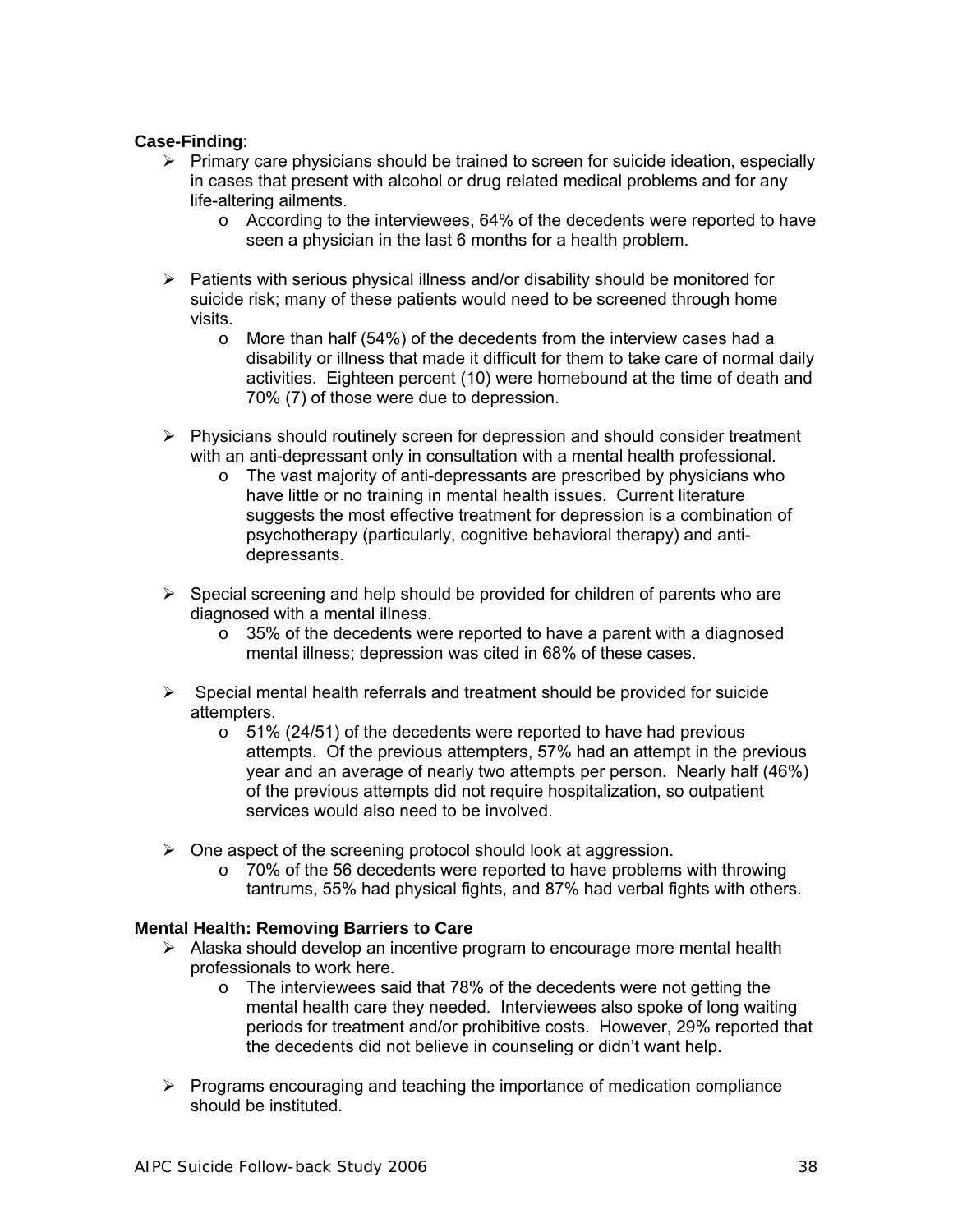- $\circ$  Almost two-thirds (62%) of decedents were reported to have had current prescriptions for mental health medications at the time of their death. Twenty seven of the 56 interview cases (48%) were taking antidepressants, but only 29% of these patients were taking the medications as prescribed.
- $\triangleright$  Focus groups should be used to determine what compliance issues are preventing people from using their prescribed mental health medications properly, especially anti-depressants.
- $\triangleright$  Follow-up contact is needed for the survivors, especially witnesses, of the suicide death.
	- o One of the most surprising findings during the follow-back interviews was how therapeutic they were for the survivors. Every survivor who expressed an opinion, said how much the interviews helped them come to grip with the death by being able to talk about it in a non-judgmental situation. One lady said it prevented her own suicide by being able to talk with someone.

#### **Public Health Campaigns**

- $\triangleright$  Public education is needed to remove the stigma associated with depression and other mental health issues.
	- o Of the interviewees, 78% felt the decedents was not getting the mental health care they needed. The reason given most often was that they didn't believe in counseling or asking for health, followed by difficulty finding care. The Alaska Mental Health Trust is already making great strides in trying to remove the stigma.
- $\triangleright$  The 20-29 year old age group should be targeted for a suicide prevention focus and for more in depth investigations.
	- o The 20-29 year old age group had the highest suicide rate in Alaska, 3.5 times higher than the national average. They had the highest rate of suffocation and the lowest rate of firearm use. Of the interview cases, 64% stopped working the last year of their life and 64% were prescribed medications for mental health problems, but only 21% took as prescribed.
- $\triangleright$  Recent unemployment emerged as a significant factor of increased risk, thus those recently unemployed should be targeted for supportive programs and increased surveillance and screening.
	- $\circ$  More than half of the decedents (54%) stopped working in the past year. In Australia for 1967-1992, Eckersley (1992) found that the amount and duration of unemployment predicted suicide rates for those aged 15-24.
- $\triangleright$  The association between traumatic brain injury and suicide is an important area for further research into the association with suicide.
	- o 9 of 25 interviewees (36%) said yes, the decedent had a TBI that altered their life.
- $\triangleright$  Public education is needed about the high risk of suicide in homes that have a combination of mental illness, alcohol, and accessible firearms.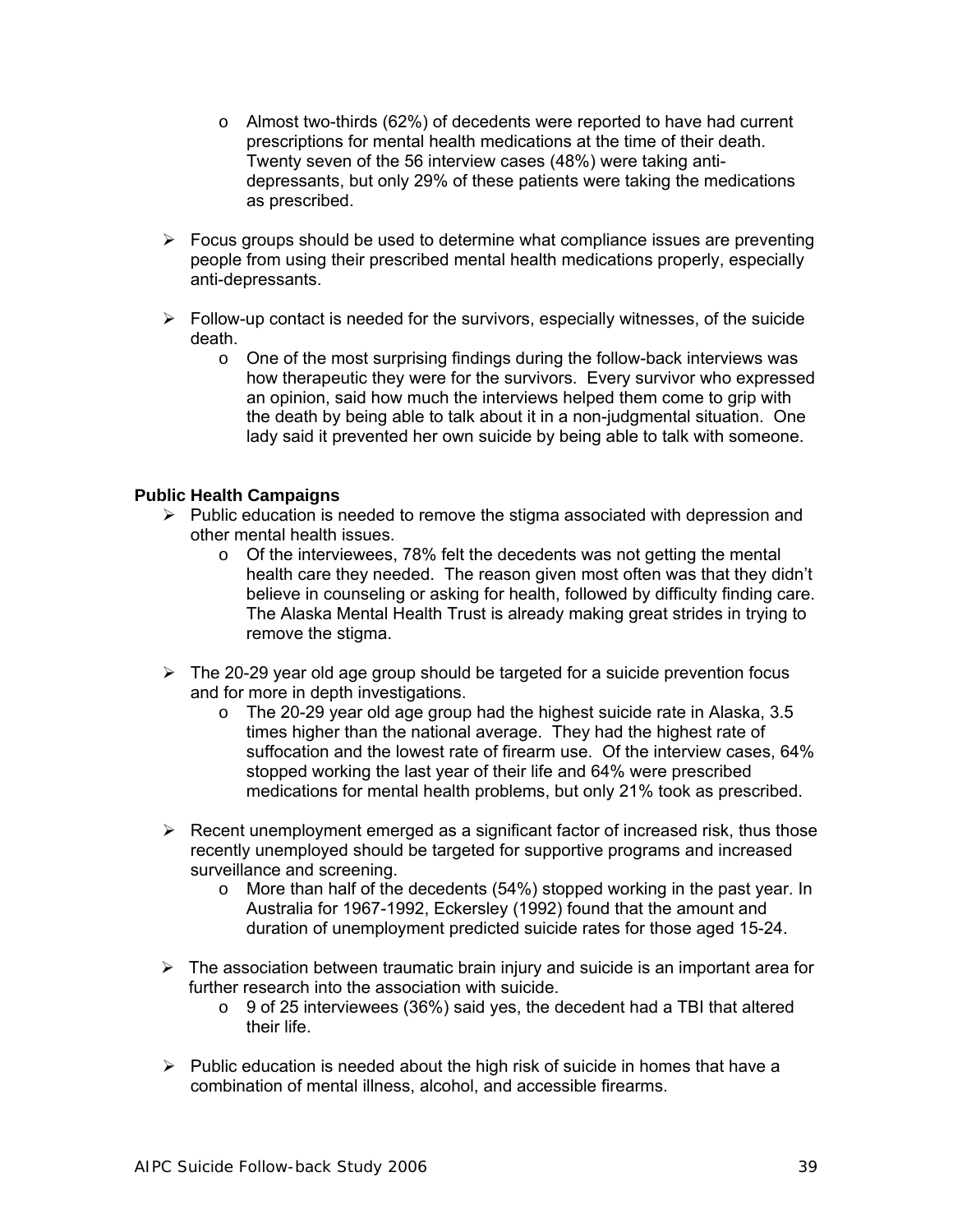- $\circ$  84% (47/56) had access to a firearm but 66% (37/56) actually used the firearm. Only 13 of the firearms were reported locked up and 9 of those decedents used a gun anyway. 79% (37/47) of the people who had access to a firearm used a firearm to take their own life.
- $\triangleright$  The public needs to be informed about the warning signs and the ways to seek help.
	- $\circ$  66% of the decedents were said to have verbally expressed their thoughts of hopelessness and their wish to die. 41% of the time these thoughts were expressed to family (parents, siblings, children) and 32% of the time they were expressed to a spouse or intimate partner.
- $\triangleright$  Financial counseling services to provide free or low cost financial counseling services should be available to everyone. Another service might be to provide financial counseling or curriculum in the high schools.
	- o 46% of the decedents reported having serious financial problems, and 36% had difficulty paying for their health care. 41% were getting their income from a source other than their own work.

#### **Death Data Collection**

 $\triangleright$  A standard death investigation protocol and report forms should be developed with input from law enforcement professionals. Some of the investigators are doing an outstanding job but others are simply trying to determine if a crime has been committed or not. Once it becomes obvious that the person died by suicide the investigation is closed. The investigation should be a "death scene investigation" rather than as a "crime scene investigation". A good death scene investigation would gather data about alcohol and drug use, recent traumatic events in the person's life, a brief mental and physical health history, recent or impending legal actions, financial problems, etc.

#### **Further Research Recommendations**

- $\triangleright$  Focus groups to see why people aren't using their mental health medications as prescribed.
- $\triangleright$  More comparisons of the suicide group findings with other statewide databases to compare and contrast differences.
- $\triangleright$  Ask similar follow-back questions of living groups of people, such as suicide attempters and/or people who have never attempted.
- $\triangleright$  The importance of "shame" as a warning sign.
- $\triangleright$  Why do our 20-29 year olds have a suicide rate that is so much higher than the national rate?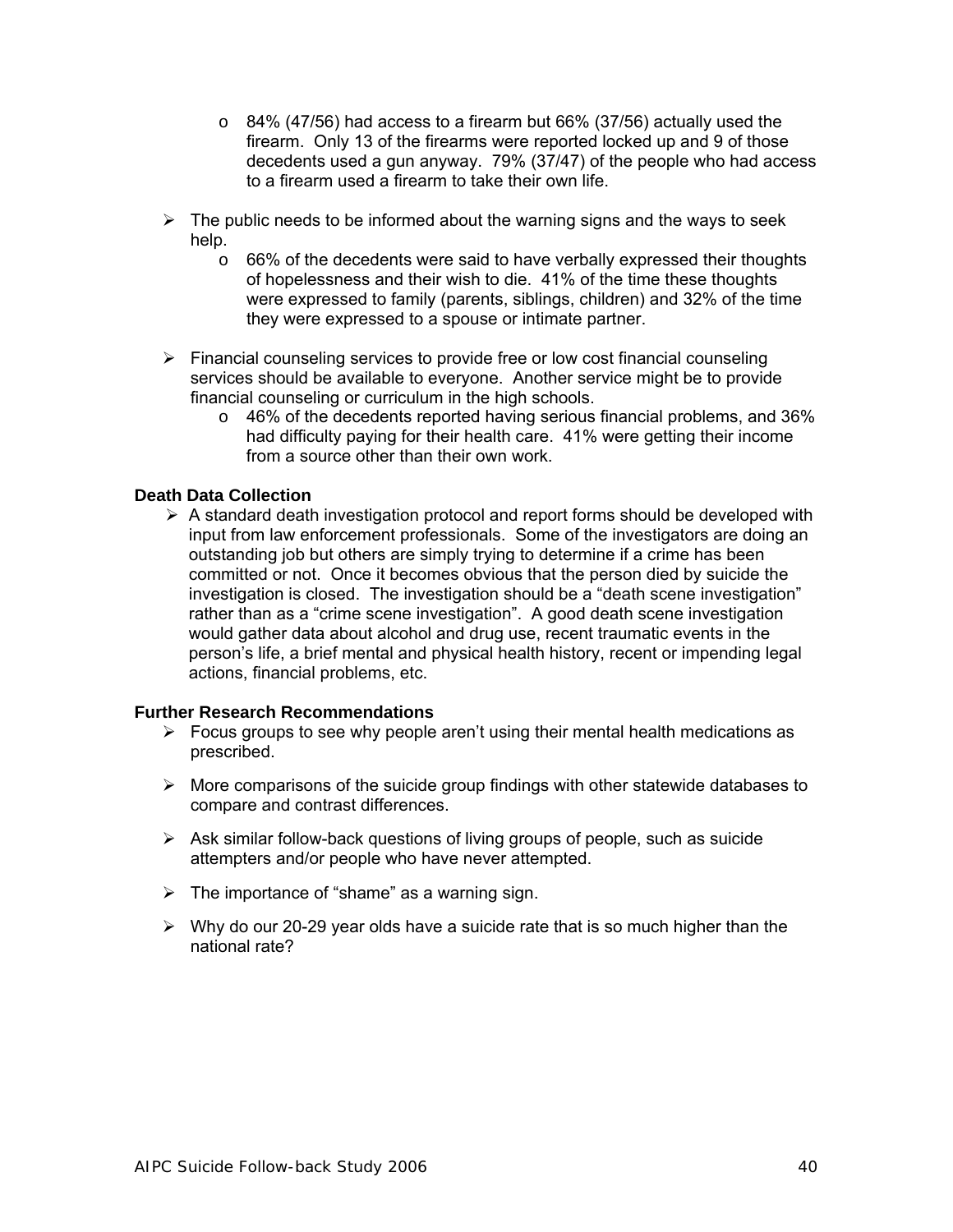#### References

Brent D.A. (1989). The psychological autopsy: Methodological considerations for the study of adolescent suicide. *Suicide and Life Threatening Behavior, 19*, 43-57.

Cavanagh, J.T.O., Carson, A.J., Sharpe, M., and Lawrie, S.M. (2003). Psychological autopsy studies of suicide: A systematic review. *Psychological Medicine, 33*, 395-405.

Cooper, J. (1999). Ethical issues and their practical application in a psychological autopsy study of suicide. *Journal of Clinical Nursing, 8*, 467-475.

Gelles, M.G. (1995). Psychological autopsy: An investigative aid. In Kurke, M.I., & Scrivner, E.M. (Eds.) *Police psychology into the 21st century.* (pp. 337-355). Hillsdale, New Jersey: Lawrence Erlbaum Associates, Inc.

Gustafsson, L., & Jacobsson, L. (2000). On mental disorder and somatic disease in suicide: A psychological autopsy study of 100 suicides in northern Sweden. *Nordic Journal of Psychiatry, 54*, 383-395.

Isometsa, E.T. (2001). Psychological autopsy studies: A review. *European Psychiatry, 16*(7), 379-385.

Lee, C.S., Chang, J.C., & Cheng, A.T.A. (2002). Acculturation and suicide: A casecontrol psychological autopsy study. *Psychological Medicine, 32,* 133-141.

Maris, R.W., Berman, A.L., & Silverman, M.M. (2000). Introduction to the study of suicide. In Maris, R.W., Berman, A.L., & Silverman (Eds.) *Comprehensive textbook of suicidology* (pp. 3-25). New York: Guilford Press.

Hall, D. Getting Honest About Grad Rates, The Education Trust, June 2005

CDC MMWR, Toxicology Testing and Results for Suicide Victims – 13 states, 2004. Nov. 24, 2006/ 55(46);1245-1248.

Behavioral Risk Factor Surveillance System, CDC, State Prevalence Data, 2005, www.cdc.gov/brfss

Eckersley, R. (1992). *Failing a generation.* 5th International Conference, Australian Rotary Health Research Fund, Canberra.

Smith, G.D., Phillips, A.N., Neaton, J.D. (1992). Smoking as an independent risk factor for suicide. *Lancet, 340*, 709-712.

Lebowitz BD, Pearson JL, Schneider LS, Reynolds CF 3<sup>rd</sup>, Alexopoulos GS, Bruce ML, Conwell Y, Katz IR, Meyers BS, Morrison MF, Mossey J, Niederehe G, Parmelee P. Diagnosis and treatment of depression in late life. Consensus statement update. *Journal of the American Medical Association*, 1997; 278(14): 1186-90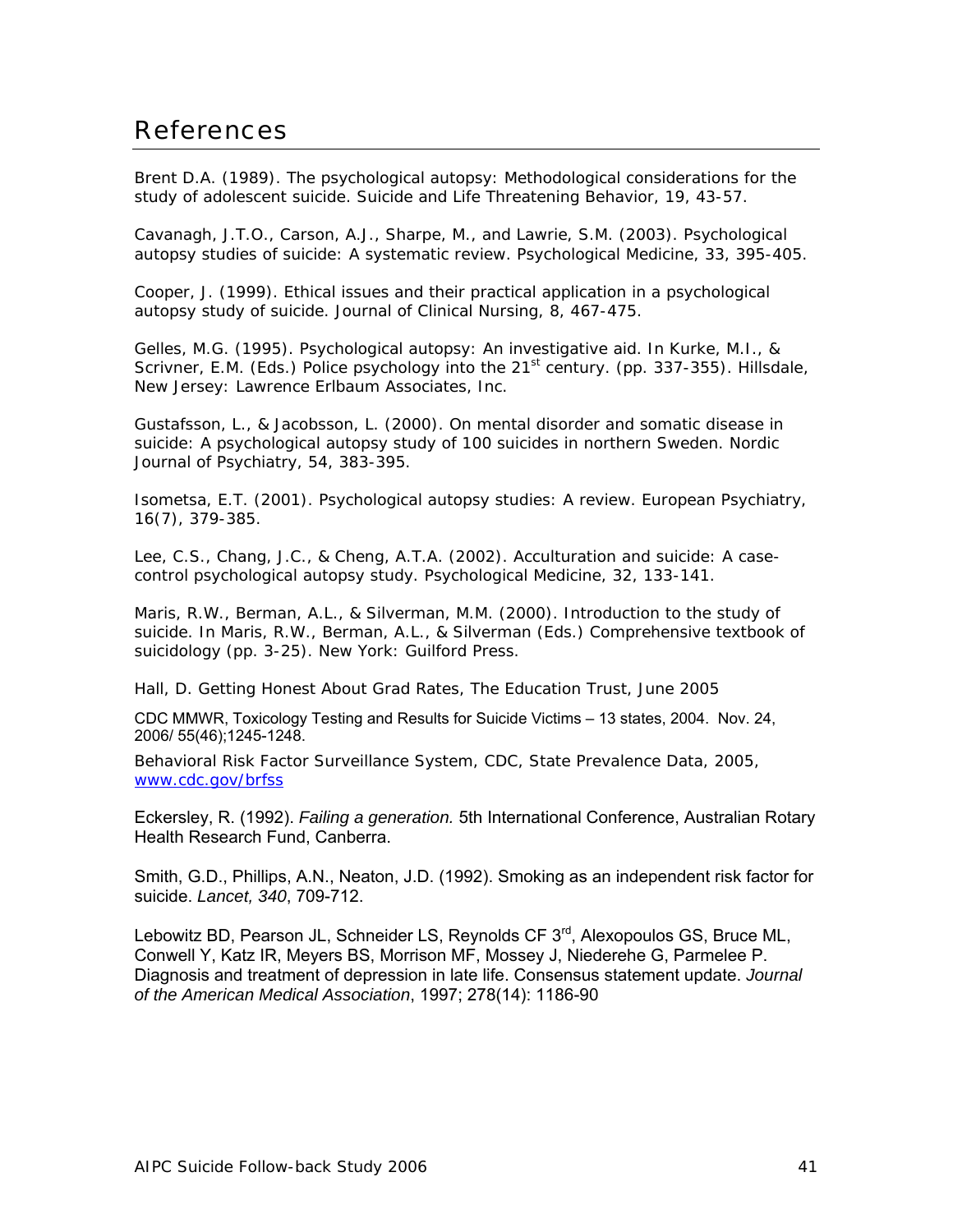#### Contact Information

For additional information concerning this report, please contact:

Ron Perkins, MPH Alaska Injury Prevention Center 3701 E. Tudor, Ste. 105 Anchorage AK Phone: 907-929-3941 Fax: 907-929-3940 Email: asc1@alaska.net

Teri L. Sanddal, B.S., REMT-B Critical Illness and Trauma Foundation, Inc. 300 N. Willson Ave., Suite 502E Bozeman MT 59715 Phone: 406-585-2659 Fax: 406-585-2741 Email: tsanddal@citmt.org

Marcia Howell, JD Alaska Injury Prevention Center 3701 E. Tudor, Ste. 105 Anchorage AK Phone: 907-561-4140 Fax: 907-929-3940 Email: Marcia\_howell@hotmail.com

Lanny Berman, PhD 5221 Wisconsin Ave., NW Washington, D.C. 20015 Phone: 202-237-2280 Fax: 202-237-2282 Email: berman@suicidology.org

Nels D. Sanddal, MS Critical Illness and Trauma Foundation, Inc. 300 N. Willson Ave., Suite 502E Bozeman MT 59715 Phone: 406-585-2659 Fax: 406-585-2741 Email: nsanddal@citmt.org